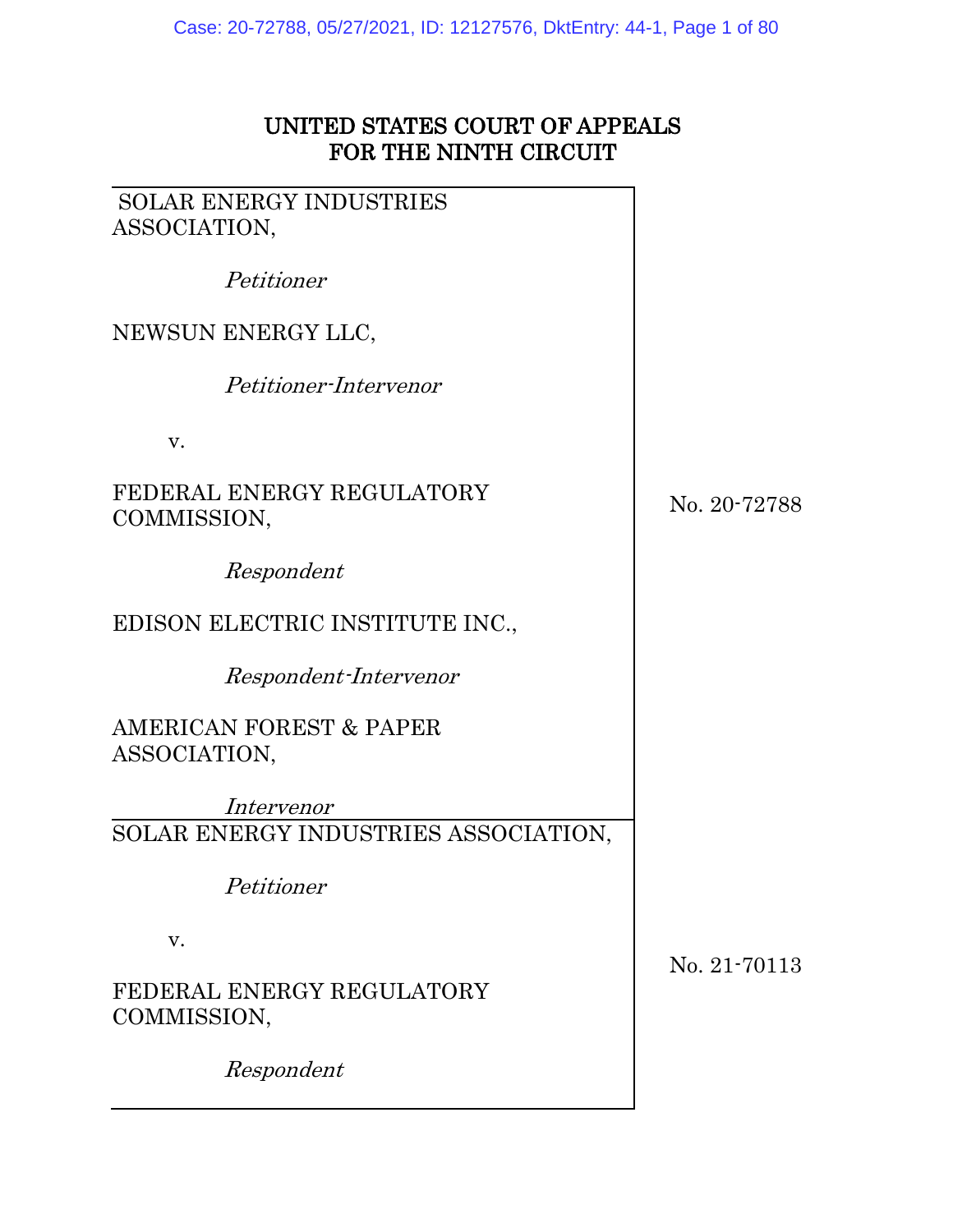MONTANA ENVIRONMENTAL INFORMATION CENTER; et al.,

Petitioners

v.

FEDERAL ENERGY REGULATORY COMMISSION,

Respondent

AMERICAN PUBLIC POWER ASSOCIATION; LARGE PUBLIC POWER COUNCIL,

Intervenors

AMERICAN FOREST & PAPER ASSOCIATION,

Intervenor

MONTANA ENVIRONMENTAL INFORMATION CENTER; et al.,

Petitioners

v.

FEDERAL ENERGY REGULATORY **COMMISSION** 

Respondent

No. 20-73375

No. 21-70083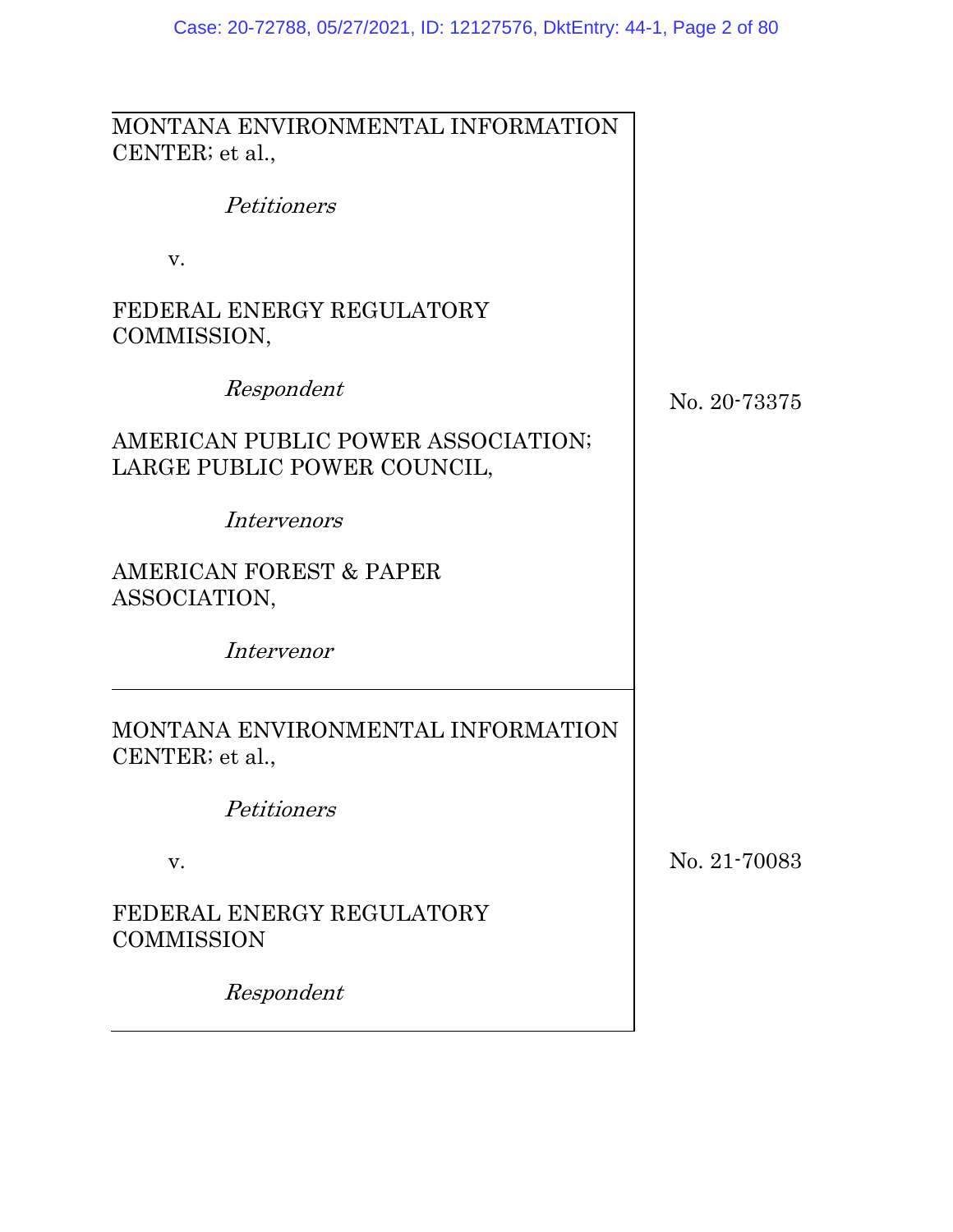## ON PETITION FOR REVIEW OF A FINAL ORDER OF THE FEDERAL ENERGY REGULATORY COMMISSION

### PETITIONERS' OPENING BRIEF

David C. Bender **Earthjustice** 1001 G Street, NW, Suite 1000 Washington, DC 20001 Tel: (202) 667-4500 dbender@earthjustice.org

Counsel for Montana Environmental Information Center, Sierra Club, Center for Biological Diversity, and Vote Solar

Lauren J. Bowen Nicholas Jimenez Jillian Kysor Southern Environmental Law Center 601 West Rosemary St., Ste. 220 Chapel Hill, NC 27516 919-967-1450 lbowen@selcnc.org njimenez@selcnc.org jkysor@selcga.org

Counsel for Appalachian Voices, Energy Alabama, Georgia Interfaith Power & Light, North Carolina Sustainable Energy Association, Upstate Forever

## May 27, 2021

Gregory M. Adams Richardson Adams, PLLC 515 N. 27th Street Boise, Idaho 83702 Voice: 208.938.2236 Facsimile: 208.938.7904

Counsel for Community Renewable Energy Association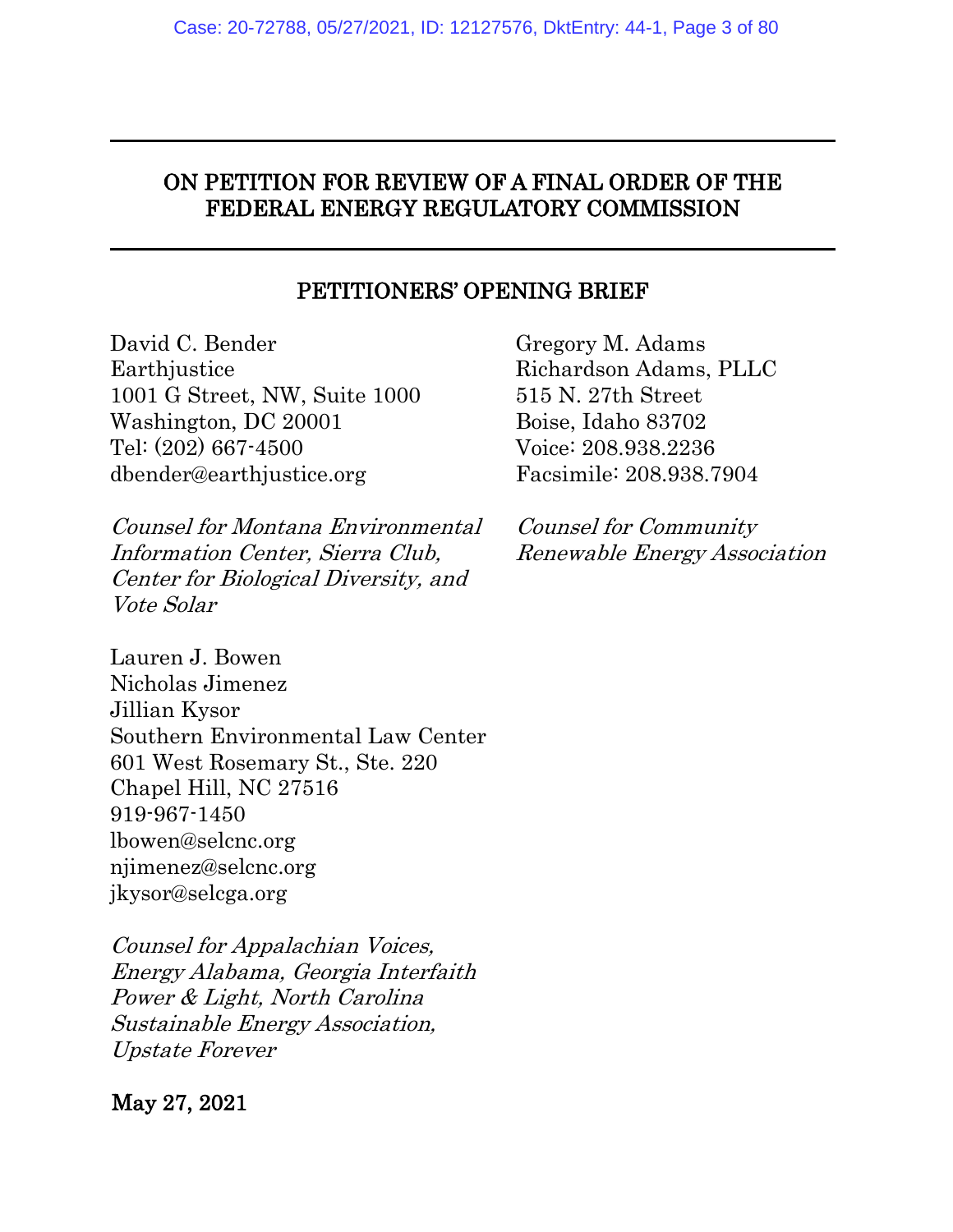#### Corporate Disclosure Statement

Pursuant to Federal Rule of Appellate Procedure 26.1, Petitioners Montana Environmental Information Center, Sierra Club, Center for Biological Diversity, Vote Solar, Community Renewable Energy Association, Appalachian Voices, Alabama Center for Sustainable Energy d/b/a Energy Alabama, Georgia Interfaith Power & Light Inc., North Carolina Sustainable Energy Association, and Upstate Forever, submit that they have no parent corporations and no publicly issued stock shares or securities. No publicly held corporation holds stock in any of the Petitioners.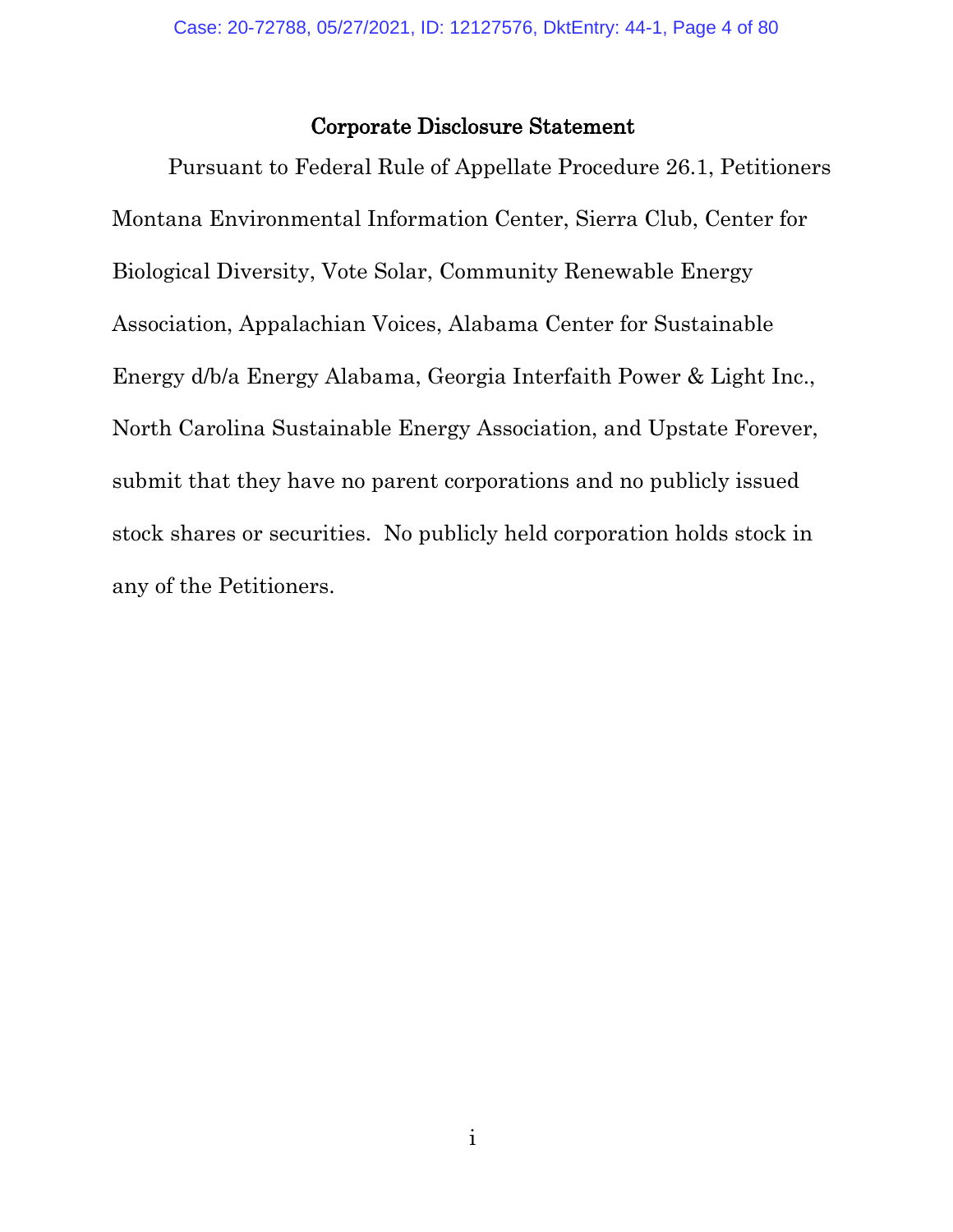# Table of Contents

| FERC Failed to Conduct the Required Environmental Analysis<br>L.                                                                           |
|--------------------------------------------------------------------------------------------------------------------------------------------|
|                                                                                                                                            |
| A. FERC Cannot Avoid Completing an Environmental Assessment                                                                                |
| Based on Claims that Impacts from Systematic Changes are                                                                                   |
| B. FERC Cannot Skirt NEPA by Claiming Categorical Exclusion<br>22                                                                          |
| Order 872's Revised Definition of "At The Same Site" is Unlawful.<br>П.                                                                    |
|                                                                                                                                            |
| A. FERC's Definition of "Site" Conflicts with the Plain Meaning of                                                                         |
| B. The "Ten-Mile Rule" is Arbitrary and Capricious Because it is<br>Designed it to Disqualify More Facilities, Not to Define "Site."<br>29 |
| C. The Ten-Mile Rule is Arbitrary and Capricious Because FERC                                                                              |
| D. The "Ten-Mile Rule" Unlawfully Applies Retroactively35                                                                                  |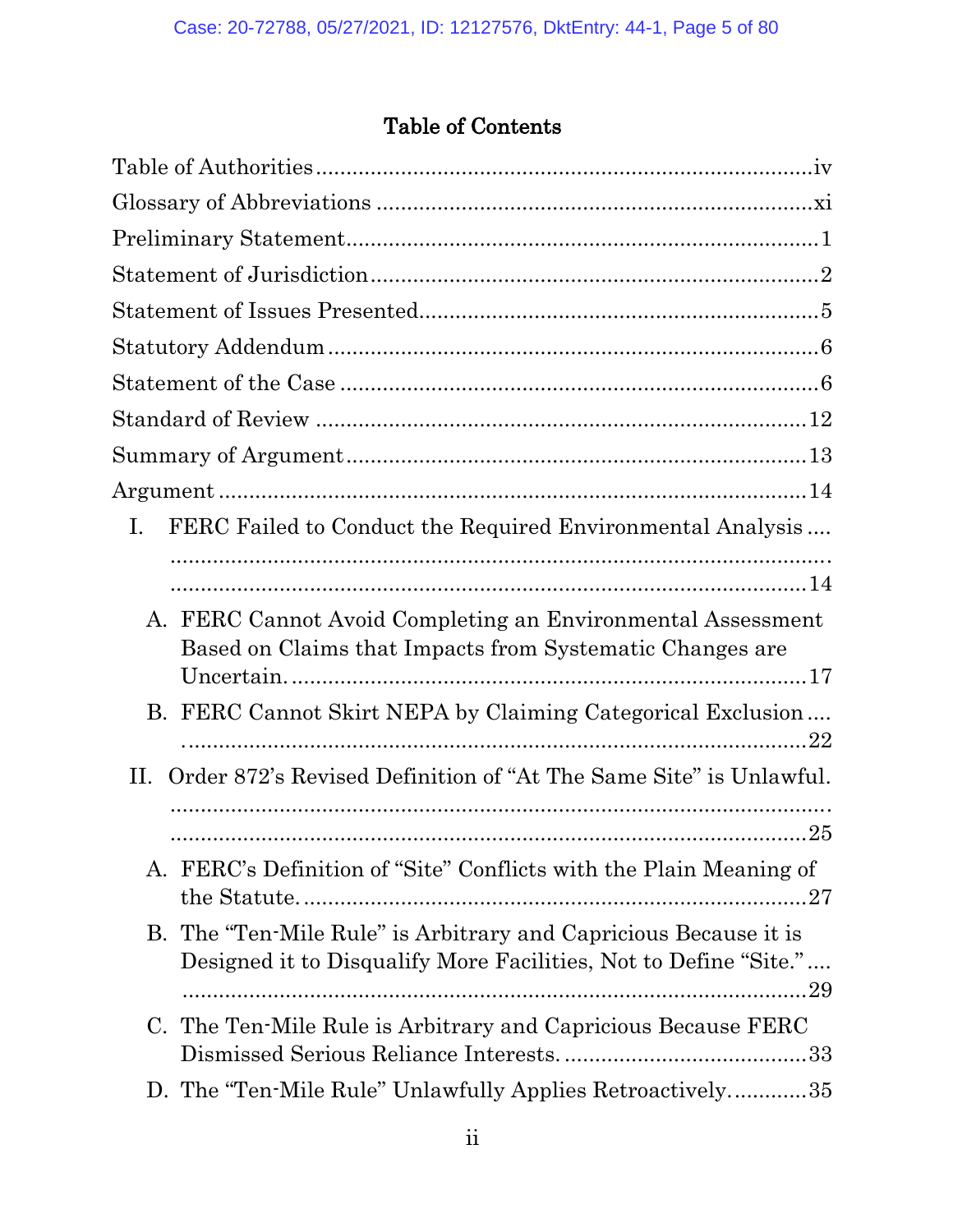| III. FERC Erroneously Interprets PURPA as Requiring it to Rescind<br>a Right to Contract Energy Prices Determined at the Time of                                                       |
|----------------------------------------------------------------------------------------------------------------------------------------------------------------------------------------|
| A. PURPA's Text Does Not Mandate FERC's Interpretation<br>Equating Short-Run Instantaneous Pricing with Avoided Utility                                                                |
| B. FERC's Current Interpretation Violates Rules of Statutory<br>Construction by Creating Conflict, Rather Than Reconciling<br>PURPA's Avoided Cost Cap with PURPA's Goals to Encourage |
| C. FERC Failed to Acknowledge and Explain its Decision to<br>Reverse its Interpretation of PURPA's Avoided Cost Cap43                                                                  |
| D. Order 872's Interpretation is Internally Inconsistent and                                                                                                                           |
|                                                                                                                                                                                        |
| V. Order 872's Locational Marginal Price Presumption Is Unlawful                                                                                                                       |
| A. The LMP Presumption Unlawfully Shifts the Burden of                                                                                                                                 |
|                                                                                                                                                                                        |
|                                                                                                                                                                                        |
| Statement of Related Cases                                                                                                                                                             |
| Certificate of Compliance                                                                                                                                                              |

Certificate of Service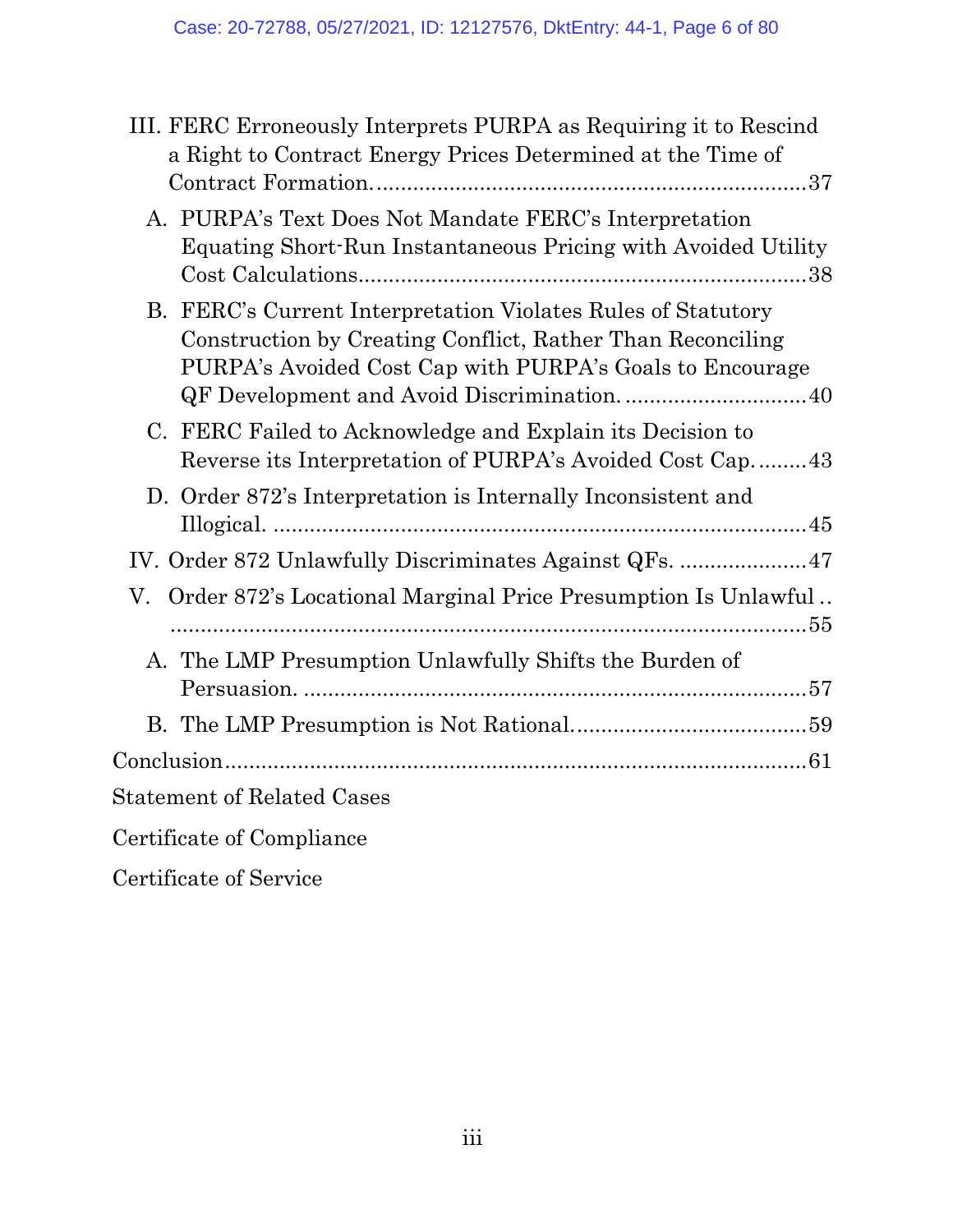# Table of Authorities

## <span id="page-6-0"></span>Cases

| 'Ilio'ulaokalani Coal. v. Rumsfeld,                  |  |
|------------------------------------------------------|--|
| All. for the Wild Rockies v. Pena,                   |  |
| Am. Bird Conservancy, Inc. v. FCC,                   |  |
| Am. Elec. Power Serv. Corp. v. FERC,                 |  |
| Am. Forest & Paper Ass'n v. FERC,                    |  |
| Am. Lung Ass'n v. EPA,                               |  |
| Am. Paper Inst. v. Am. Elec. Power Serv. Corp.,      |  |
| Animal Legal Def. Fund v. U.S. Dep't of Agric.,      |  |
| Baltimore Gas & Elec. Co. v. Nat. Res. Def. Council, |  |
| Bonneville Power Admin. v. FERC,                     |  |
| Bowen v. Georgetown Univ. Hosp.,                     |  |
| In re Bryan,                                         |  |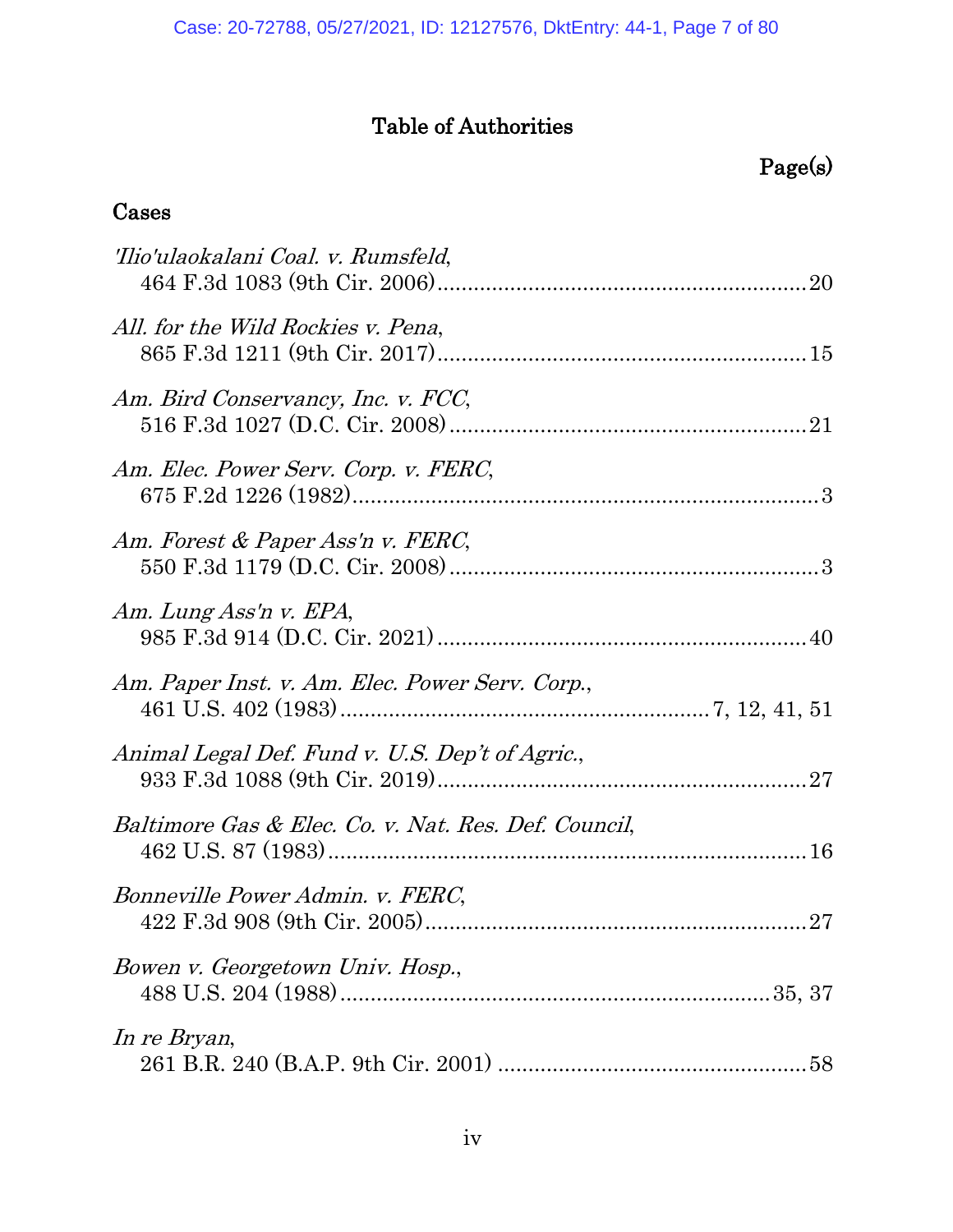| Cablevision Sys. Corp. v. FCC,                                                                 |  |
|------------------------------------------------------------------------------------------------|--|
| Cal. Pub. Utils. Comm'n v. FERC,                                                               |  |
| Cal. Save Our Streams Council, Inc. v. Yeutter,                                                |  |
| Chevron U.S.A., Inc. v. Nat. Res. Def. Council, Inc.,                                          |  |
| Citizens for Better Forestry v. U.S. Dept. of Agric.,                                          |  |
| Conner v. Burford,                                                                             |  |
| Davis v. EPA,                                                                                  |  |
| Dep't of Homeland Sec. v. Regents of the Univ. of Cal.,                                        |  |
| Director, Office of Workers' Comp. Programs, Dep't of Labor<br><i>v. Greenwich Collieries,</i> |  |
| Encino Motorcars, LLC v. Navarro,                                                              |  |
| FCC v. Fox Television Stations, Inc.,                                                          |  |
| FERC v. Mississippi,                                                                           |  |
| Friends of the Earth, Inc. v. Laidlaw Env't Servs. (TOC),<br>Inc.,                             |  |
|                                                                                                |  |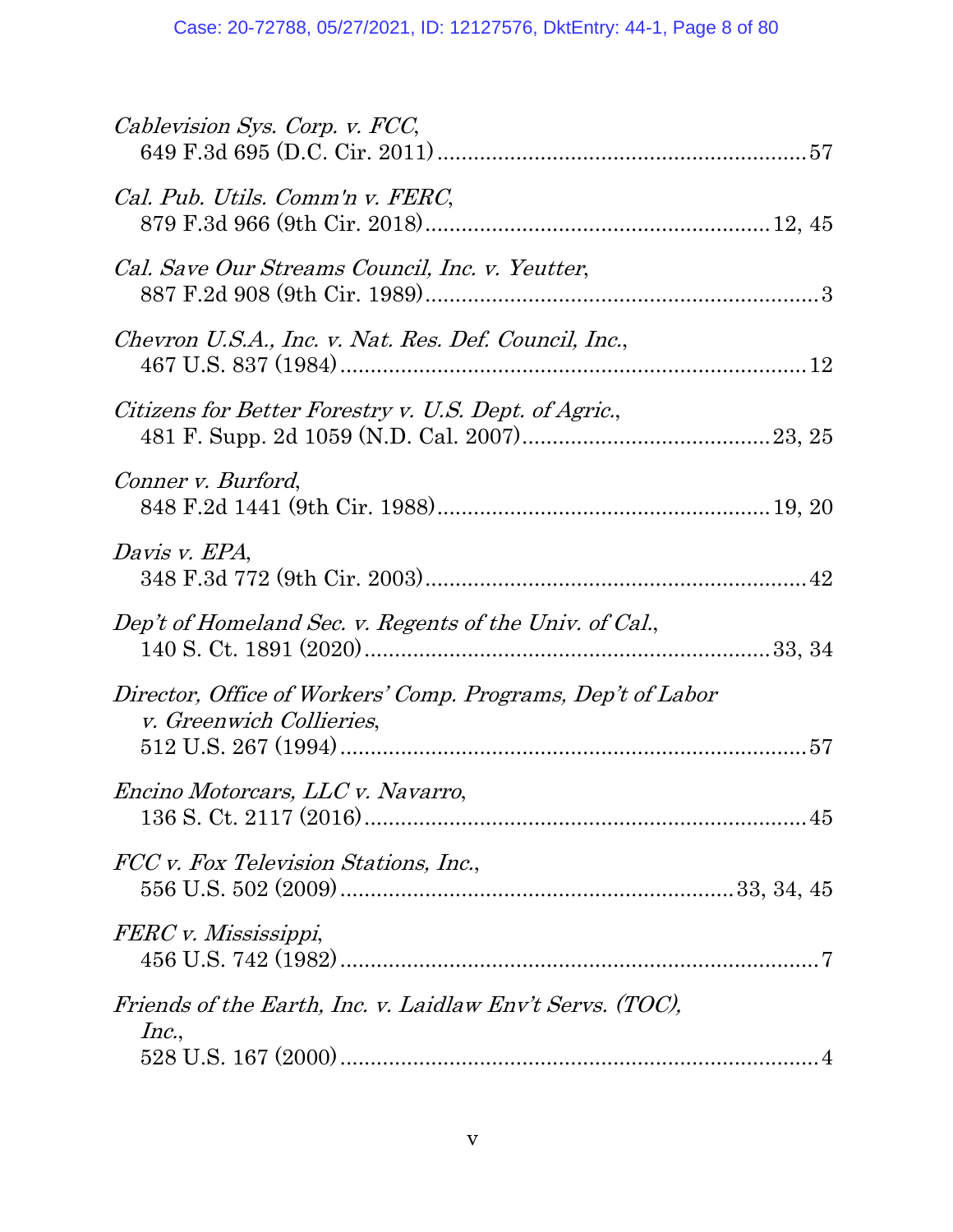| In re Garvida,                                                                |  |
|-------------------------------------------------------------------------------|--|
| Cal. ex rel. Harris v. FERC,                                                  |  |
| High Sierra Hikers Ass'n v. Blackwell,                                        |  |
| Holland Livestock Ranch v. United States,                                     |  |
| Hunt v. Washington State Apple Advertising Commission,                        |  |
| Indus. Cogenerators v. FERC,                                                  |  |
| Kern v. U.S. Bureau of Land Mgmt.,                                            |  |
| Landgraf v. USI Film Prods.,                                                  |  |
| Lujan v. Defenders of Wildlife,                                               |  |
| MCI Telecomms. Corp. v. Am. Tel. & Tel. Co.,                                  |  |
| Midland Power Coop. v. FERC,                                                  |  |
| Mont. Shooting Sports Ass'n v. Holder,                                        |  |
| Motor Vehicle Mfrs. Ass'n of U.S., Inc. v. State Farm Mut.<br>Auto. Ins. Co., |  |
| N. Plains Res. Council, Inc. v. Surface Transp. Bd.,                          |  |
|                                                                               |  |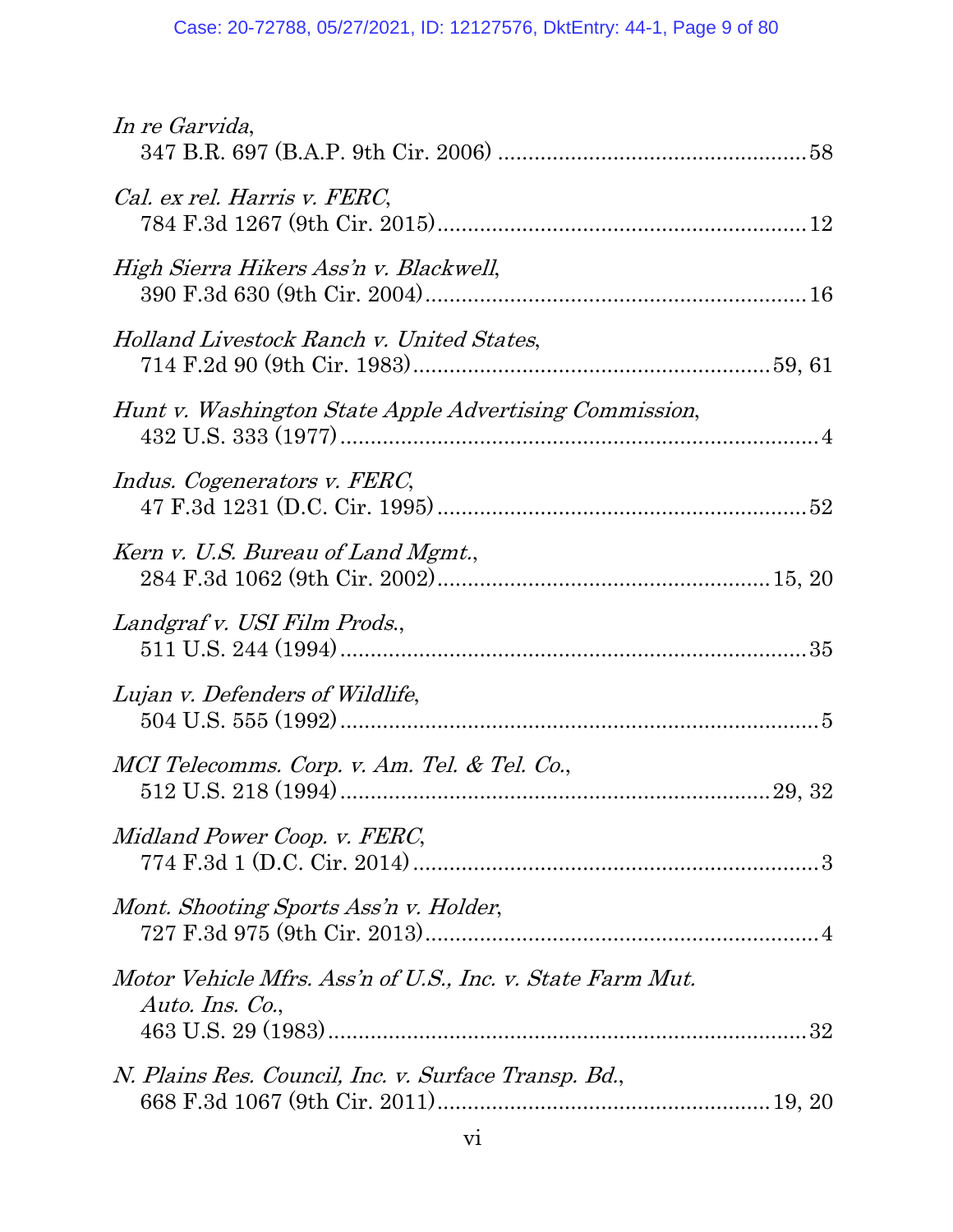| Nat'l Parks Conservation Ass'n v. EPA,                                      |
|-----------------------------------------------------------------------------|
| Oregon Nat. Desert Ass'n v. Jewell,                                         |
| Oregon Nat. Res. Council v. Brong,                                          |
| Organized Vill. of Kake v. U.S. Dep't of Agric.,                            |
| Overman v. Loesser,                                                         |
| Pac. Gas & Elec. Co. v. Fed. Power Comm'n,                                  |
| Satterfield v. Simon & Schuster, Inc.,                                      |
| Schaffer ex rel. Schaffer v. Weast,                                         |
| Scientists' Institute for Public Info., Inc. v. Atomic Energy<br>$Comm'n$ , |
| Sec'y of Labor v. Keystone Coal Mining, Corp.,                              |
| Suburban O'Hare Comm'n v. Dole,                                             |
| Tovar v. Sessions,                                                          |
| Toward Utility Rate Normalization v. P.U.C.,                                |
| Transmission Agency of N. Cal. v. FERC,                                     |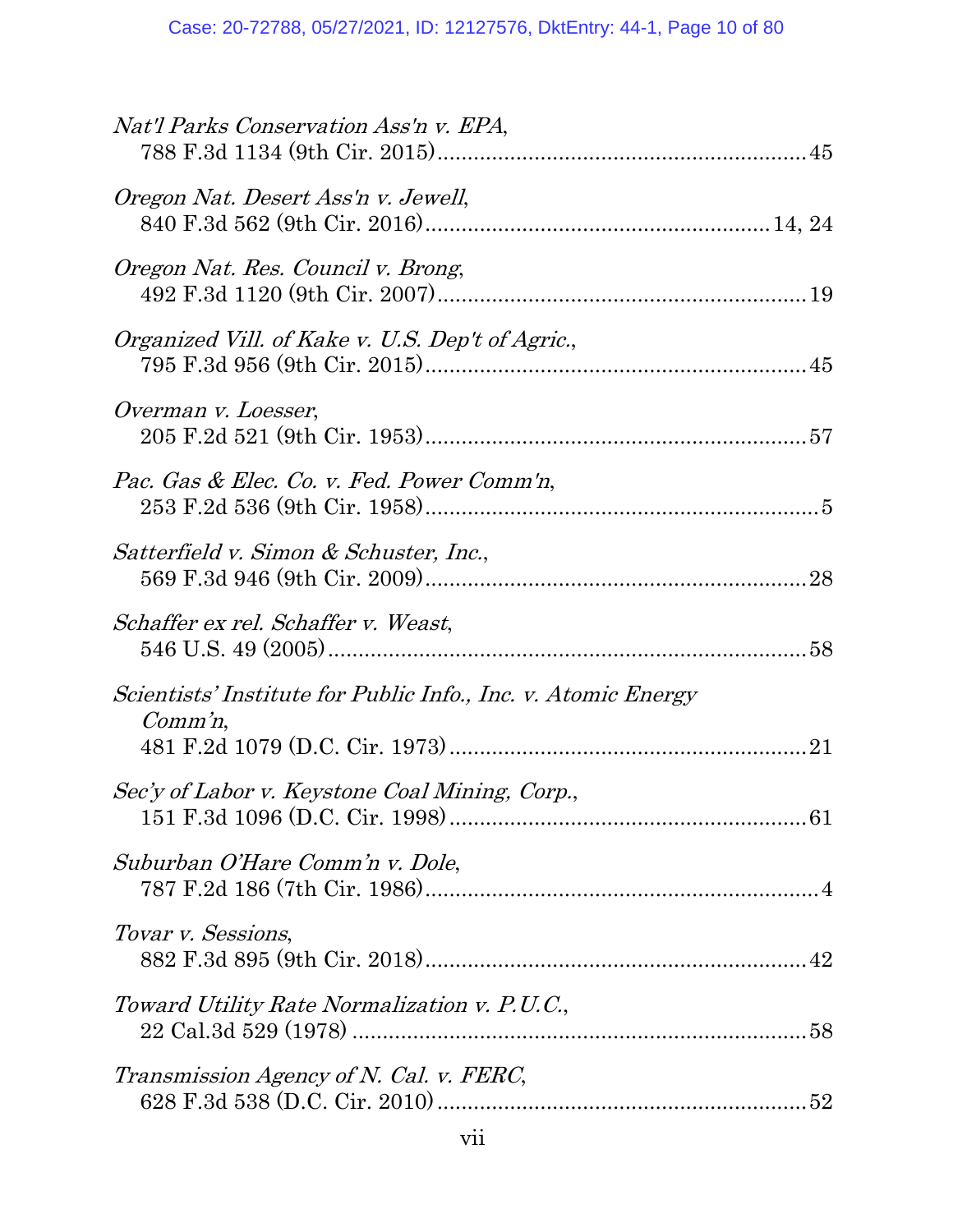| U.S. v. Ermoian,                                                         |
|--------------------------------------------------------------------------|
| United Sav. Ass'n of Texas v. Timbers of Inwood Forest<br>Assocs., Ltd., |
| United Scenic Artists v. NLRB,                                           |
| Util. Air Regul. Grp. v. EPA,                                            |
| Vote Solar v. Mont. Dep't of Pub. Serv. Regul.,                          |
| Williams Gas Processing-Gulf Coast Co. L.P. v. FERC,                     |
| Winding Creek Solar LLC v. Peterman,                                     |
| Yepes–Prado v. U.S. I.N.S.,                                              |
| <b>Federal Energy Regulatory Commission Orders</b>                       |
| CMS Midland, Inc.,                                                       |
| Conn. Light & Power Co.,                                                 |
| Exelon Wind 1, LLC,                                                      |
| Pioneer Wind Park I, LLC,                                                |
| Re S. Cal. Edison Co.,                                                   |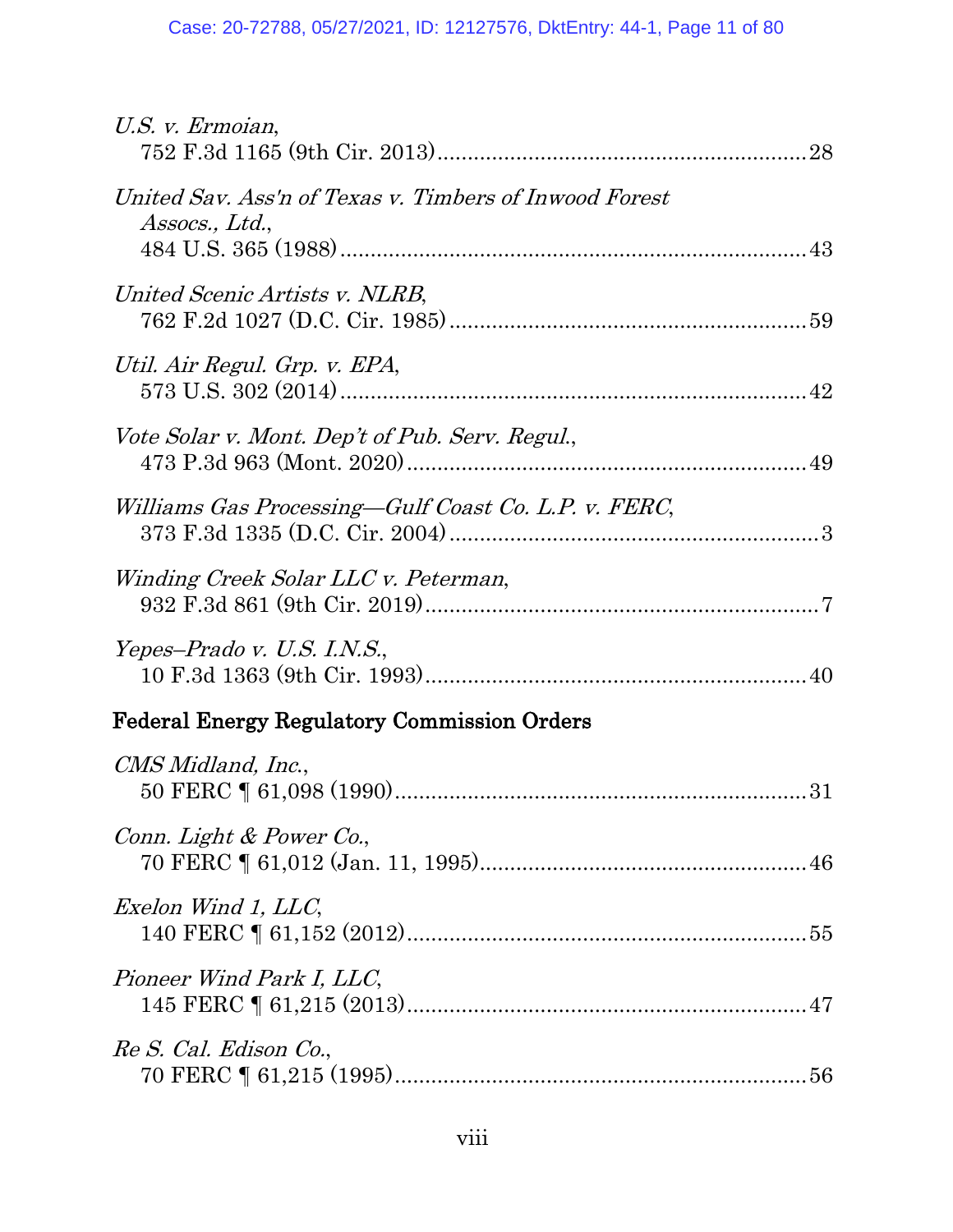| Windham Solar LLC & Allco Fin. Ltd.,                                                                                                                                                                                         |
|------------------------------------------------------------------------------------------------------------------------------------------------------------------------------------------------------------------------------|
| <b>State Regulatory Commission Orders</b>                                                                                                                                                                                    |
| Appl. of S. California Edison Co. (U338e) for Approval of<br>Energy Efficiency Rolling Portfolio Bus. Plan & Related<br><i>Matters,</i>                                                                                      |
| In the Matter of the Petition of Crazy Mountain Wind for<br>the Comm'n to Set Certain Terms & Conditions of Cont.<br>Between Nw. Energy & Crazy Mountain Wind, LLC.,<br>Order 7505b, 2017 WL 67612 (Mont. Pub. Serv. Comm'n, |
| In re Application of Nw. Energy for Hydro Assets Purchase,<br>Order 7323k, 2014 WL 4925276 (Mont. Pub. Serv.<br>48                                                                                                           |
| In re Application of Nw. Energy for Hydro Assets Purchase,<br>Order 73231, 2016 WL 278738 (Mont. Pub. Serv. Comm'n,                                                                                                          |
| In the Matter of Nw. Energy's Application for Interim and<br>Final Approval of Revised Tariff No. QF-1, Qualifying<br><b>Facility Power Purchase,</b><br>Order 7500d, 2017 WL 5714688 (Mont. Pub. Serv.                      |
| <b>Statutes</b>                                                                                                                                                                                                              |
|                                                                                                                                                                                                                              |
|                                                                                                                                                                                                                              |
|                                                                                                                                                                                                                              |
|                                                                                                                                                                                                                              |
|                                                                                                                                                                                                                              |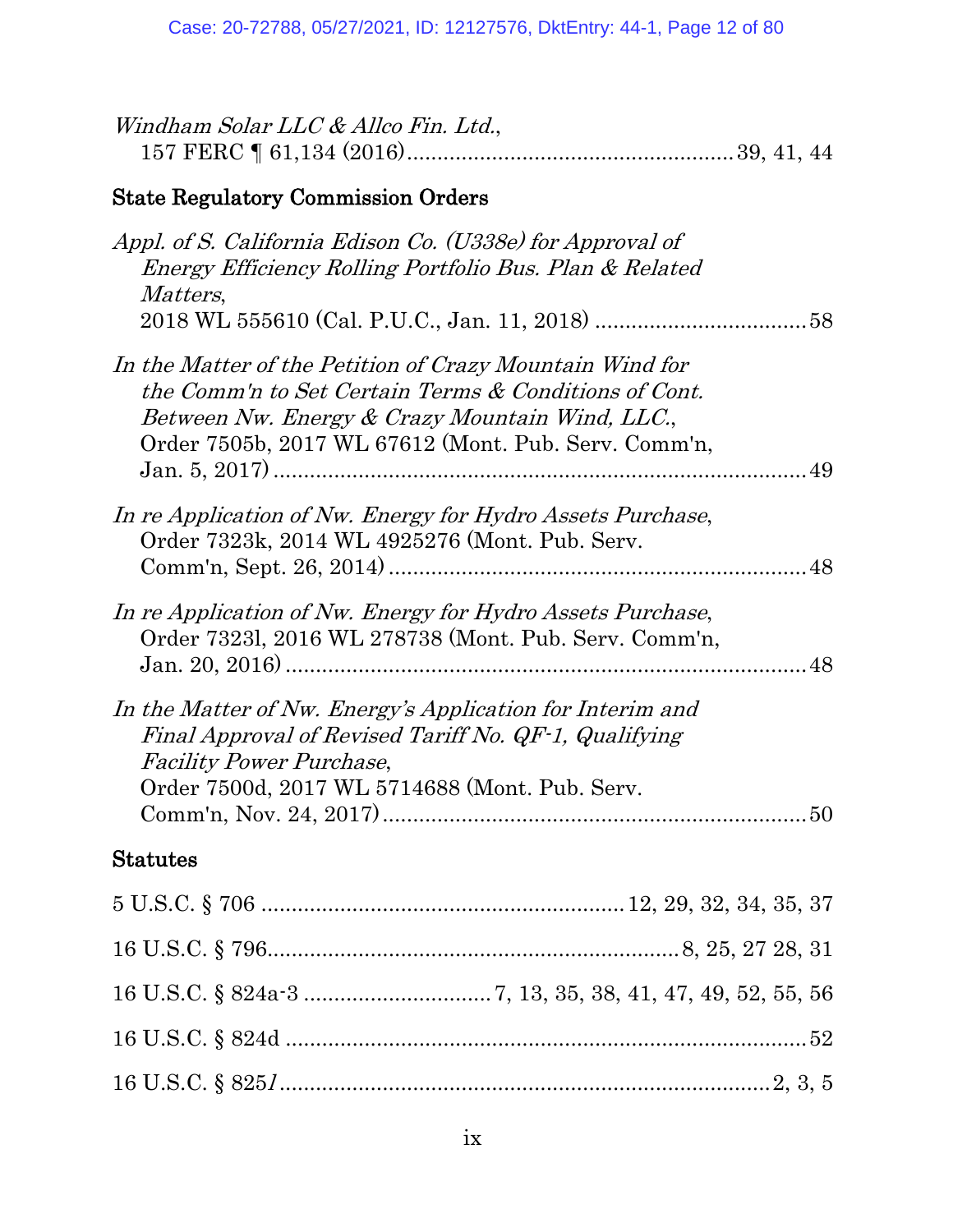| Regulations                                                  |
|--------------------------------------------------------------|
|                                                              |
|                                                              |
|                                                              |
|                                                              |
|                                                              |
|                                                              |
|                                                              |
|                                                              |
|                                                              |
|                                                              |
| 45 Fed. Reg. 17,959 (Mar. 20, 1980)  7, 8, 9, 15, 17, 18, 25 |
|                                                              |
|                                                              |
|                                                              |
| <b>Other Authorities</b>                                     |
|                                                              |
|                                                              |
| Notice of Proposed Rulemaking, 84 Fed. Reg. 53,246 (Oct. 4,  |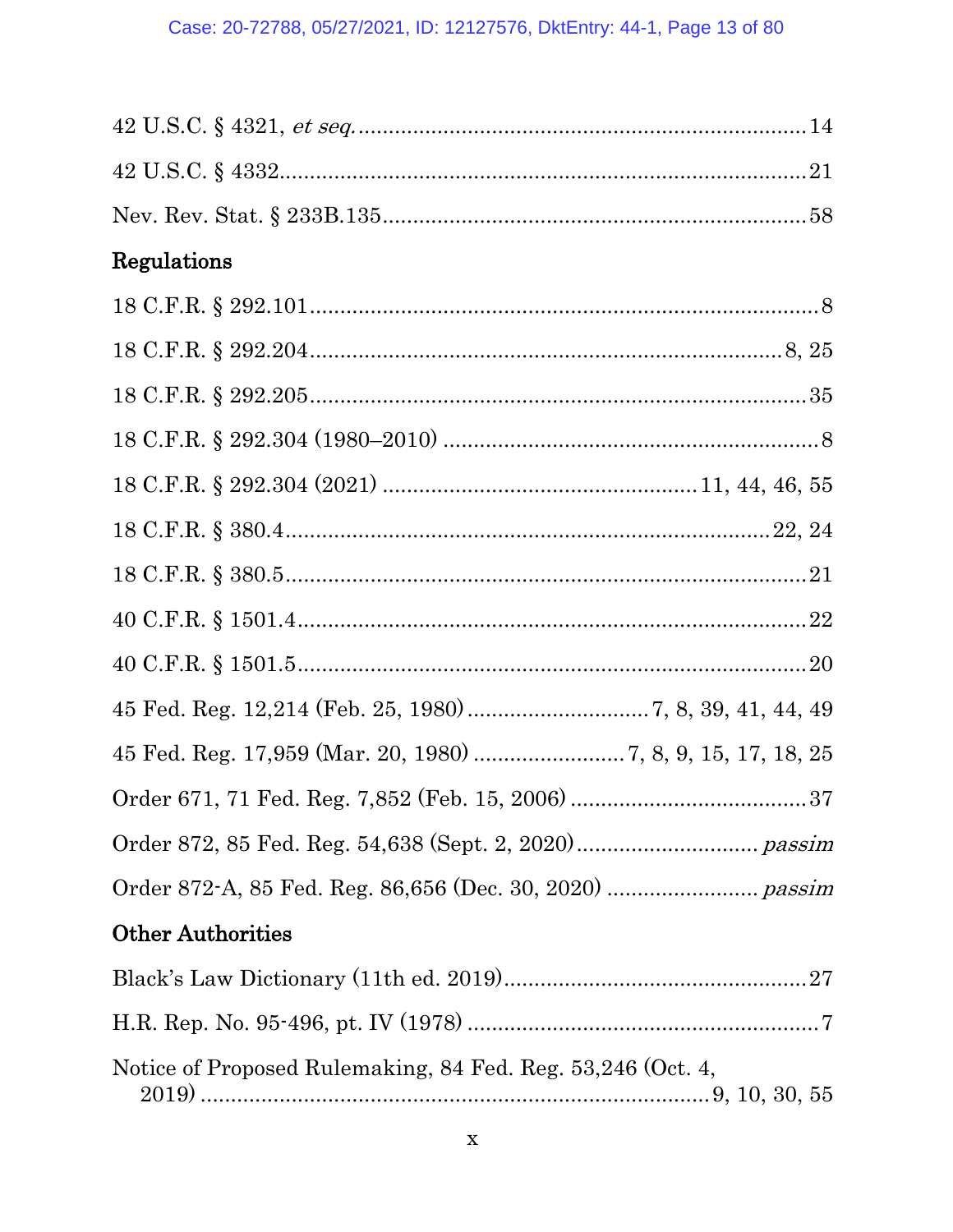# <span id="page-13-0"></span>Glossary of Abbreviations

| <b>ADD</b>   | Addendum of declarations in<br>support of standing                    |
|--------------|-----------------------------------------------------------------------|
| <b>FERC</b>  | <b>Federal Energy Regulatory</b><br>Commission                        |
| <b>NEPA</b>  | National Environmental Policy<br>Act                                  |
| <b>NOPR</b>  | Notice of Proposed Rulemaking                                         |
| PIO ER       | Petitioners' (Public Interest<br>Organizations) Excerpts of<br>Record |
| <b>PURPA</b> | <b>Public Utility Regulatory Policies</b><br>Act of 1978              |
| $\rm QFs$    | <b>Qualifying Facilities</b>                                          |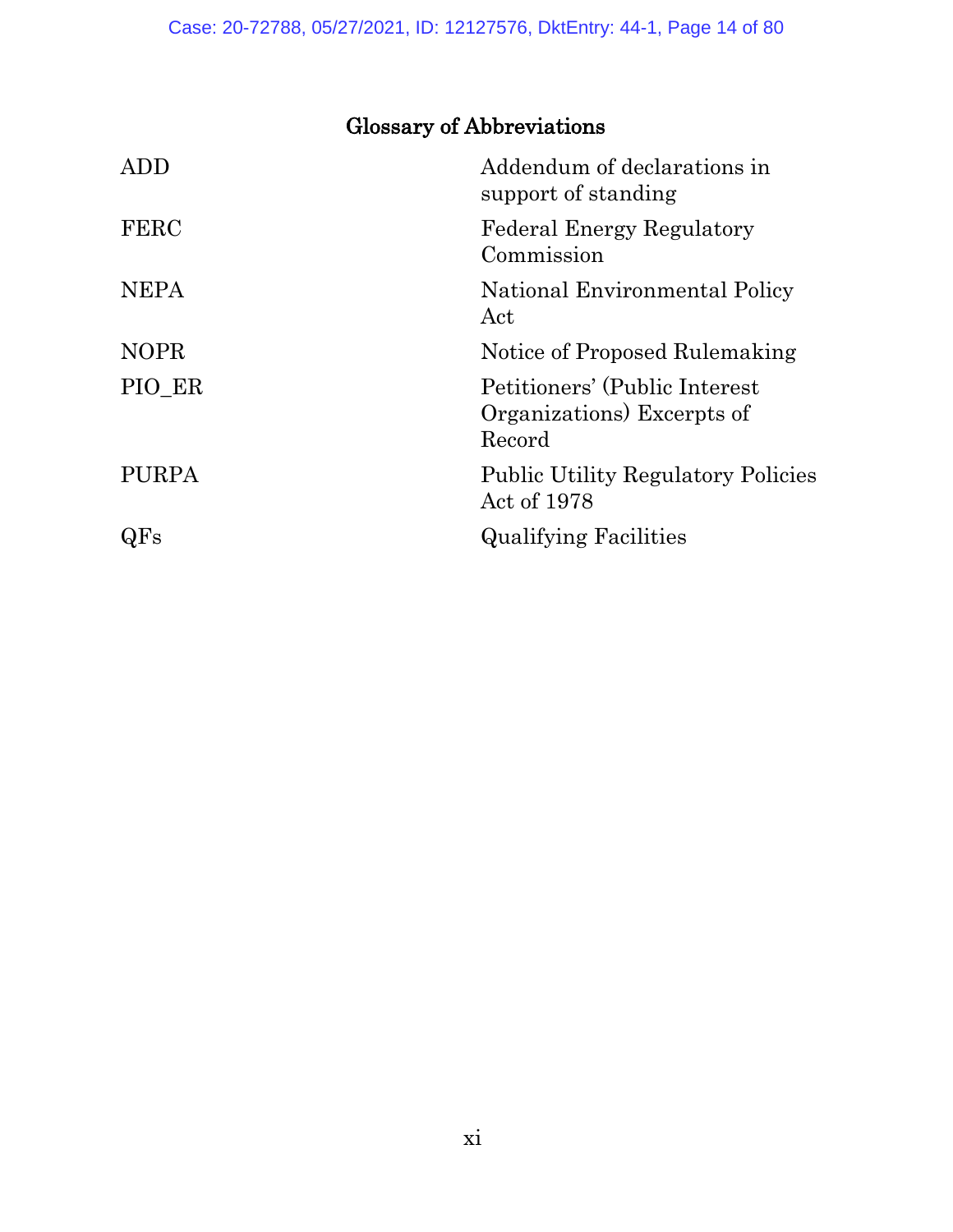### Preliminary Statement

<span id="page-14-0"></span>This proceeding challenges a Federal Energy Regulatory Commission ("FERC" or the "Commission") rulemaking order that revised FERC's longstanding regulations implementing the Public Utility Regulatory Policies Act of 1978 ("PURPA"). PURPA is the sole federal policy requiring monopoly utilities to purchase energy from renewable resources. It also breaks open the utility monopoly to power produced by small-scale, non-polluting, renewable energy sources like wind and solar. Congress required utilities to buy that power at a nondiscriminatory price sufficient to encourage development of renewable energy as long as it does not exceed the cost the utility would otherwise incur for power. That goal proved out of reach for decades, until declining costs for renewable energy and rising costs for monopoly utility fossil fuel generation finally made small scale wind and solar under PURPA competitive. But just as Congress's goal was finally within reach, FERC cut it off.

Petitioners challenge four unlawful aspects of FERC's rulemaking that exceed the agency's authority and conflict with Congress's goals. First, FERC failed to undertake the required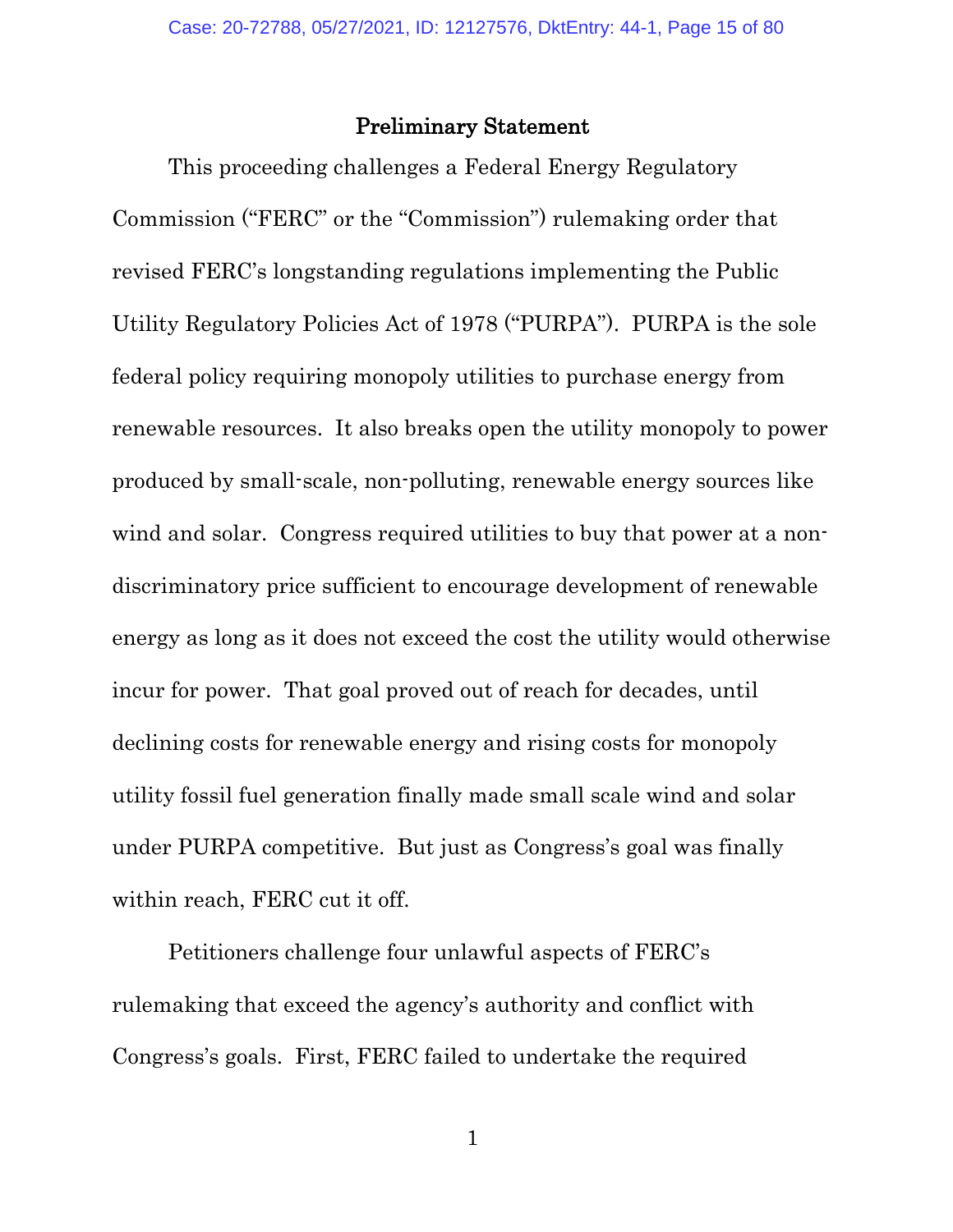environmental impact analysis that would have confirmed that undermining renewable energy development by rolling back important aspects of FERC's existing rules has significant environmental impacts. Second, FERC exceeded its narrow scope of authority to determine whether generating facilities are "at the same site" to invent new caps on an entity's total generating capacity across a wide region based on FERC's policy preferences that conflict with Congress's. Third, FERC reversed its longstanding interpretation of PURPA's price cap in favor of a new interpretation that conflicts with Congress's express goals to encourage renewable generation and avoid discrimination. Fourth, FERC shifted the burden of persuasion to determine a utility's alternative power costs despite admitting it was unlawful to do so. Vacating FERC's unlawful revisions will restore Congress's intended purpose; promote non-discriminatory competition with monopoly utilities; and increase renewable energy development across the country.

## <span id="page-15-1"></span>Statement of Jurisdiction

<span id="page-15-0"></span>This Court has exclusive jurisdiction pursuant to 16 U.S.C. §  $825<sub>l</sub>(b)$  to review FERC's final order changing its regulations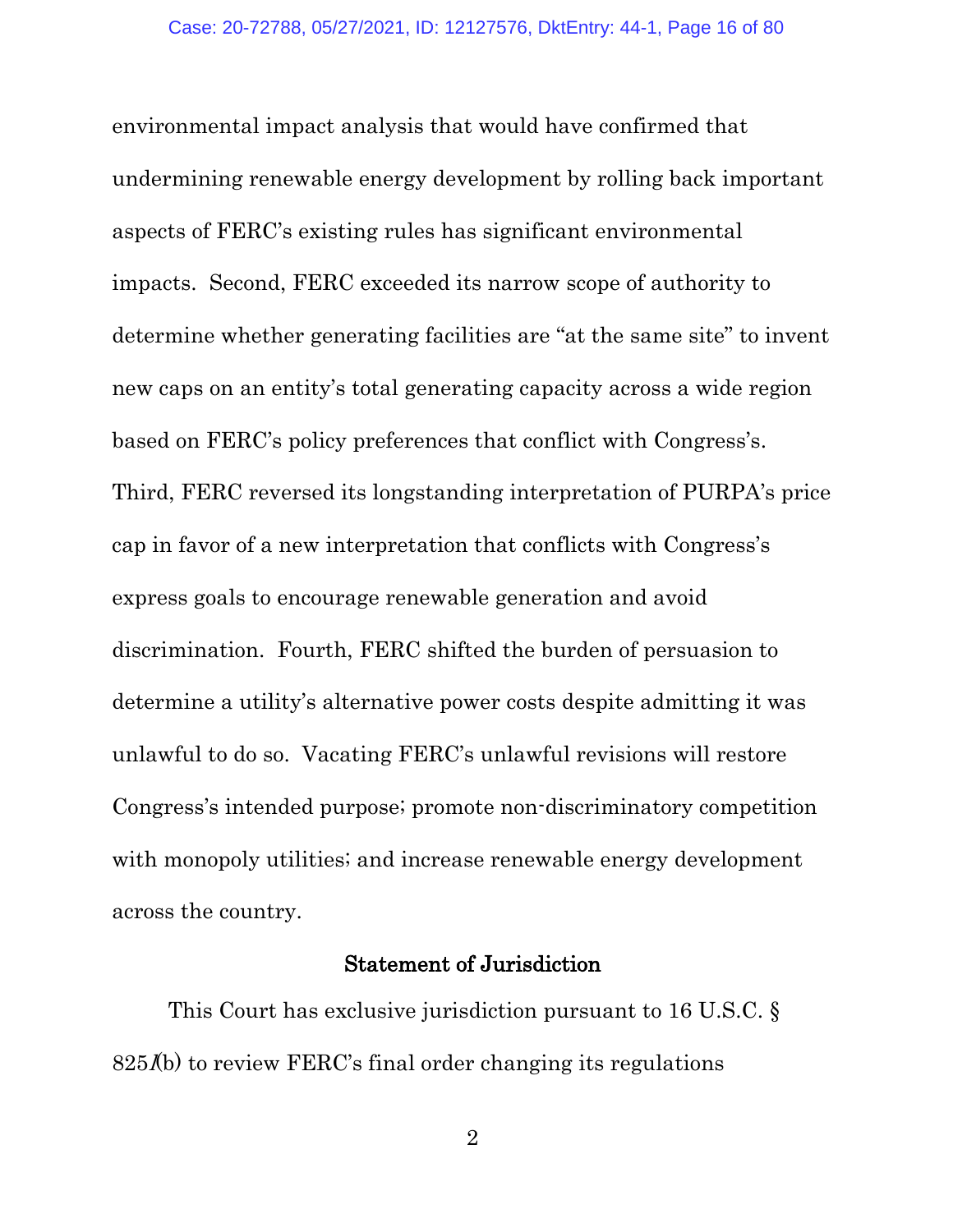<span id="page-16-0"></span>implementing 16 U.S.C. §§ 796 and 824a-3. See also Am. Elec. Power Serv. Corp. v. FERC, 675 F.2d 1226, 1232 & n. 26 (1982), reversed on other grounds, Am. Paper Inst., Inc. v. Am. Elec. Power Serv. Corp., 461 U.S. 402, 412 n.7 (1983) (invoking 16 U.S.C. § 825l to review FERC's initial avoided cost rules); Am. Forest & Paper Ass'n v. FERC, 550 F.3d 1179, 1180 (D.C. Cir. 2008) (reviewing FERC's revised rules).

<span id="page-16-3"></span><span id="page-16-1"></span>This is not an enforcement action pursuant to 16 U.S.C. § 824a- $3(h)(2)$ , which must be brought in district court. See Midland Power Coop. v. FERC, 774 F.3d 1, 3–8 (D.C. Cir. 2014) (explaining that Section 210 of PURPA was not made a part of the Federal Power Act). Instead, this appeal involves direct challenges to FERC's rulemaking to implement the qualification criteria under 16 U.S.C. § 796, which is part of the Federal Power Act, as well as interrelated PURPA provisions in 16 U.S.C. § 824a-3.

<span id="page-16-5"></span><span id="page-16-4"></span><span id="page-16-2"></span>This Court reviews actions under the Federal Power Act, 16 U.S.C. § 825l, as well as "all relevant arguments" within FERC's interrelated rulemaking, including those that, standing alone, could have been presented in district court. Cal. Save Our Streams Council, Inc. v. Yeutter, 887 F.2d 908, 910–12 (9th Cir. 1989); accord Williams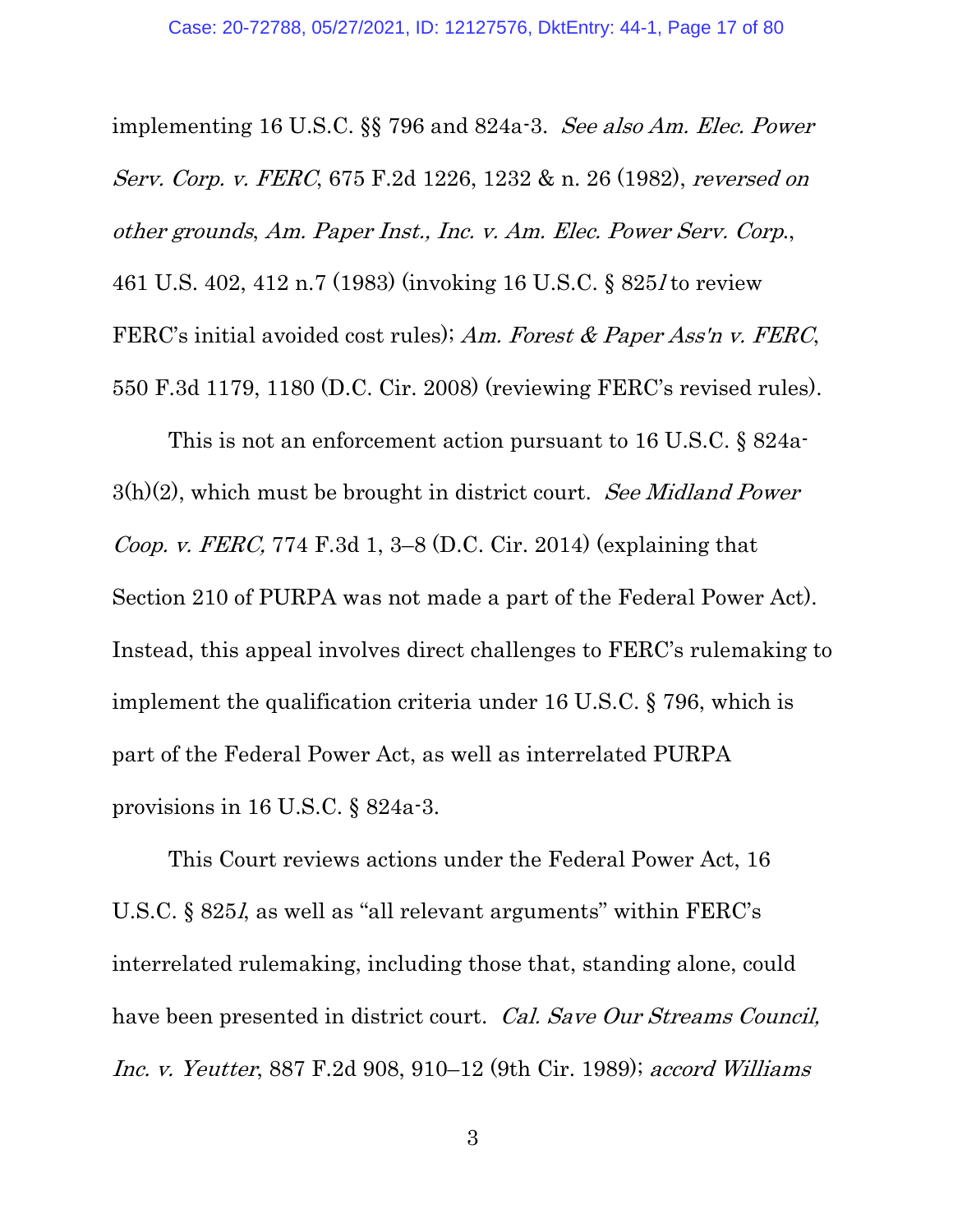<span id="page-17-3"></span>Gas Processing—Gulf Coast Co. L.P. v. FERC, 373 F.3d 1335, 1343–44 (D.C. Cir. 2004); Suburban O'Hare Comm'n v. Dole, 787 F.2d 186, 192– 94 (7th Cir. 1986).

Petitioners preserved their right to review by seeking rehearing of Order 872 on each of the issues raised here. 2-PIO\_ER-0209–0434 (reqs. for reh'g of Public Interest Orgs. ("PIO") and Northwest Coal.).

<span id="page-17-1"></span>Petitioners satisfy standing on behalf of themselves and their members pursuant to *Hunt v. Washington State Apple Advertising* Commission, 432 U.S. 333, 343 (1977). Each Petitioner is an organization that represents members injured by FERC's rulemaking, which suppresses renewable energy development and increases utilities' reliance on pollution emitting fossil fuel power plants; those injuries will be redressed by a favorable decision from this Court; the issues in this case do not require individual participation by those members; and representing those members' interests in developing clean, renewable energy is germane to the organizations' purposes.[1](#page-17-4) Friends of the Earth, Inc. v. Laidlaw Env't Servs. (TOC), Inc., 528 U.S.

<span id="page-17-4"></span><span id="page-17-2"></span><span id="page-17-0"></span><sup>&</sup>lt;sup>1</sup> One petitioner with standing is sufficient. See Mont. Shooting Sports Ass'n v. Holder, 727 F.3d 975, 981 (9th Cir. 2013).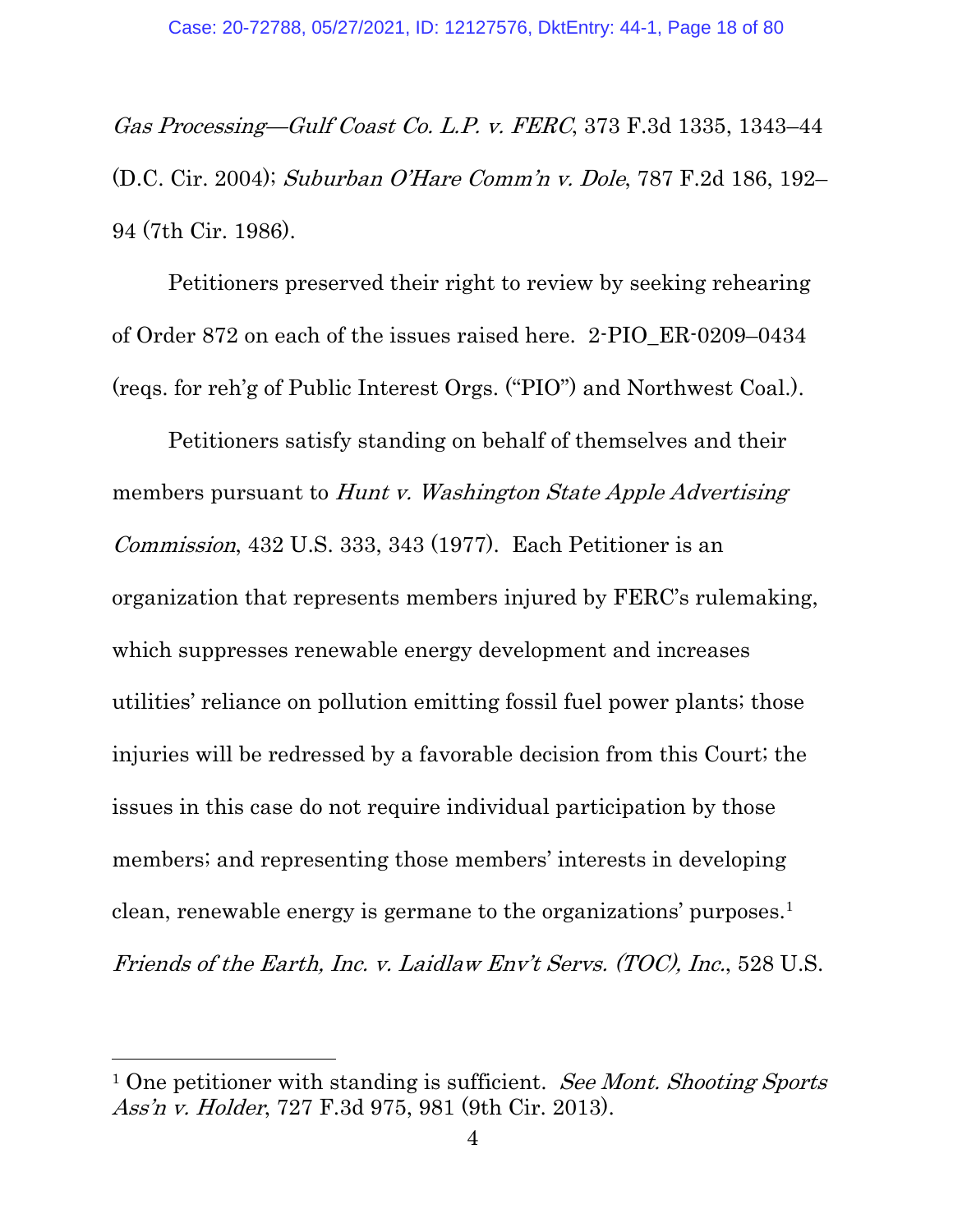<span id="page-18-1"></span>167, 181 (2000); Lujan v. Defenders of Wildlife, 504 U.S. 555, 560–61 (1992); Decls. In Supp. of Pet'rs' Opening Br. Addendum at ADD-001– 260.

Venue is proper in this Court because the petition seeking review of the same FERC orders was filed in Case 20-72788 and fixed venue in the Ninth Circuit for all subsequent petitions challenging the same order, including Petitioners'. 16 U.S.C. § 825*l*(b); Pac. Gas & Elec. Co. v. Fed. Power Comm'n, 253 F.2d 536, 540 (9th Cir. 1958).

#### <span id="page-18-3"></span><span id="page-18-2"></span>Statement of Issues Presented

<span id="page-18-0"></span>1. Did FERC violate the National Environmental Policy Act ("NEPA") by failing to conduct any analysis of the environmental impacts posed by revising significant provisions of its PURPA regulations, thereby undermining renewable energy's ability to compete with fossil fuel generated electricity, despite having concluded that a NEPA analysis was required before adopting its original rules?

2. Did FERC exceed its authority to determine whether generating facilities are "at the same site" by imposing a policy to limit an entity's overall generation capacity in a broad region, rather than applying following the statute's plain meaning?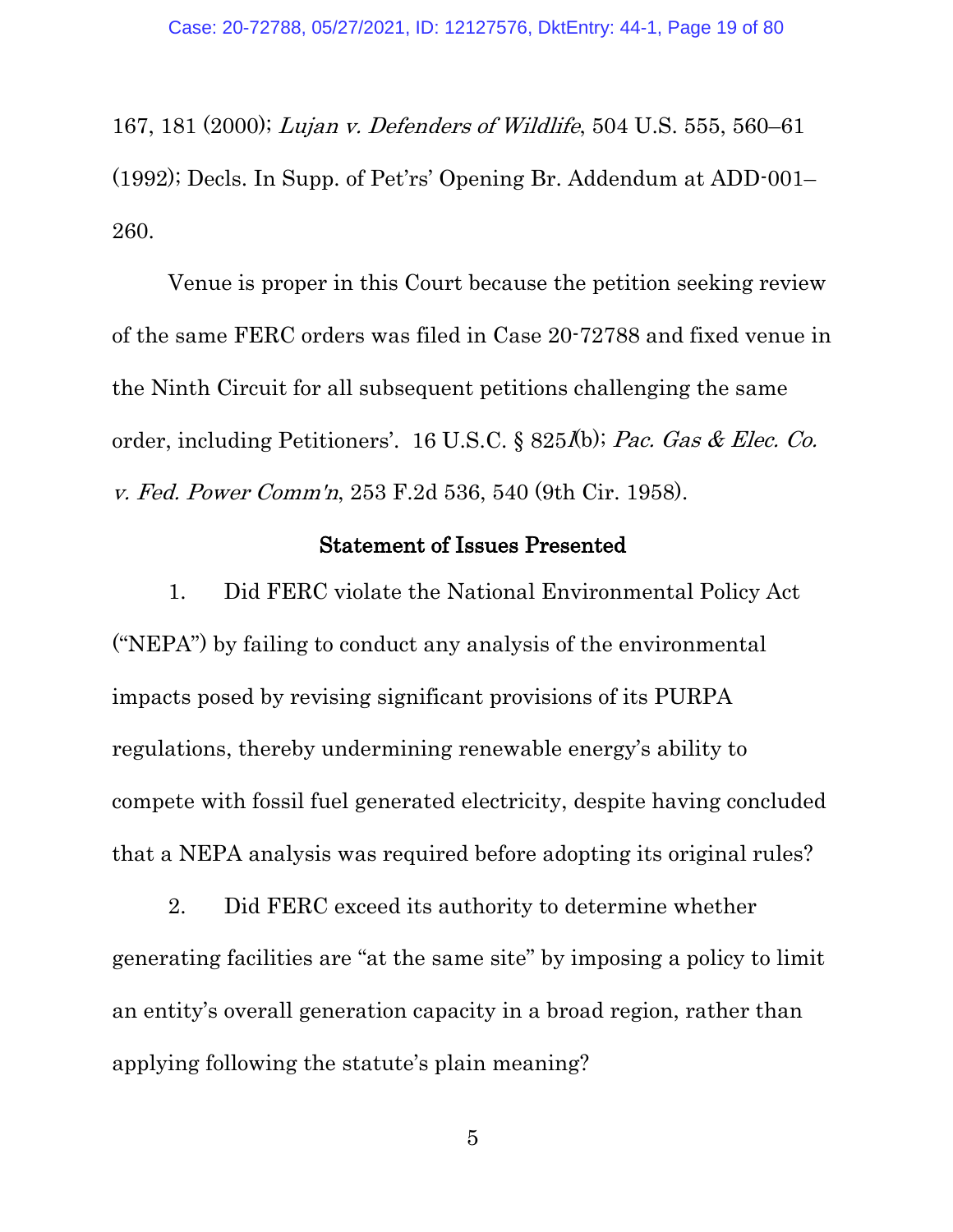3. Did FERC err by reversing its longstanding interpretation of PURPA and impose short-run pricing determined the moment energy is delivered, thereby excluding long-term projections, despite a lack of textual support, conflict with statutory context and Congressional policy, and internal inconsistency with other actions within the same rulemaking?

4. Did FERC unlawfully shift the burden of persuasion to prove a utility's alternative cost of energy supply despite acknowledging that doing so is unlawful?

#### Statutory Addendum

<span id="page-19-0"></span>Relevant authorities appear in the addendum to this brief.

#### <span id="page-19-2"></span>Statement of the Case

<span id="page-19-1"></span>Petitioners challenge FERC's Order 872 and decision on rehearing, Order 872-A, which in the words of the dissenting Commissioner, "effectively guts the Commission's implementation of" PURPA. Order 872, 85 Fed. Reg. 54,638, 54,736 (Glick, Comm'r, dissenting at P 1) (Sept. 2, 2020) (1-PIO\_ER-0201) ("Order 872").

PURPA is the only federal law requiring purchase of electricity generated from renewable sources. Congress adopted PURPA to reduce dependence on fossil fuels and diversify the nation's energy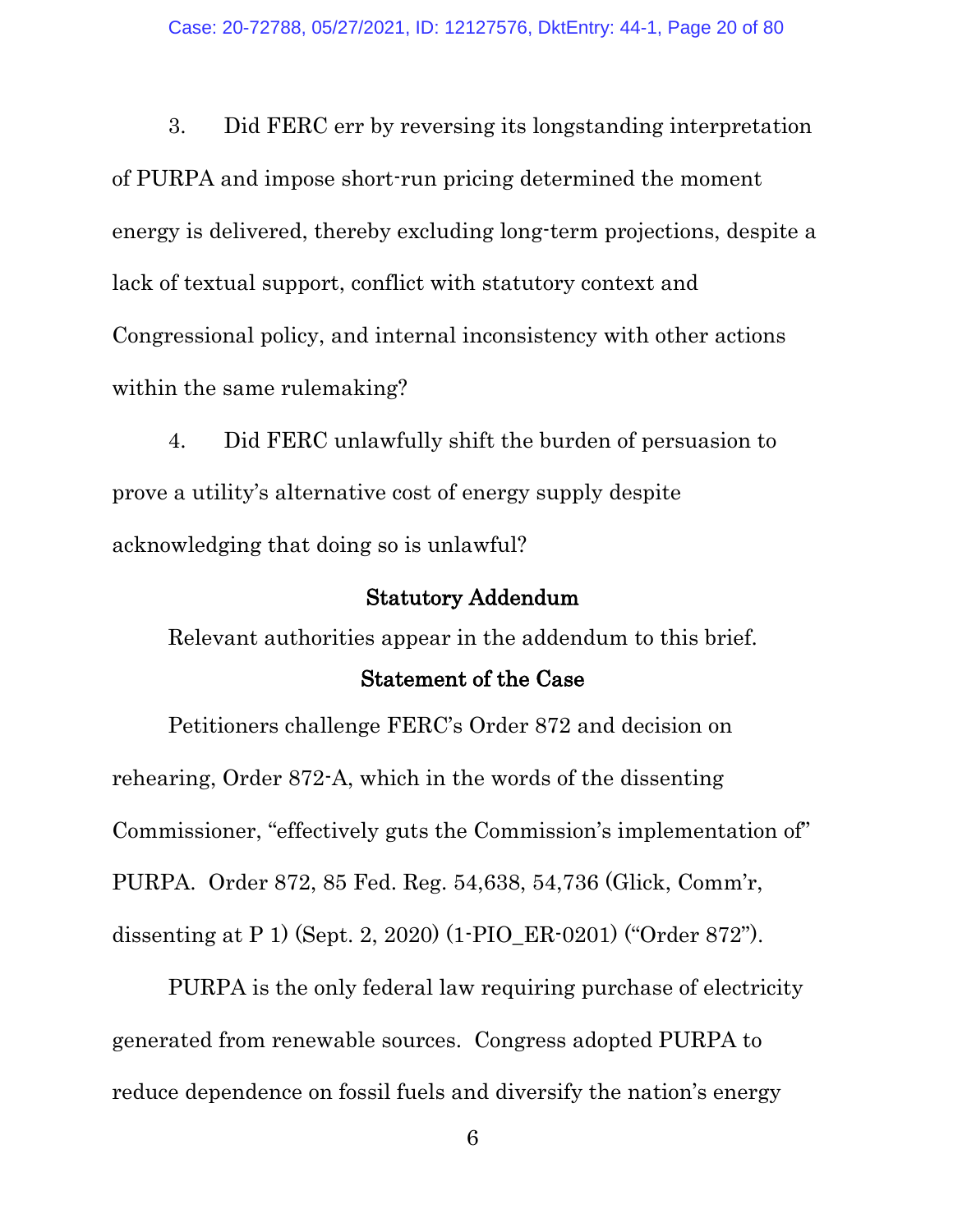<span id="page-20-5"></span><span id="page-20-2"></span><span id="page-20-1"></span>supply by charging FERC with adopting rules necessary to encourage cogeneration and small power production facilities that use renewable energy. H.R. Rep. No. 95-496, pt. IV, at 14 (1978); FERC v. Mississippi, 456 U.S. 742, 750–51 (1982); Winding Creek Solar LLC v. Peterman, 932 F.3d 861, 863 (9th Cir. 2019). Congress instructed FERC to adopt rules that require utilities to buy power from small renewable and co-generation facilities—called qualifying facilities ("QFs")—at prices that are non-discriminatory, in the public interest, just and reasonable, and not in excess of the cost that the utility would incur for alternative energy. 16 U.S.C. § 824a-3(a), (b); Am. Paper Inst. v. Am. Elec. Power Serv. Corp., 461 U.S. 402, 417 (1983) (PURPA's reference to "in the public interest" means the maximum rate allowed in order to "increase the utilization of cogeneration and small power production facilities and to reduce reliance on fossil fuels").

<span id="page-20-4"></span><span id="page-20-3"></span><span id="page-20-0"></span>FERC promulgated its initial PURPA regulations in 1980. See 45 Fed. Reg. 12,214 (Feb. 25, 1980); 45 Fed. Reg. 17,959 (Mar. 20, 1980). Relevant to this case, FERC's initial regulations contained several important requirements fulfilling Congress's mandate to encourage QFs and offer non-discriminatory rates: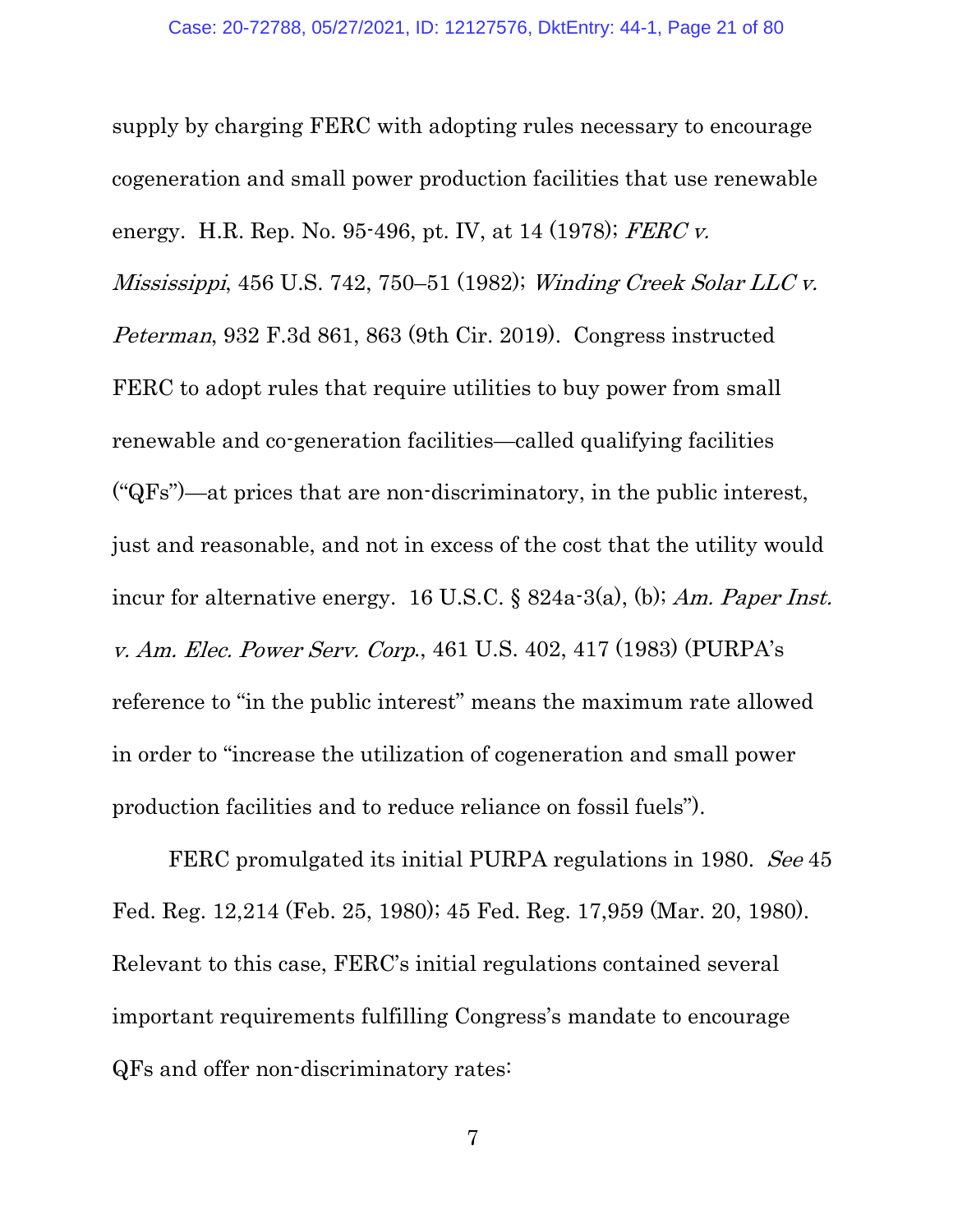FERC required utilities to purchase energy from QF generators at the utility's "avoided cost," which is defined as the incremental cost to the utility of the energy it would otherwise generate itself or purchase from another source. 45 Fed. Reg. at 12,216; see also 18 C.F.R. § 292.101(b)(6).

<span id="page-21-4"></span><span id="page-21-1"></span>FERC recognized that in order to obtain financing, QFs require long-term contracts with predetermined pricing, "based, by necessity, on estimates of future avoided costs," which is consistent with PURPA even if such prices diverge from short-run calculations of costs made at the time energy is delivered. 45 Fed. Reg. at 12,224. FERC rejected arguments that a utility's cost of alternative energy must be calculated at the moment energy is delivered. Id. Instead, it required states to provide QFs an option to enter longterm contracts with prices "calculated at the time the obligation is incurred." *Id.*; 18 C.F.R. § 292.304(d)(2)(ii) (1980–2010).

<span id="page-21-3"></span><span id="page-21-2"></span><span id="page-21-0"></span>• For purposes of applying the 80 megawatt ("MW") limit on qualified small power production facilities "located at the same site", 16 U.S.C. § 796(17)(A)(ii), FERC defined "site" to only include facilities within one-mile. 45 Fed. Reg. at 17,965; 18 C.F.R. §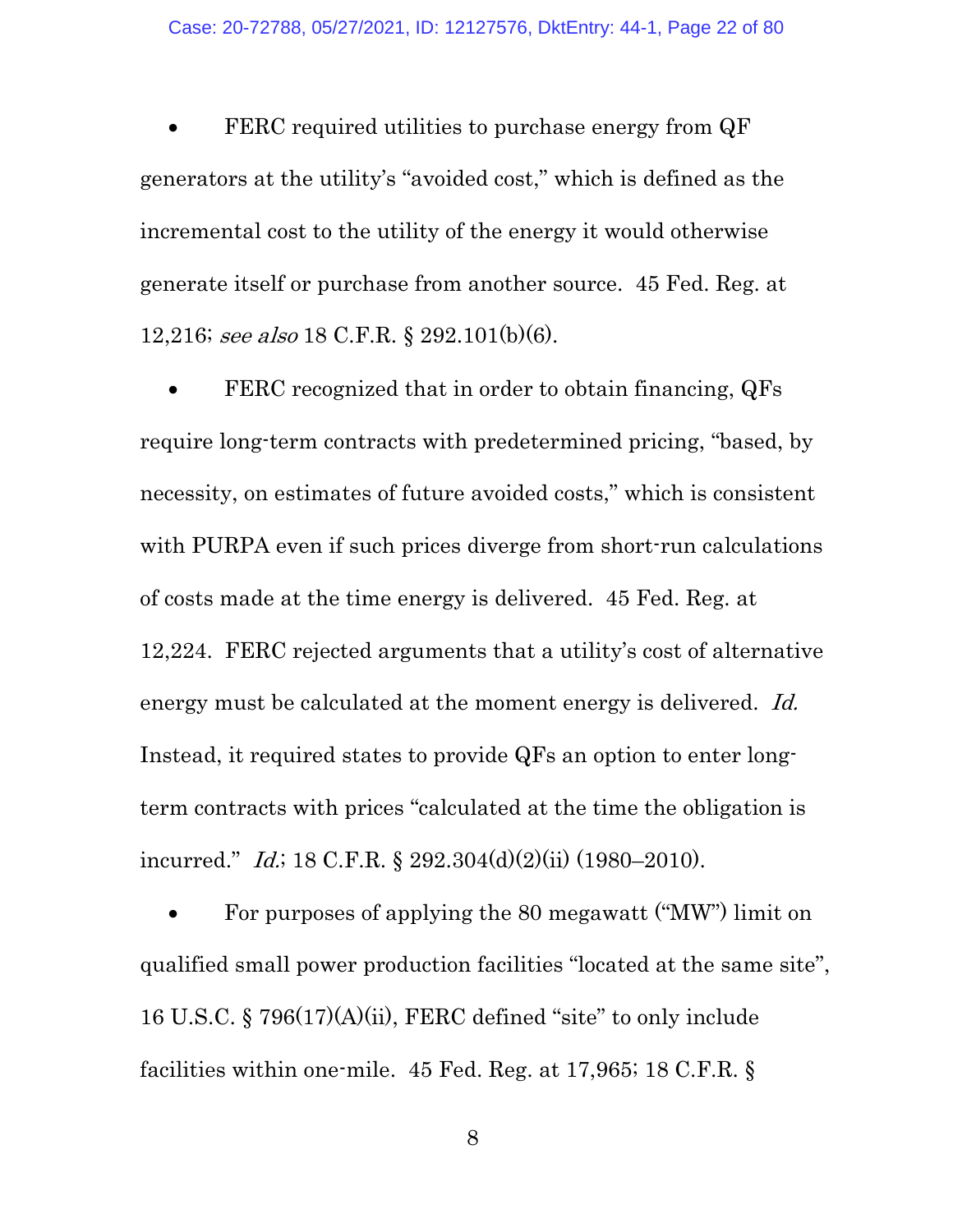$292.204(a)(2)$ . FERC's "one-mile rule" provided a bright line for developers seeking to qualify multiple facilities at separate sites.

FERC reviewed the environmental impact from its initial PURPA rules pursuant to NEPA. 45 Fed. Reg. at 17,964–65. That review revealed positive environmental impacts by deferring or cancelling "some eleven 500 MW coal-fired steam plants, one 1,000 MW nuclear plant, a number of 75 MW gas turbines, and certain large scale hydropower and combined cycle [gas-fired] installations." Id.

<span id="page-22-0"></span>PURPA has always been unpopular with monopoly utilities and their allies. Utilities lobbied for Congressional repeal and weaker FERC rules ever since PURPA broke open the monopoly for power generation and threatened monopoly rents for power. Order 872 (Glick, Comm'r, dissenting at P 4) (1-PIO\_ER-0201); Notice of Proposed Rulemaking, 84 Fed. Reg. 53,246 (Oct. 4, 2019) (Glick, Comm'r, dissenting at P 3) (5-PIO\_ER-1187) ("NOPR"). FERC finally relented to that lobbying through a Noticed of Proposed Rulemaking in 2019. NOPR (5-PIO\_ER-1160–89). FERC proposed eight different changes based on the premise that "discovery of significant new natural gas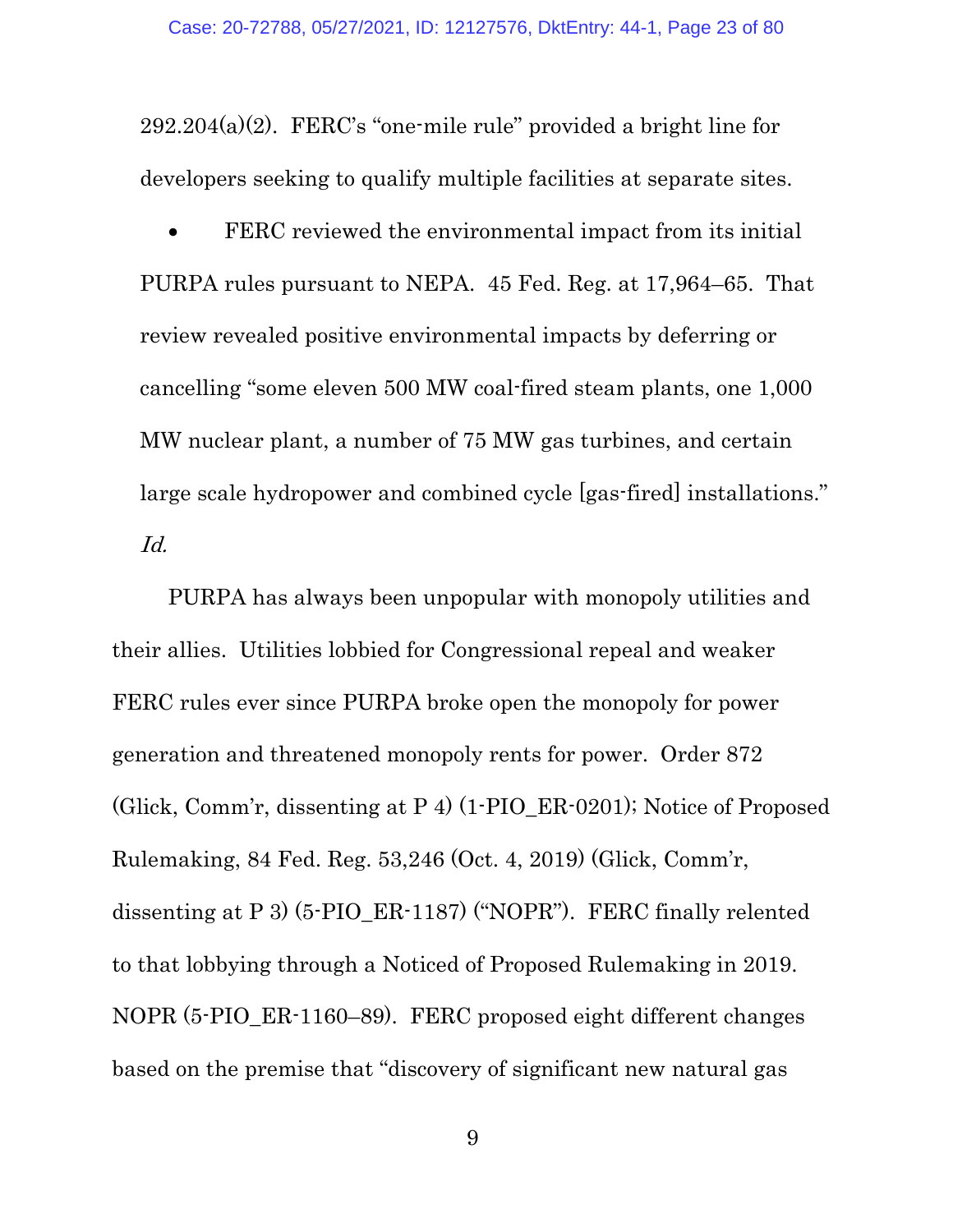<span id="page-23-0"></span>reserves," "vibrant wholesale electric markets in much of the country," and "federal and state programs that provide further incentives for the development of alternative resources" means that PURPA is no longer needed to promote alternative energy generation. NOPR at PP 3–9, 15, 17, 19–27 (5-PIO\_ER-1161–64). Accordingly, FERC sought to upend its PURPA rules to "rebalance" PURPA's policy aims. Id. at P 31 (5- PIO\_ER-1165).

FERC's final decision adopted nearly all of its proposed changes. However, FERC's justification shifted from its original premise—that PURPA is no longer needed—to a claim that PURPA's text mandated the changes. Order 872 at PP 7, 9, 12, 20 (1-PIO\_ER-0106–08).

Petitioners challenge four aspects of FERC's rulemaking order.

First, in contrast to the Environmental Assessment FERC conducted for its original 1980 rulemaking, and despite comments identifying likely environmental impacts from undoing many of those rules, FERC violated NEPA by refusing to analyze the environmental impacts from its rule changes. Id. at PP 710–42 (1-PIO\_ER-0191– 0195).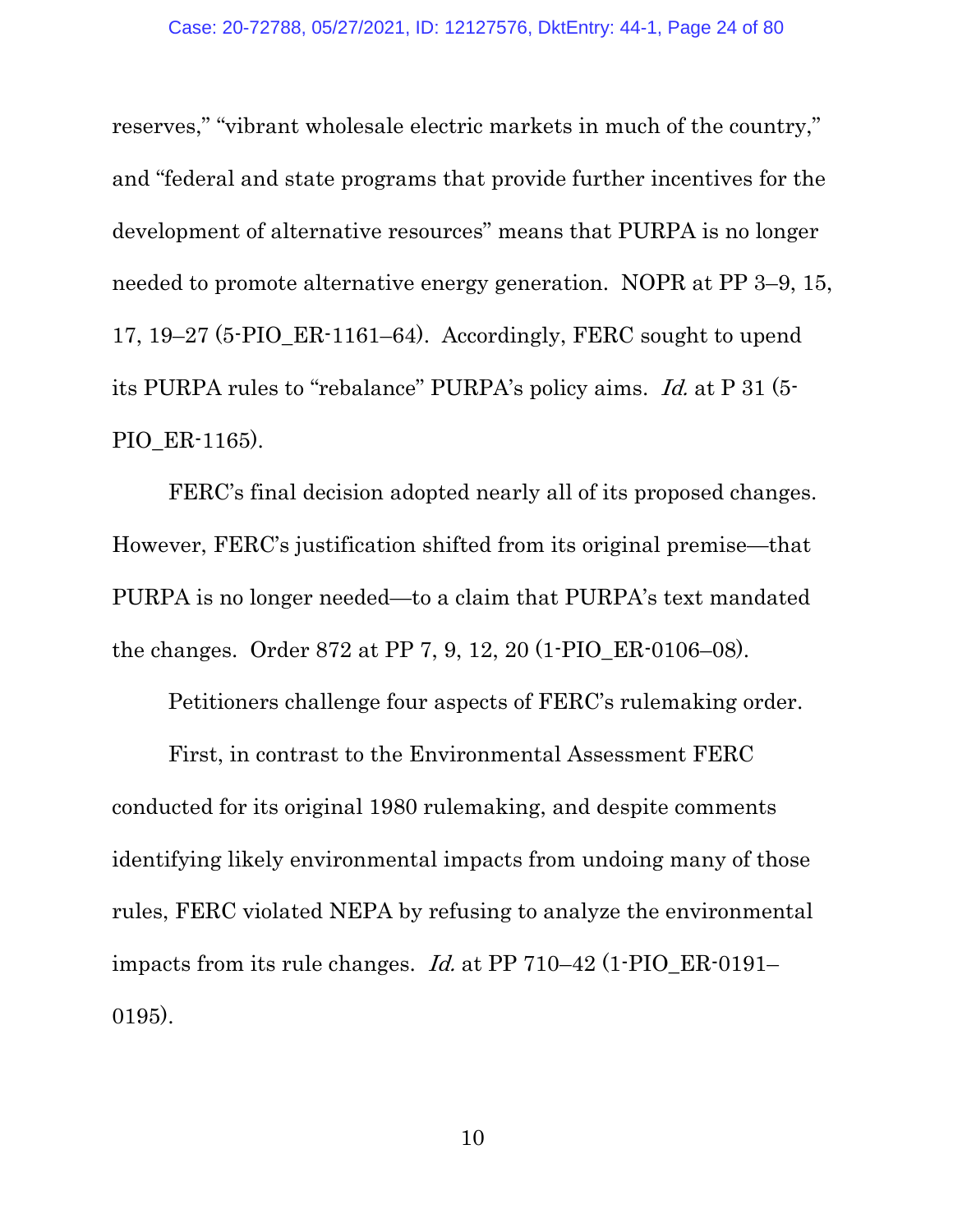Second, FERC unlawfully redefined the statutory phrase "at the same site" to mean facilities up to ten miles apart depending on factors unrelated to physical proximity to cap the amount of generation an entity can own across a region, rather than adhering to Congress's decision to only limit the capacity located "at the same site." Id. at P 23 (1-PIO\_ER-0108).

Third, Order 872 rescinds QFs' right to establish a price for their energy at the time of contract formation. Instead, Order 872 allows states and nonregulated utilities to limit QFs to variable pricing not calculated until the moment future energy is delivered. Id. at PP 21– 22 (1-PIO\_ER-0108); 18 C.F.R. 292.304(d)(2) (2021). Thus, QF developers now cannot know the revenue stream from their energy sales before having to commit to a multi-decade investment. Contrary to FERC's original interpretation in 1980 that predetermined pricing necessary to encourage QF development was appropriate because PURPA does not require calculating a utility's costs for alternative power in real time, FERC now contends that PURPA precludes such cost projections because they can diverge from short-run calculations. Order 872 at PP 21–22 (1-PIO\_ER-0108).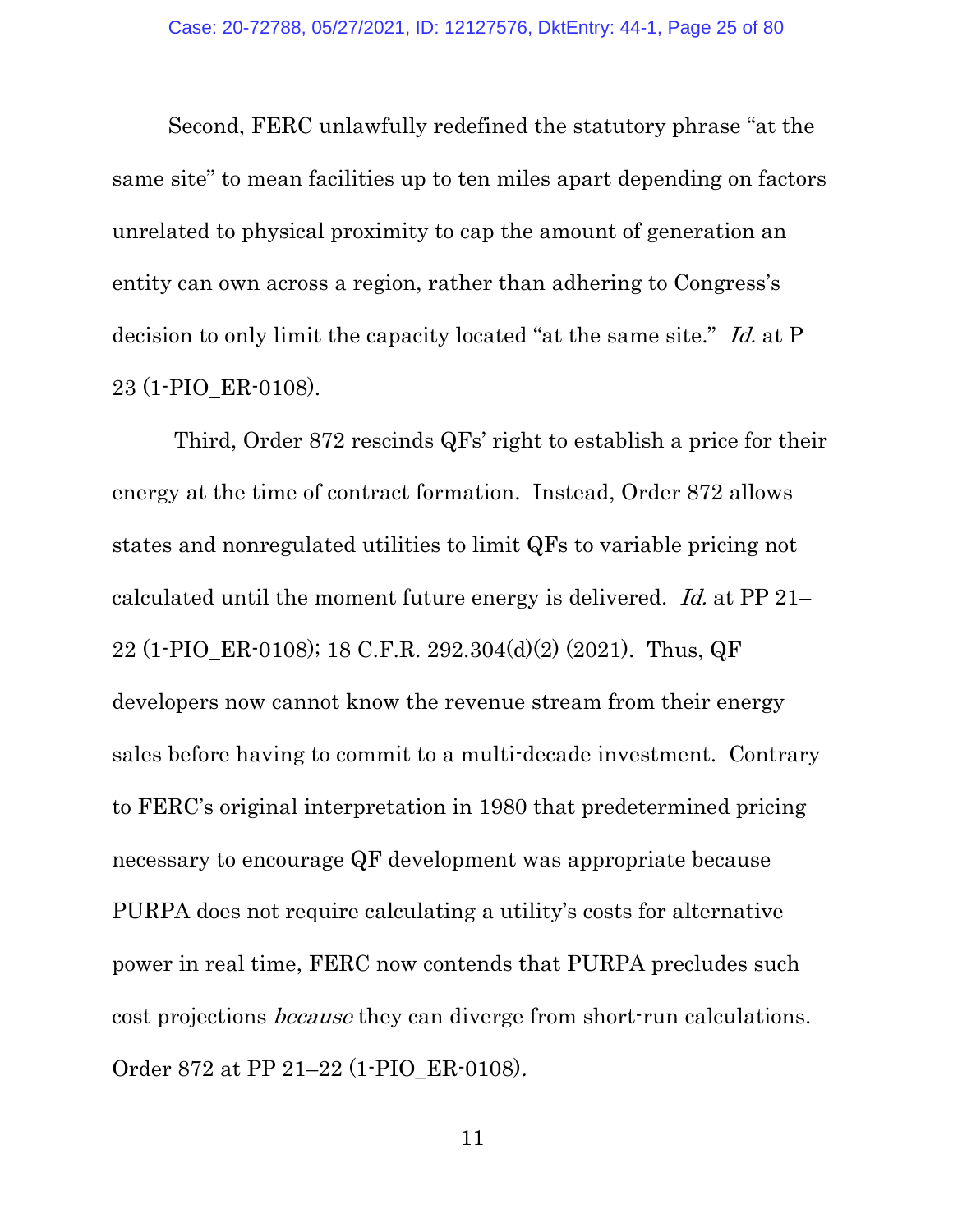Fourth, Order 872 shifts the burden from states to establish a purchasing utility's avoided costs to QFs to disprove that a specific price (called an "LMP") does not reflect the purchasing electric utility's costs. Id. at P 4 (1-PIO\_ER-0106).

## <span id="page-25-5"></span>Standard of Review

<span id="page-25-0"></span>This Court reviews FERC's rulemaking decisions under the Administrative Procedures Act and sets aside decisions that are "arbitrary, capricious, an abuse of discretion, or otherwise not in accordance with law," "in excess of statutory jurisdiction, authority, or limitations, or short of statutory right," in violation of required procedures, or "unsupported by substantial evidence." 5 U.S.C. § 706; Am. Paper Institute, Inc., 461 U.S. at 412–13.

<span id="page-25-4"></span><span id="page-25-3"></span><span id="page-25-2"></span><span id="page-25-1"></span>FERC's interpretation of PURPA is reviewed de novo applying the familiar two-step process from [Chevron U.S.A., Inc. v. Nat. Res.](https://1.next.westlaw.com/Link/Document/FullText?findType=Y&serNum=1984130736&pubNum=0000780&originatingDoc=I9a906c50a23611e8809390da5fe55bec&refType=RP&fi=co_pp_sp_780_842&originationContext=document&transitionType=DocumentItem&contextData=(sc.Folder*cid.ae96ed77aa8e4ee686ed3b5d72b4f759*oc.Clusters)#co_pp_sp_780_842)  Def. Council, Inc.[, 467 U.S. 837 \(1984\).](https://1.next.westlaw.com/Link/Document/FullText?findType=Y&serNum=1984130736&pubNum=0000780&originatingDoc=I9a906c50a23611e8809390da5fe55bec&refType=RP&fi=co_pp_sp_780_842&originationContext=document&transitionType=DocumentItem&contextData=(sc.Folder*cid.ae96ed77aa8e4ee686ed3b5d72b4f759*oc.Clusters)#co_pp_sp_780_842) Cal. ex rel. Harris v. FERC, 784 F.3d 1267, 1272 (9th Cir. 2015). The Court reviews the reasons FERC provided in its orders and the record the agency assembled in support. Cal. Pub. Util. Comm'n v. FERC, 879 F.3d 966, 973 (9th Cir. 2018).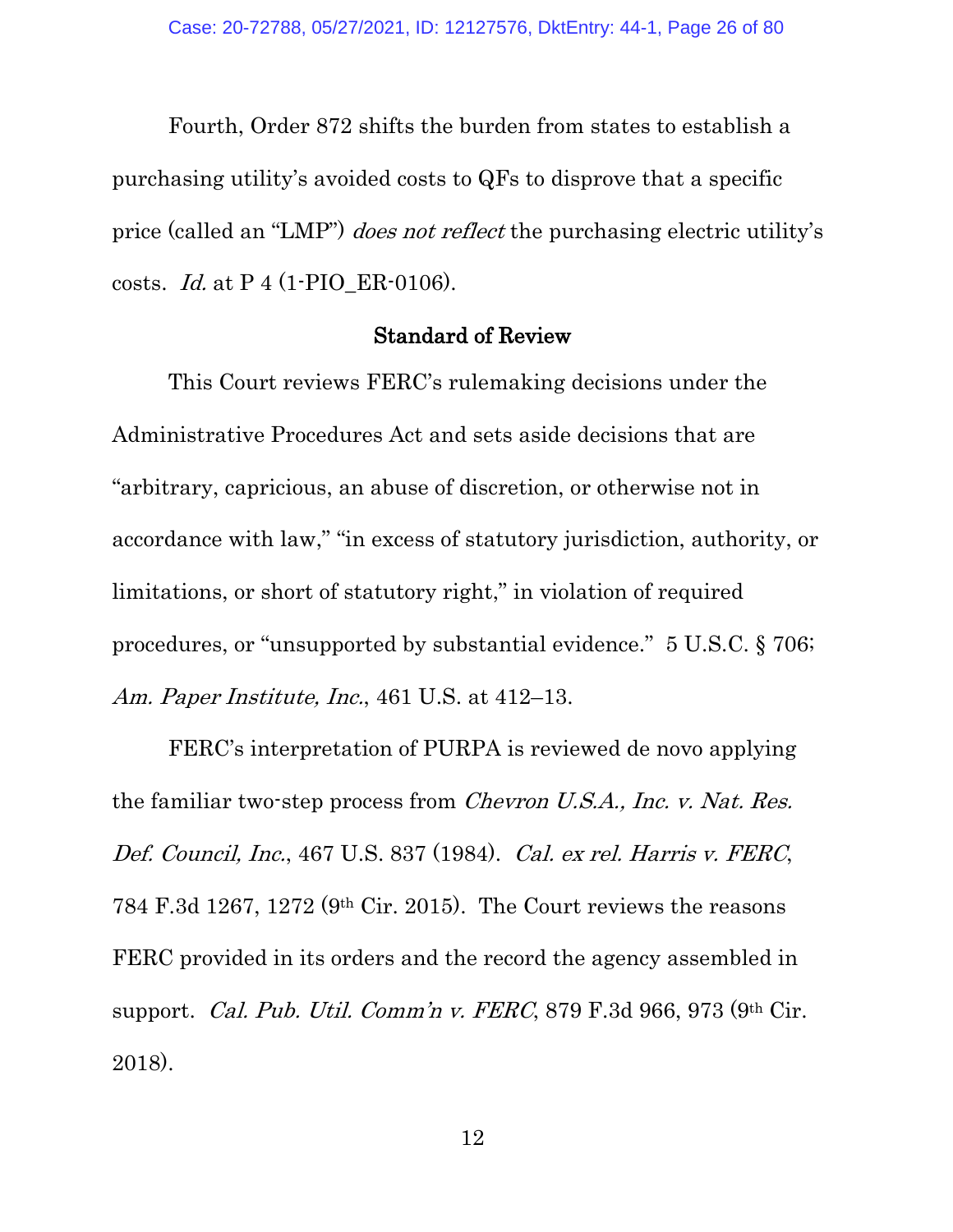### <span id="page-26-1"></span>Summary of Argument

<span id="page-26-0"></span>From Order 872's inception, FERC aimed to roll back policies enabling small renewable energy generation based on the majority's belief that Congress's policy choices were no longer appropriate. Contrary to PURPA's ongoing mandate to "encourage" QFs, 16 U.S.C. §§ 824a, 824a-3(a), each rule change at issue in this case eliminated critical rights that previously encouraged QF development. Not surprisingly, the FERC majority's attempts to undermine PURPA's underlying statutory purpose run headlong into the statutory text in numerous ways.

First, FERC refused to slow down its march to undo important renewable energy policies in order to conduct NEPA's required environmental impact analysis. Second, contrary to the narrow authority provided to determine if facilities are "at the same site" for purposes of PURPA's 80 megawatt ("MW") size limit, FERC invented a new effective cap on generation owned by the same entity within a wide region. Third, FERC reversed its historic interpretation of PURPA's avoided cost cap that provided necessary long-term price certainty and, instead, subject QFs to maximum price uncertainty by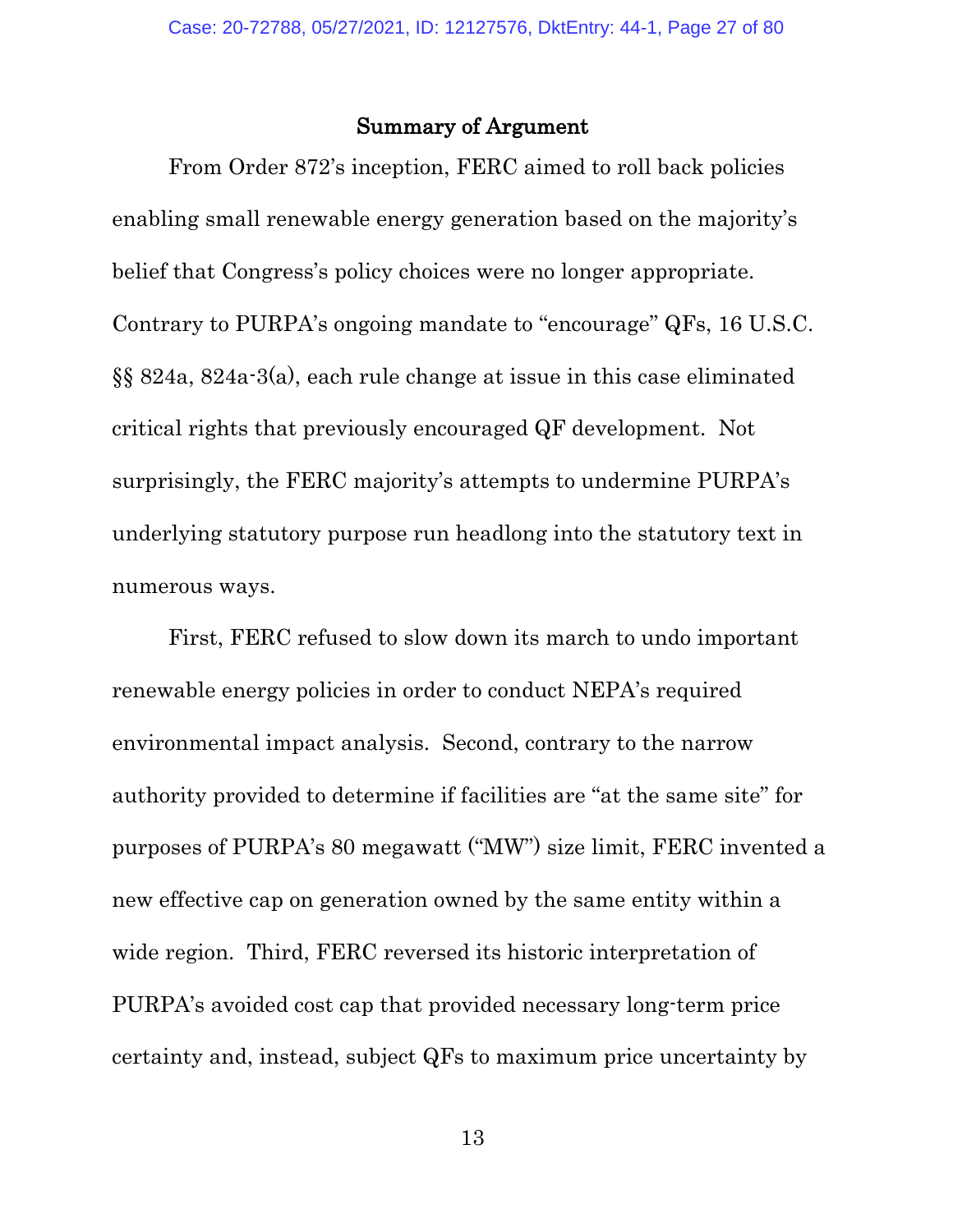not determining price until the future. Lastly, FERC unlawfully shifted the burden from the state regulator to determine a utility's avoided costs to QFs and other litigants to disprove that specific shortrun market prices are the utility's avoided cost, even for utilities that self-generate or purchase energy outside that market.

FERC refused to allow statutory text, Congressional policy, or the requirements of reasoned agency decision making to slow its efforts to undermine non-utility, small scale renewable energy. As a result, FERC's decision suffers multiple fatal errors, and the Court should vacate FERC's rulemaking order.

#### <span id="page-27-3"></span>Argument

#### <span id="page-27-1"></span><span id="page-27-0"></span>I. FERC Failed to Conduct the Required Environmental Analysis.

<span id="page-27-2"></span>NEPA required FERC to analyze the environmental impacts that will occur from revoking existing supports for clean energy before making those changes. 42 U.S.C. § 4321, *et seq.*; Order 872 at P 710 (1-PIO\_ER-0191). FERC did so forty years ago when it created the original PURPA regulations. But it refused to do so before yanking them away. As a result, FERC's final decision is invalid and must be vacated. See, e.g., Oregon Nat. Desert Ass'n v. Jewell, 840 F.3d 562, 575 (9th Cir. 2016).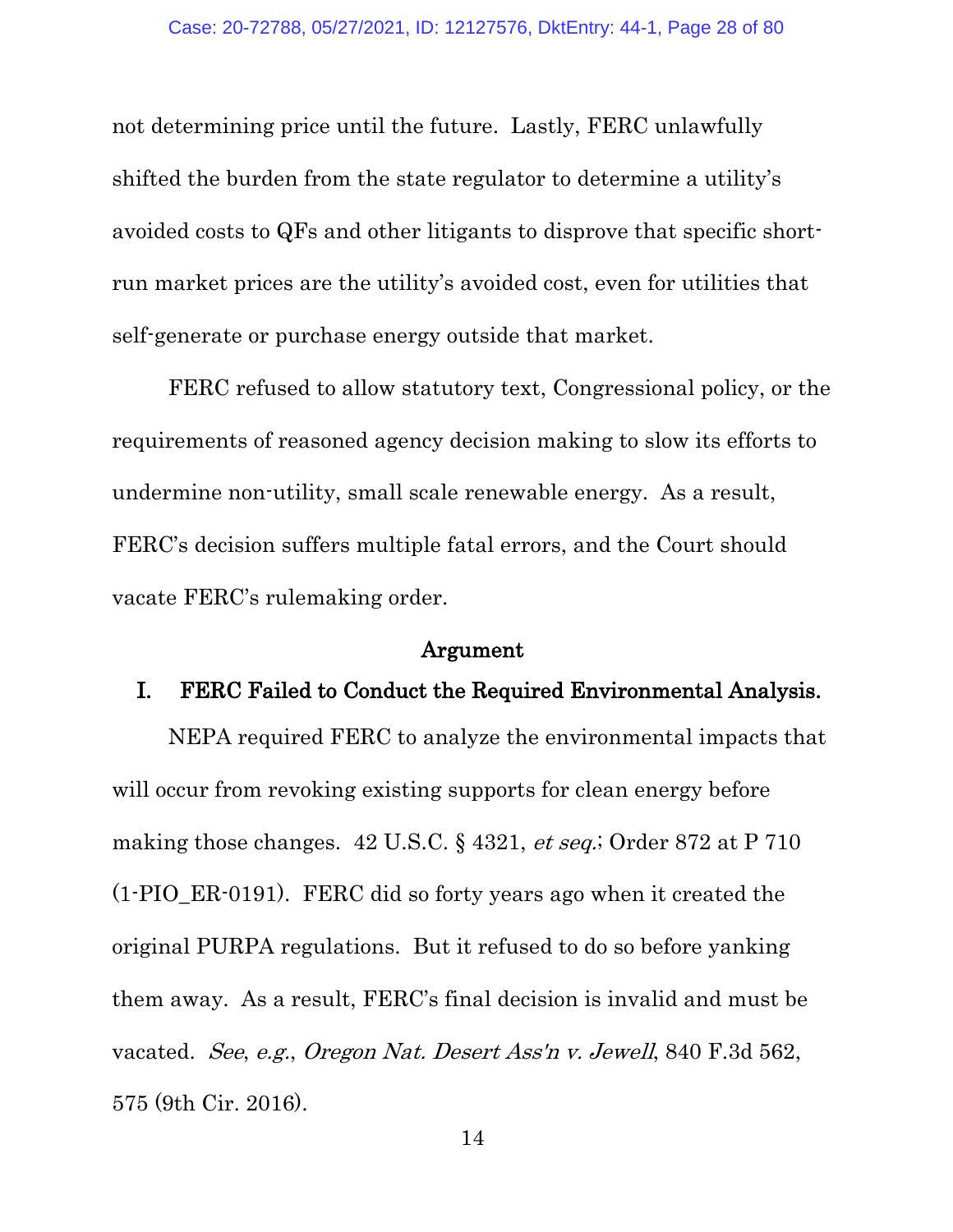<span id="page-28-1"></span>NEPA has "twin aims": (1) "consider[ing] every significant aspect of the environmental impact of a proposed action," and (2) "ensur[ing] that the agency will inform the public that it has indeed considered environmental concerns in its decision making process." Kern v. U.S. Bureau of Land Mgmt., 284 F.3d 1062, 1066 (9th Cir. 2002) (internal quotation marks and citation omitted). Accordingly, "NEPA requires agencies to take a 'hard look' at the environmental consequences of proposed agency actions before those actions are undertaken." All. for the Wild Rockies v. Pena, 865 F.3d 1211, 1215 (9th Cir. 2017).

<span id="page-28-0"></span>Order 872 "guts" PURPA's foundational rules supporting renewable energy generation and prevents QF generation from displacing utility-owned, fossil fuel powered generation. Order 872 (Glick, Comm'r, dissenting at P 1) (1-PIO\_ER-0201); (3-PIO\_ER-0462– 63) (comments of PIO); (4-PIO\_ER-0945–55) (comments of Northwest Coalition). It undoes most of the environmental benefits that FERC's Environmental Assessment of its original rules projected would occur by displacing dozens of coal and gas-fired power plants. See 45 Fed. Reg. at 17,964.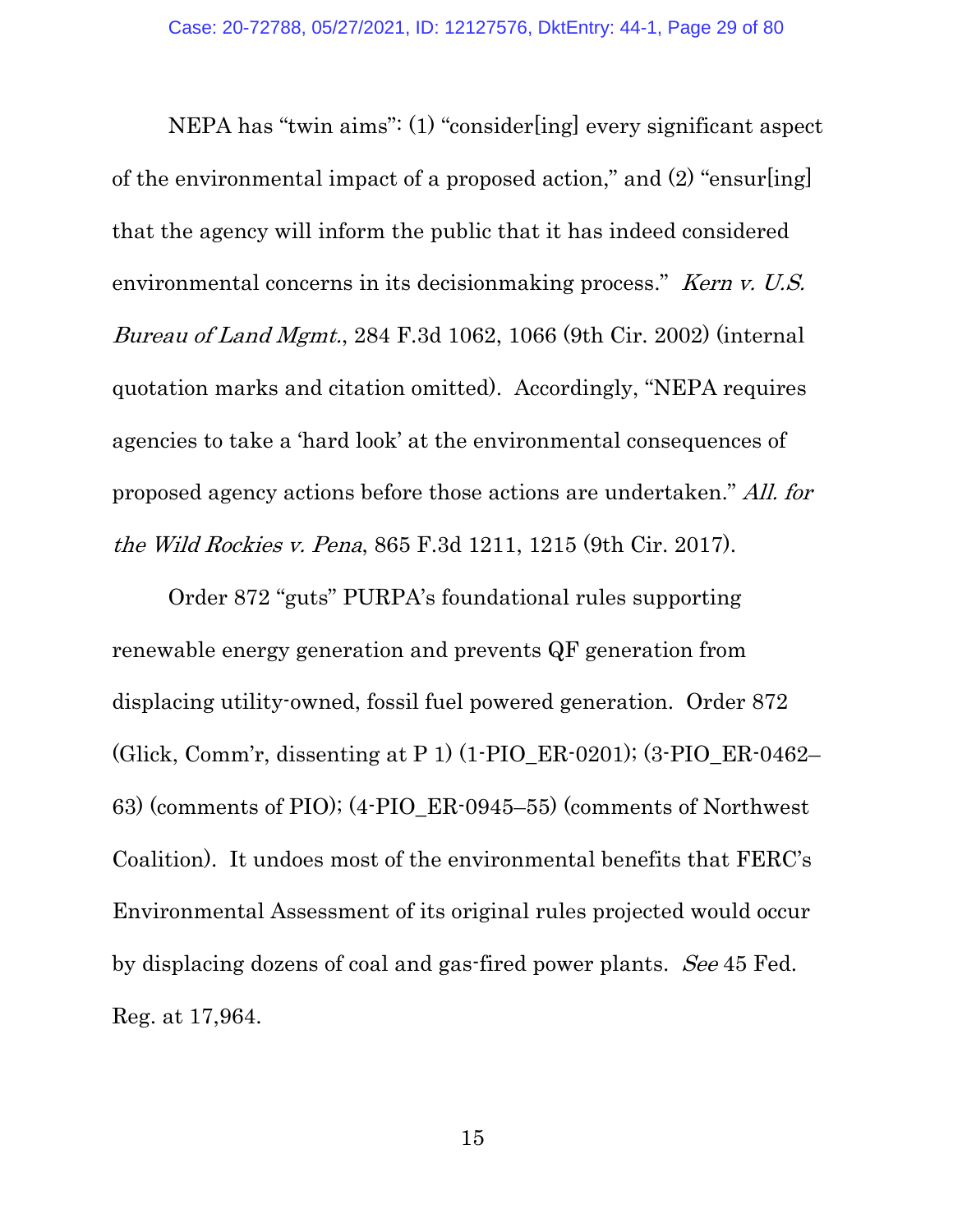<span id="page-29-1"></span><span id="page-29-0"></span>FERC did not take a "hard look" at the environmental impacts from its action. In fact, it took no look. Instead, FERC contends that no analysis was required for two reasons. First, that "there is no way to determine whether issuance of the rule will significantly affect the quality of the human environment." Order 872 at PP 702, 711 (1- PIO\_ER-0190–91). Second, that Order 872's rule changes are categorically excluded from NEPA analysis because they are merely "clarifying" or "corrective in nature."  $Id$  at PP 711, 722-26 (1-PIO\_ER-0191, -0193). FERC is wrong on both counts. Undermining the landmark federal clean energy policy constitutes a major action requiring FERC to "consider every significant aspect of the environmental impact of a proposed action," Baltimore Gas & Elec. Co. v. Nat. Res. Def. Council, 462 U.S. 87, 97 (1983), in order to take the required "hard look at the environmental consequences of their actions," High Sierra Hikers Ass'n v. Blackwell, 390 F.3d 630, 639–40 (9th Cir. 2004).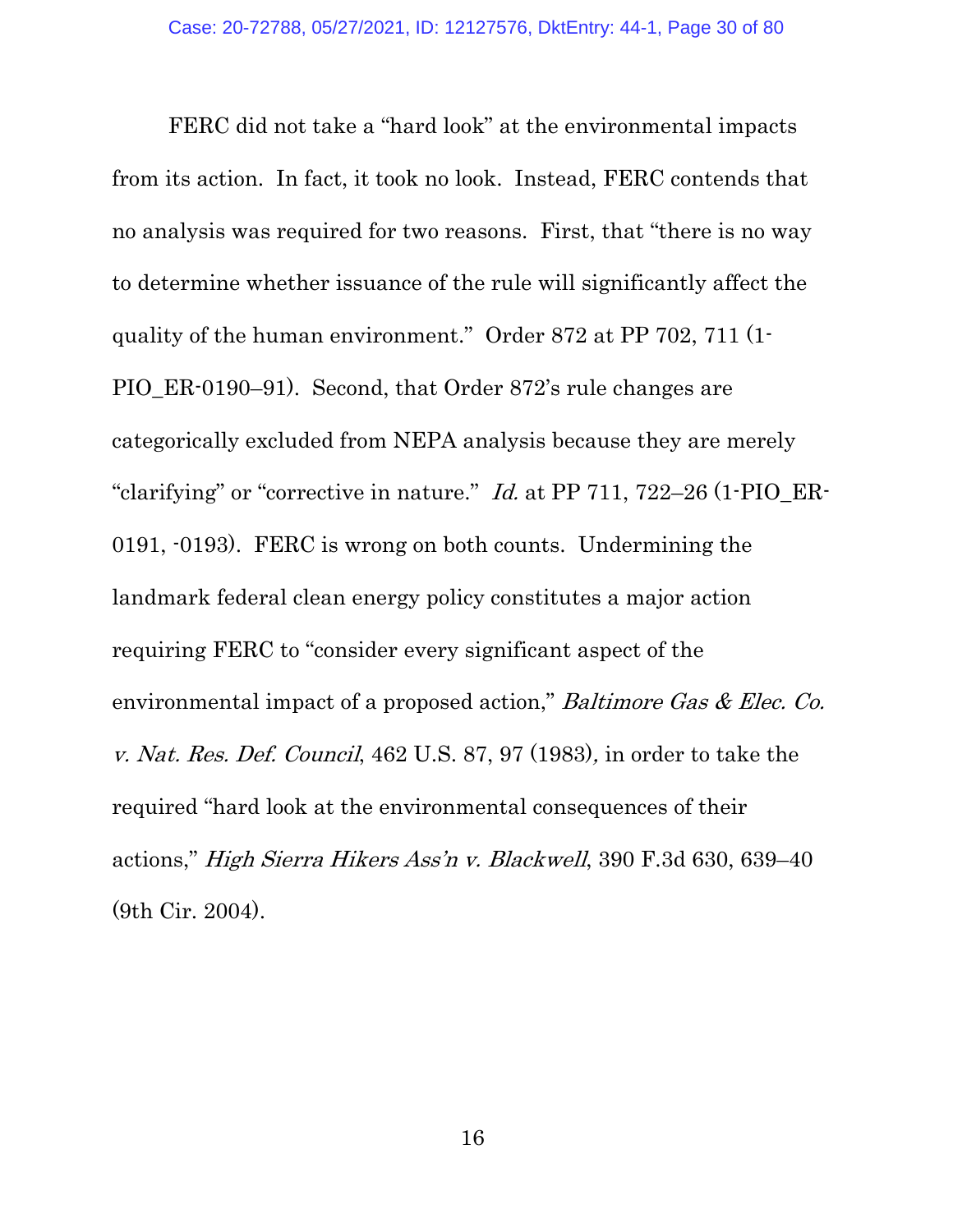## <span id="page-30-0"></span>A. FERC Cannot Avoid Completing an Environmental Assessment Based on Claims that Impacts from Systematic Changes are Uncertain.

FERC contends that its rule changes are exempt from NEPA's requirement to analyze environmental impacts because the rules "do[ ] not authorize the development or construction of any facilities," "environmental effects on resources such as land use, vegetation, and water quality are all dependent on location, which is unknown at this time and could be anywhere in the United States," and it is "not possible to predict how the states will exercise the increased flexibilities provided by the final rule." Order 872 at P 718 (1-PIO\_ER-0192); Order 872-A, 85 Fed. Reg. 86,656, 86,718 (Dec. 30, 2020) ("Order 872-A"). There are three fundamental problems with FERC's reasoning.

First, FERC's current rule changes only some of the provisions contained in its original 1980 rule, and that rule was not too difficult, complex, or speculative to analyze. Compare Order 872-A at P 435 (1- PIO\_ER-0068) with 45 Fed. Reg. at 17,964–65. Nor were other national rules impacting the potential mix of energy resources. See 3-PIO\_ER-0462 (noting FERC conducted an environmental assessment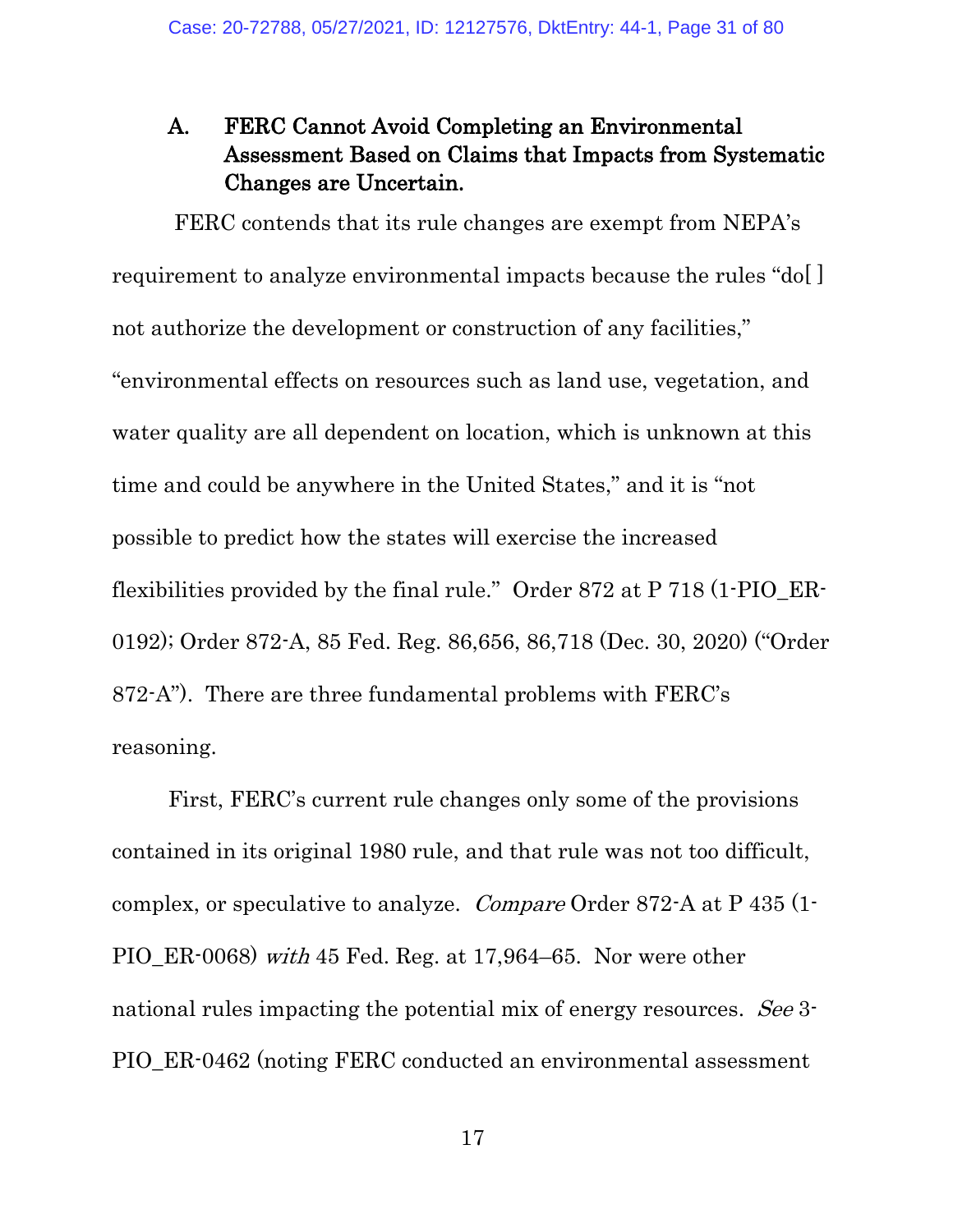under NEPA for its proposed rule authorizing competitive bidding to establish avoided costs, Regulations Governing Bidding Programs, Notice of Proposed Rulemaking, FERC Stats. & Regs. ¶ 32,455 at 32,047 (1988), 2015 WL 8610975 (Mar. 16, 1988)) (comments of PIO); 4- PIO\_ER-0955 (explaining that FERC conducted a full environmental impact statement in support of its landmark open-access transmission policies adopted in Order 888) (comments of Northwest Coalition).

FERC's original PURPA rulemaking included an environmental assessment despite noting "a great number of uncertainties" because FERC acknowledged at the time that such review "is required under NEPA to assess these effects to the fullest extent possible." 45 Fed. Reg. at 17,965. FERC determined which generation technologies would be economic in different regions of the country based on PURPA's pricing requirements, predicted the "market penetration" of each technology displacing utility-owned generation, and then quantified the environmental impacts of each based on the resulting fuel savings. Id. at 17,964. FERC's 1980 Environmental Assessment revealed that while some of the technologies induced by FERC's rules produce air or water pollution, they would also avoid the greater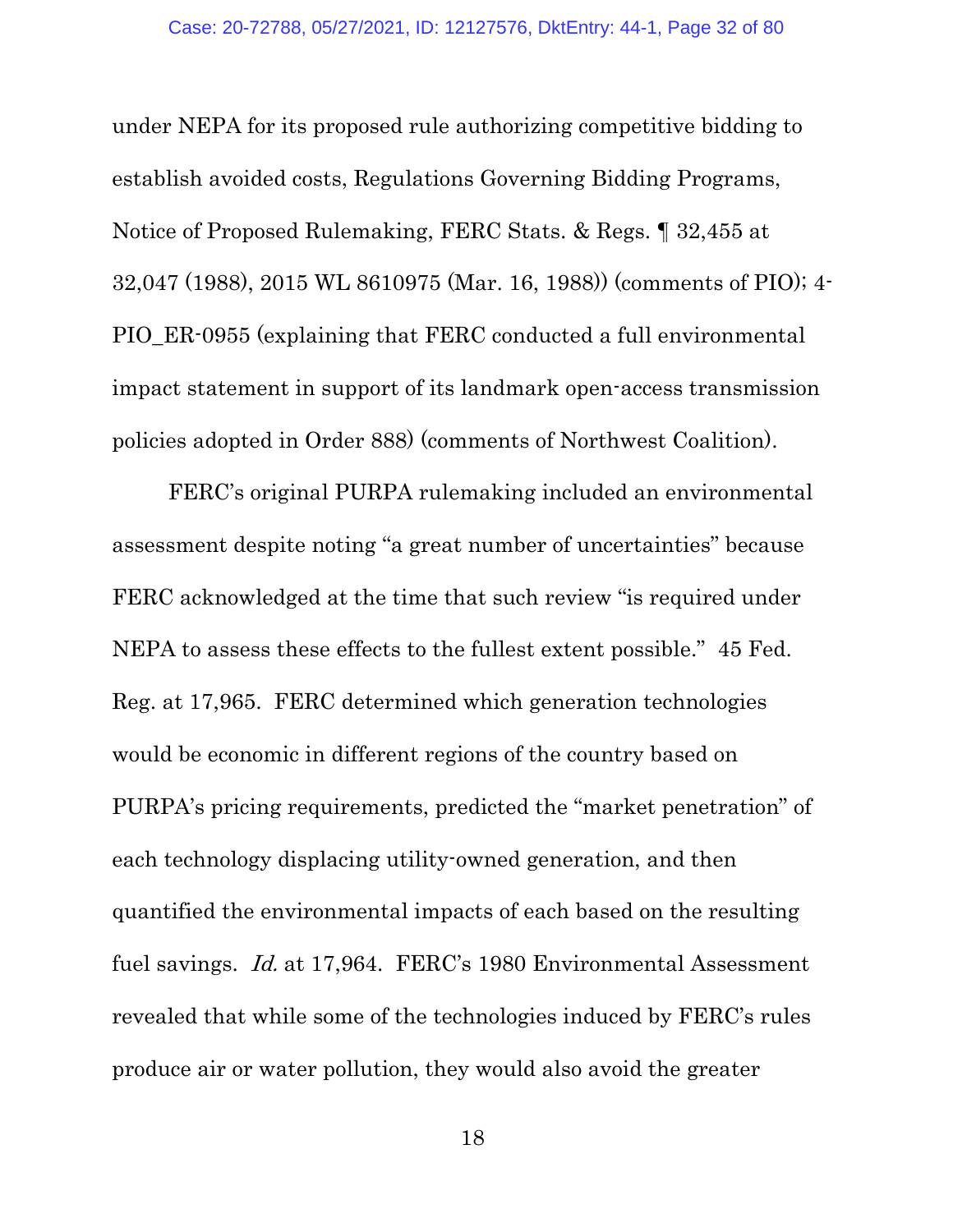environmental impacts from deferred or cancelled utility-owned generation, including "some eleven 500 MW coal-fired steam plants, one 1,000 MW nuclear plant, a number of 75 MW gas turbines, and certain large scale hydropower and combined cycle installations." Id. And yet, no similar analysis accompanied FERC's rule changes at issue here.

<span id="page-32-2"></span>Second, contrary to FERC's assertion that the agency is not required to speculate about uncertain future events, Order 872-A at P 425 (1-PIO\_ER-0066), NEPA requires analysis even where effects of agency action may be "uncertain." See Oregon Nat. Res. Council v. Brong, 492 F.3d 1120, 1134 (9th Cir. 2007). "The government's inability to fully ascertain the precise extent of the effects" of an action is not "a justification for failing to estimate what those effects might be before irrevocably committing to the activity." Conner v. Burford, 848 F.2d 1441, 1450 (9th Cir. 1988).

<span id="page-32-1"></span><span id="page-32-0"></span>In fact, the entire purpose of NEPA is to require agencies to analyze possible future impacts prior to making decisions, which means "speculation is [] implicit in NEPA." N. Plains Res. Council, Inc. v. Surface Transp. Bd., 668 F.3d 1067, 1079 (9th Cir. 2011). It would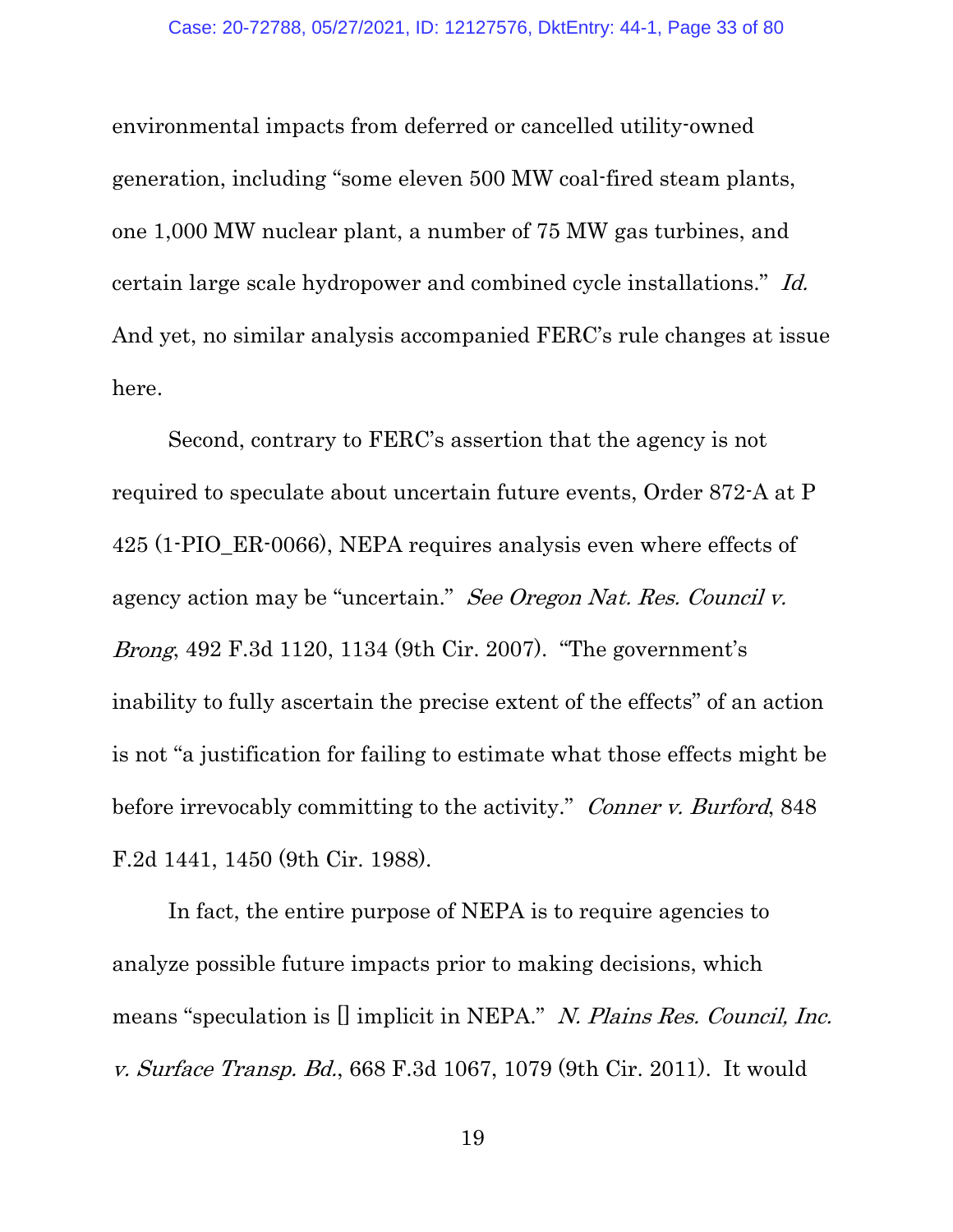<span id="page-33-3"></span>defeat that purpose if agencies could simply "shirk their responsibilities under NEPA by labeling any and all discussion of future environmental effects as crystal ball inquiry." Id. (internal quotation marks and citation omitted). Nor can the agency defer the analysis. To wait "and ask questions later is precisely the type of environmentally blind decision-making NEPA was designed to avoid." Conner, 848 F.2d at 1450–51.

<span id="page-33-1"></span>Moreover, NEPA provides a specific procedural mechanism when the significance of environmental effects is unknown: the agency must prepare an Environmental Assessment, which must "[b]riefly provide sufficient evidence and analysis for determining whether" to proceed with a full Environmental Impact Statement ("EIS"), or issue a finding of no significant impact. 40 C.F.R.  $\S$  1501.5(c)(1). FERC failed to even undertake that process before declaring that the effects of its rule changes are too unknown to analyze.

<span id="page-33-4"></span><span id="page-33-2"></span><span id="page-33-0"></span>Third, NEPA requires an analysis of programmatic changes and secondary effects, not merely for agency decisions that approve a specific construction project as FERC suggests. 'Ilio'ulaokalani Coal. v. Rumsfeld, 464 F.3d 1083, 1094 (9th Cir. 2006); Kern, 284 F.3d at 1072–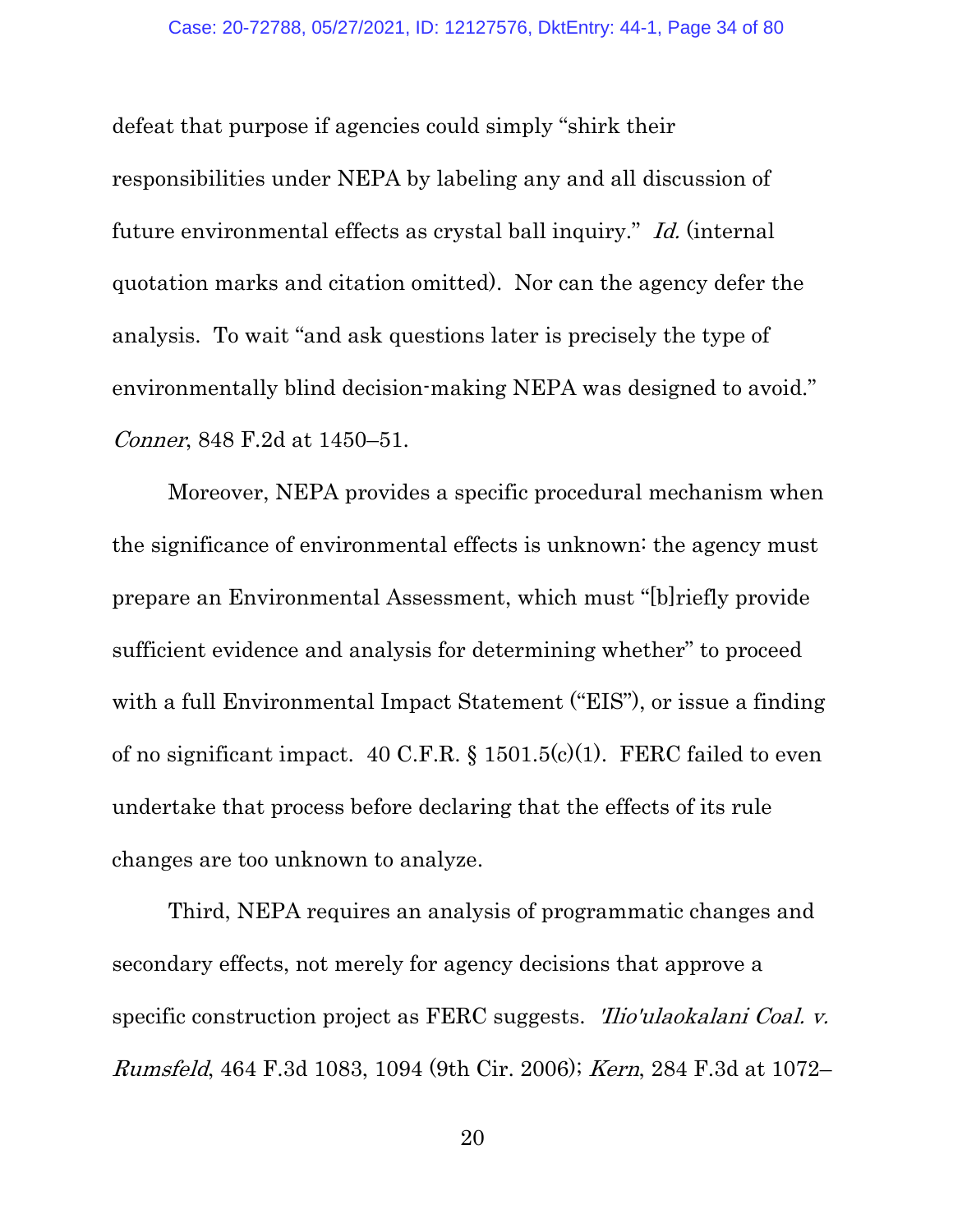<span id="page-34-3"></span><span id="page-34-2"></span><span id="page-34-1"></span><span id="page-34-0"></span>73; Scientists' Institute for Public Info., Inc. v. Atomic Energy Comm'n, 481 F.2d 1079,1088–89 (D.C. Cir. 1973). Federal agencies must prepare an EIS for any "major Federal actions significantly affecting the quality of the human environment." 42 U.S.C. § 4332(C). Such "actions" are not limited to constructing particular facilities, but also include adopting "regulations, policy statements, or expansion or revision of ongoing programs." Scientists' Inst., 481 F.2d at 1088–89 (citations omitted). FERC's own NEPA regulations state that FERC must conduct an environmental assessment for "regulations or proposals for legislation not included" under a categorical exclusion. 18 C.F.R. § 380.5(b)(12); see also Am. Bird Conservancy, Inc. v. FCC, 516 F.3d 1027, 1033–34 (D.C. Cir. 2008) (vacating the Federal Communication Commission's decision not to prepare an environmental analysis required by its own NEPA regulations). There is no basis for FERC's contention that NEPA does not apply because the impacts from Order 872 are uncertain and do not involve construction of specific projects.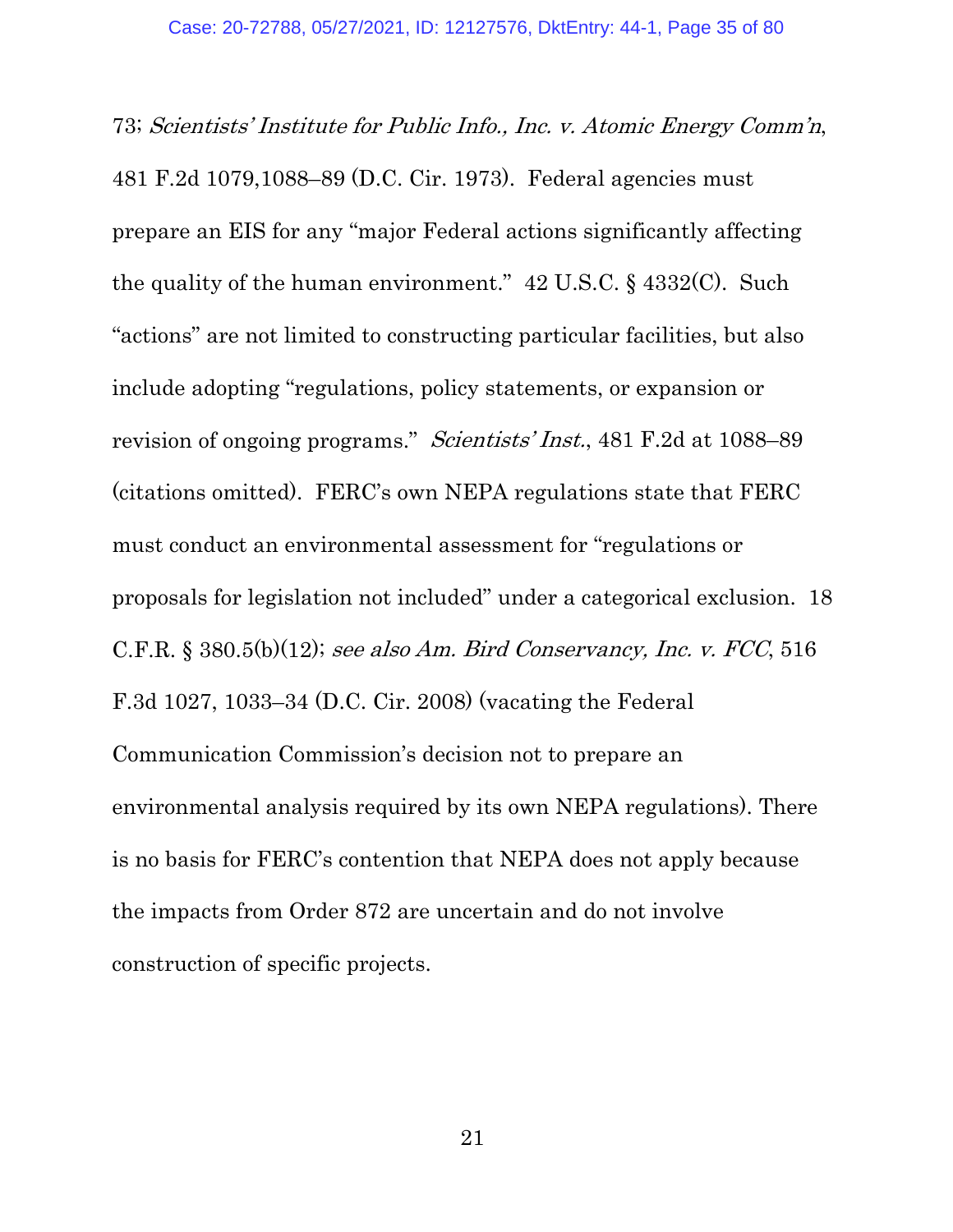## <span id="page-35-0"></span>B. FERC Cannot Skirt NEPA by Claiming Categorical Exclusion.

There is also no basis for FERC's "alternative" argument that Order 872's rule changes are categorically excluded from NEPA's requirements as clarifications or corrections mandated by PURPA's plain text. Order 872 at P 711, 720–727 (1-PIO\_ER-0191–0193); Order 872-A at P 436 (1-PIO\_ER-0068). As further explained below, PURPA does not require—and in many cases precludes—Order 872's changes. Indeed, Order 872's changes undo regulations that FERC previously adopted to implement the same statutory text.

<span id="page-35-2"></span><span id="page-35-1"></span>More generally, FERC misunderstands the limited exceptions for categorical exclusions. NEPA implementation rules provide narrow categories of agency action that "normally do not have a significant effect on the human environment, and therefore do not require preparation of" an Environmental Assessment ("EA") or EIS. 40 C.F.R. § 1501.4(a). Those include "[p]roposals for legislation and promulgation of rules that are clarifying, corrective, or procedural, or that do not substantially change the effect of legislation or regulations being amended." 18 C.F.R.  $\S$  380.4(a)(2)(ii). Those categories do not exclude analysis of shifts in longstanding policies by conveniently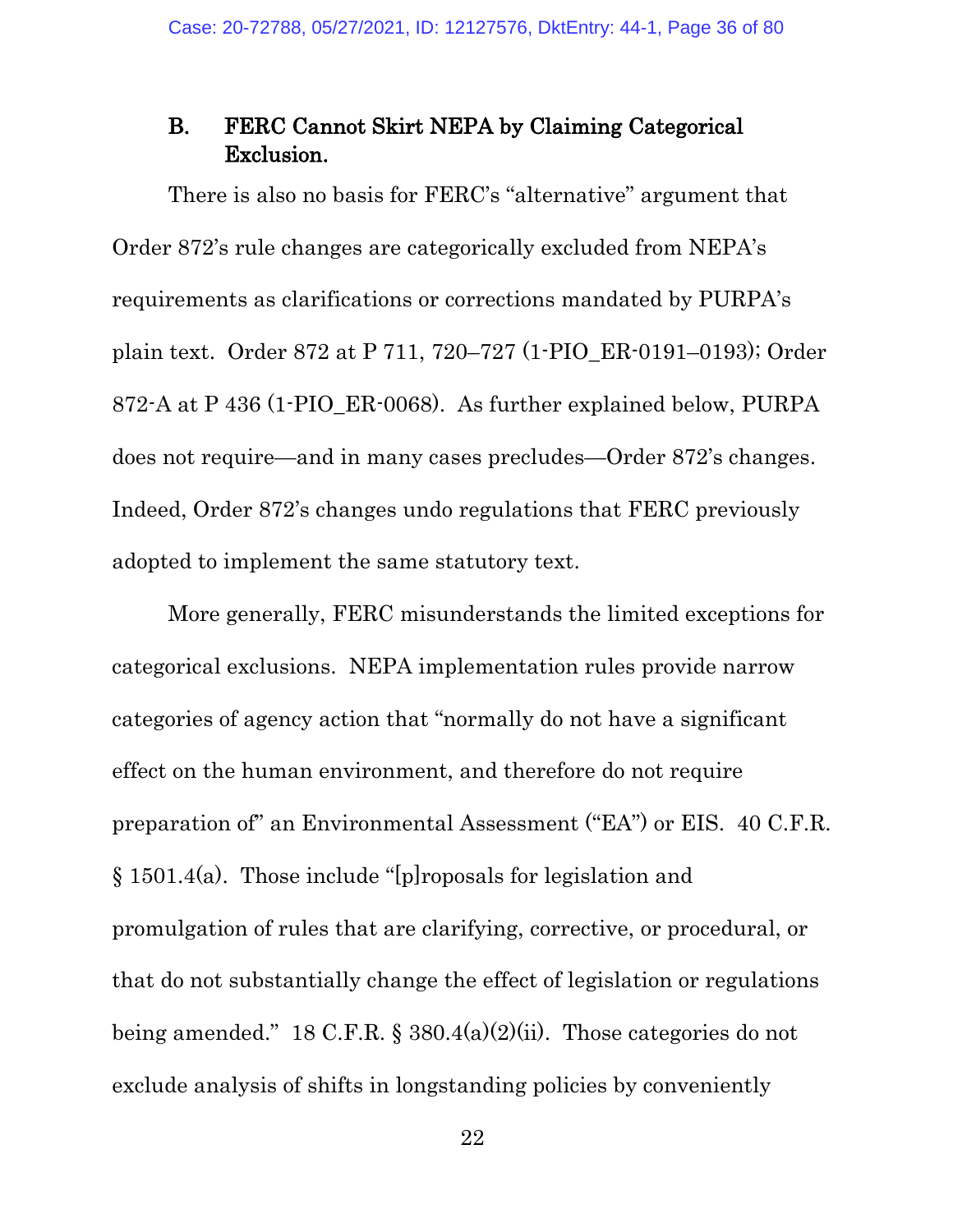characterizing them as "clarifying" or "correcting" prior statutory interpretations. As the dissenting Commissioner noted, if the significant changes FERC made here are exempt from NEPA as mere clarifications or corrections, almost nothing agencies do are subject to because every agency action can be characterized as clarifying or correcting its interpretation of the agency's enabling legislation. Order 872 (Glick, Comm'r, dissenting at P 27) (1-PIO\_ER-0205).

FERC cites no authority for Order 872's the sweeping interpretation of narrow exclusions for clarification and correction to cover broad policy changes that reinterpret the agency's authorizing statute. No such authority exists. Instead, courts consistently reject categorical exclusions where "there is the possibility that an action may have a significant environmental effect." Citizens for Better Forestry v. U.S. Dept. of Agric., 481 F. Supp. 2d 1059, 1087 (N.D. Cal. 2007). "No Ninth Circuit case involving invocation of a [categorical exclusion], that was upheld on appeal, involved broad, far-reaching programmatic actions…." Id.

Moreover, categorical exclusions are not blanket exemptions. They act as presumptions that are negated where the record shows—as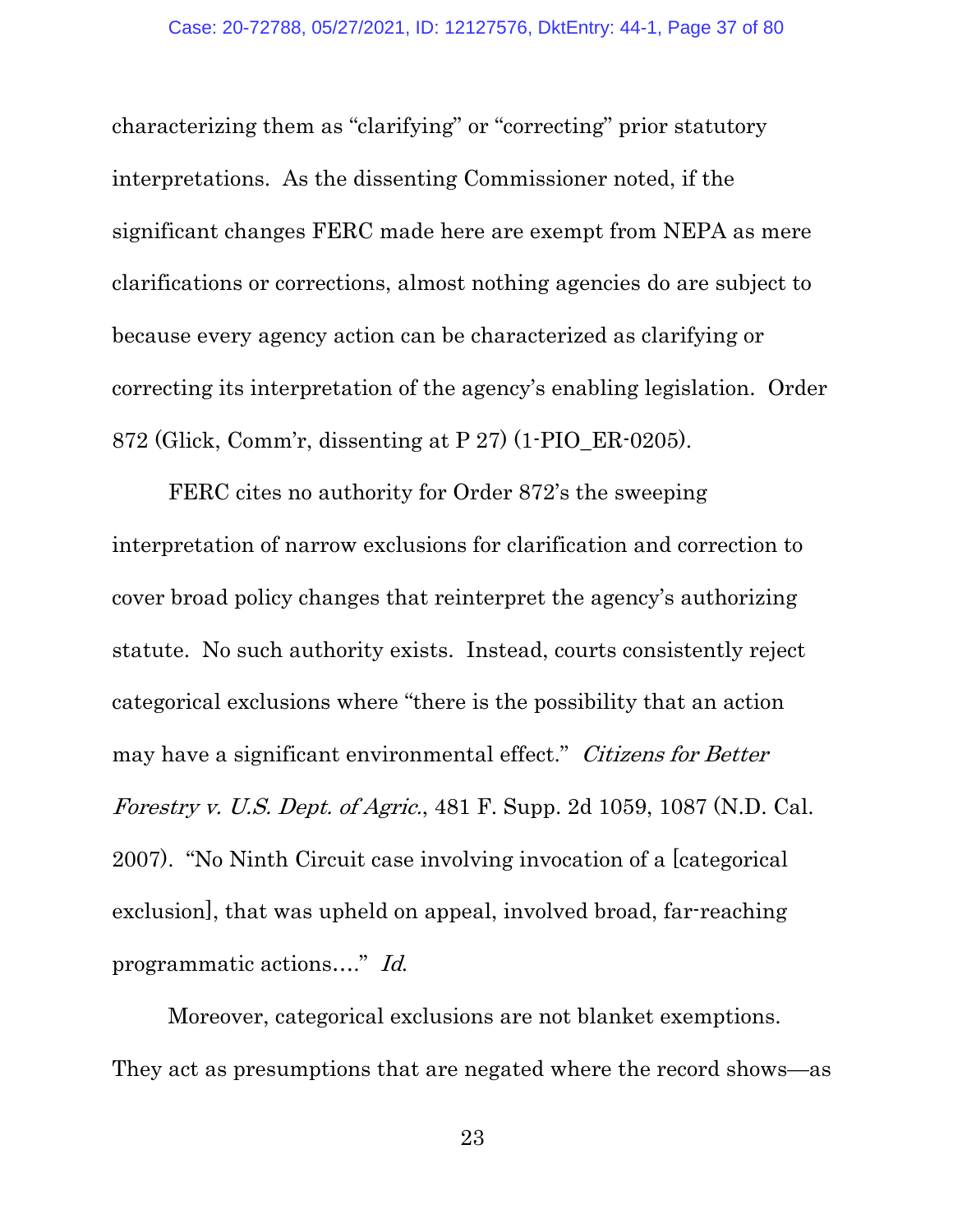it does here—that an environmental impact will occur from an otherwise excluded type of action. As FERC's own regulations recognize, the agency "will independently evaluate environmental information" to determine whether the action is "a major Federal action significantly affecting the quality of the human environment" requiring additional analysis in the form of an EA or an EIS despite a categorical exclusion. 18 C.F.R. § 380.4(b)(1).

The record in this case includes substantial public comments demonstrating the "impacts of removing major incentives for emissions-free renewable resources . . . from impacts on local air and water quality to increased emissions of greenhouse gases." 3-PIO\_ER-0462–63 (comments of PIO). Rather than conducting an independent analysis, as its rules require, FERC unlawfully brushed those comments aside as speculative and impossible to evaluate.

FERC's failure to comply with NEPA's basic but important requirement to analyze the environmental impacts from potential agency action requires the Court to vacate Order 872. Oregon Nat. Desert Ass'n, 840 F.3d at 575 (vacatur required except in "rare" circumstances"). While the potential environmental impact was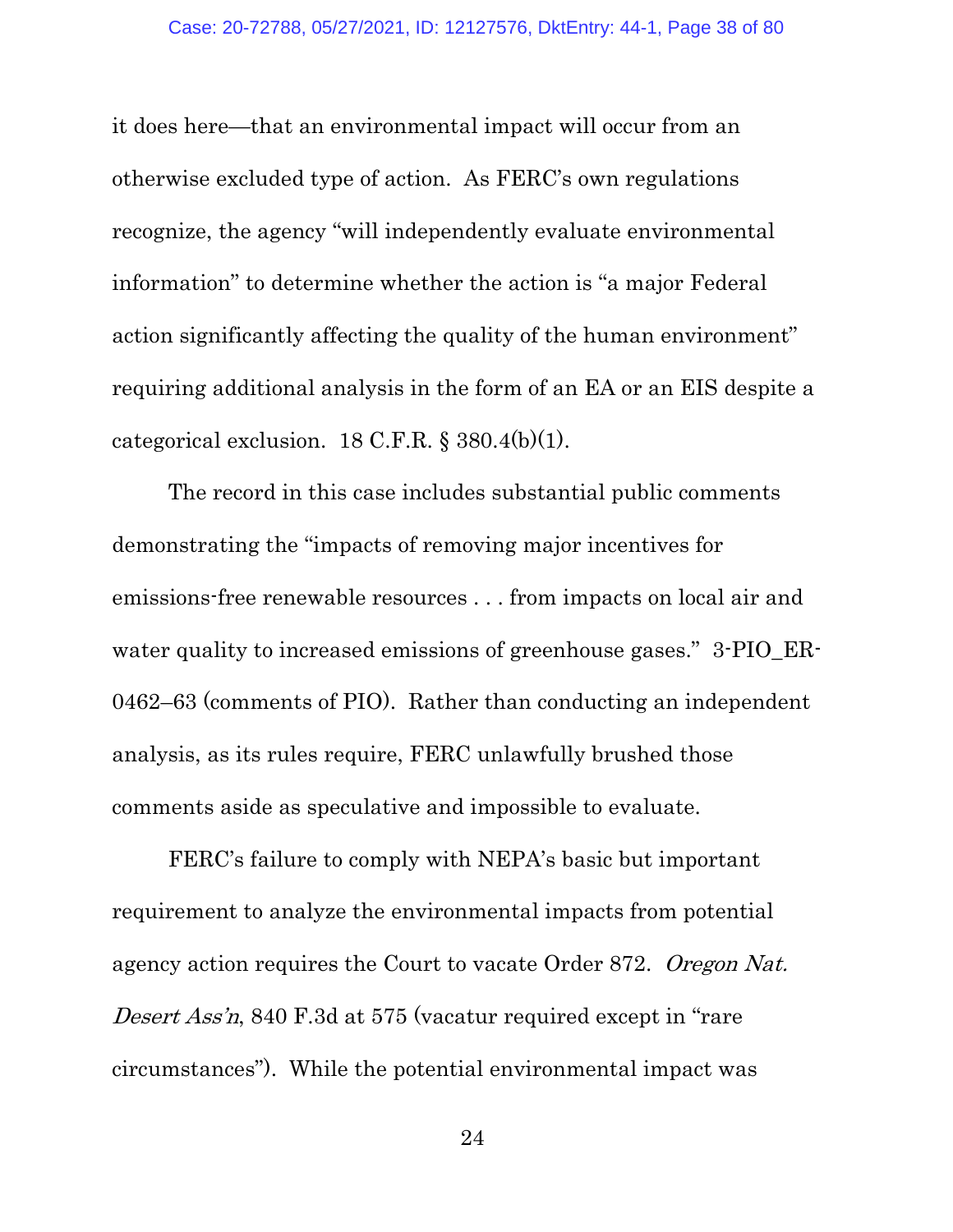demonstrated here, vacatur would be required even if it was not because the lack of an EA in this case requires vacatur "even if the court thinks that the proposed action would have no significant impact." Citizens for Better Forestry, 481 F. Supp. 2d at 1082.

#### II. Order 872's Revised Definition of "At The Same Site" is Unlawful.

Order 872 ignores the plain meaning of the word "site" in order to impose a PURPA limitation that Congress never included or intended. PURPA provides important rights to small power production facilities, which use certain renewable resources and have "a power production capacity which, together with any other facilities located at the same site (as determined by the Commission) . . . not greater than 80 megawatts." 16 U.S.C. § 796(17)(A)(ii) (emphasis added). Congress only delegated the narrow authority to determine whether facilities are at the same site. It did not authorize FERC to invent additional limitations for which facilities can qualify under PURPA by ignoring the plain meaning of "site."

FERC's longstanding regulations since 1980 defined a facility's "site" as the area within a geographic boundary of one-mile. 45 Fed. Reg. at 17,972; 18 C.F.R. § 292.204(a). This bright-line test became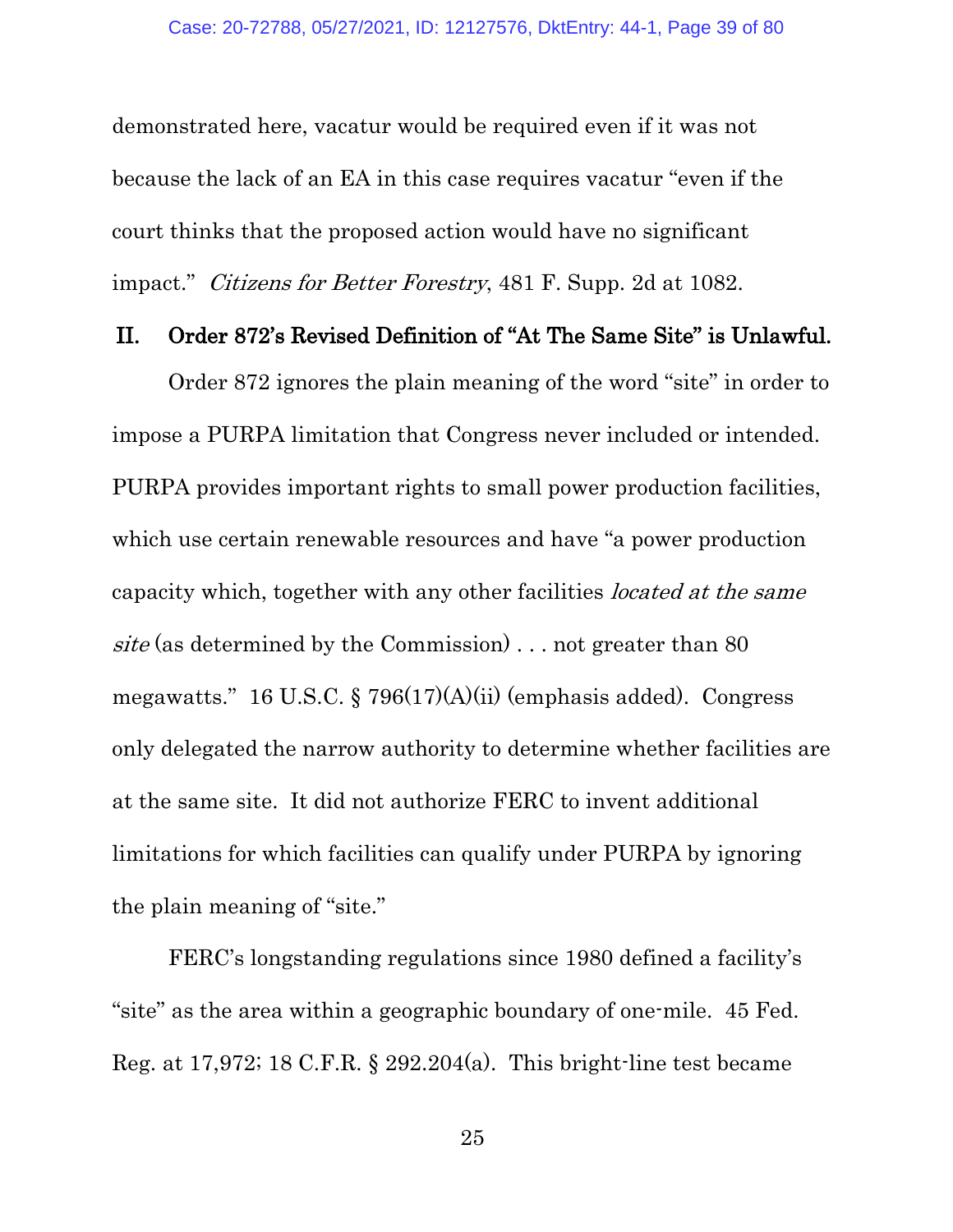known as the "one-mile rule" that America's clean-energy developers relied on for forty years.

That changed with Order 872. FERC replaced the one-mile rule with a complex formula containing three concentric zones and a nonexclusive list of qualitative factors. In the first zone, within one-mile, affiliated QFs are irrebuttably at the same "site." Order 872 at P 232 (1-PIO\_ER-0134). In the second, "the less clear, grey zone where affiliated facilities are more than one mile apart but less than 10 miles apart," QFs can be at the same site, or separate sites, based on FERC's ad hoc weighing of various factors from a non-exclusive list. Order 872- A at PP 232, 244, 261–62 (1-PIO\_ER-0037–38, -0041–42). Only in the third zone, where affiliated facilities are more than ten miles apart, are they definitively at separate sites. Id. at  $P$  232 (1-PIO\_ER-0037). As a practical matter, the uncertainty of the second zone and potential for litigation each time any change is made to the QF's certification means most QFs will avoid it. Thus, Order 872 effectively creates a de facto "ten-mile rule."

The Commission's new definition of "site" is unlawful because: (1) it conflicts with the plain meaning of the statute; (2) it arbitrarily and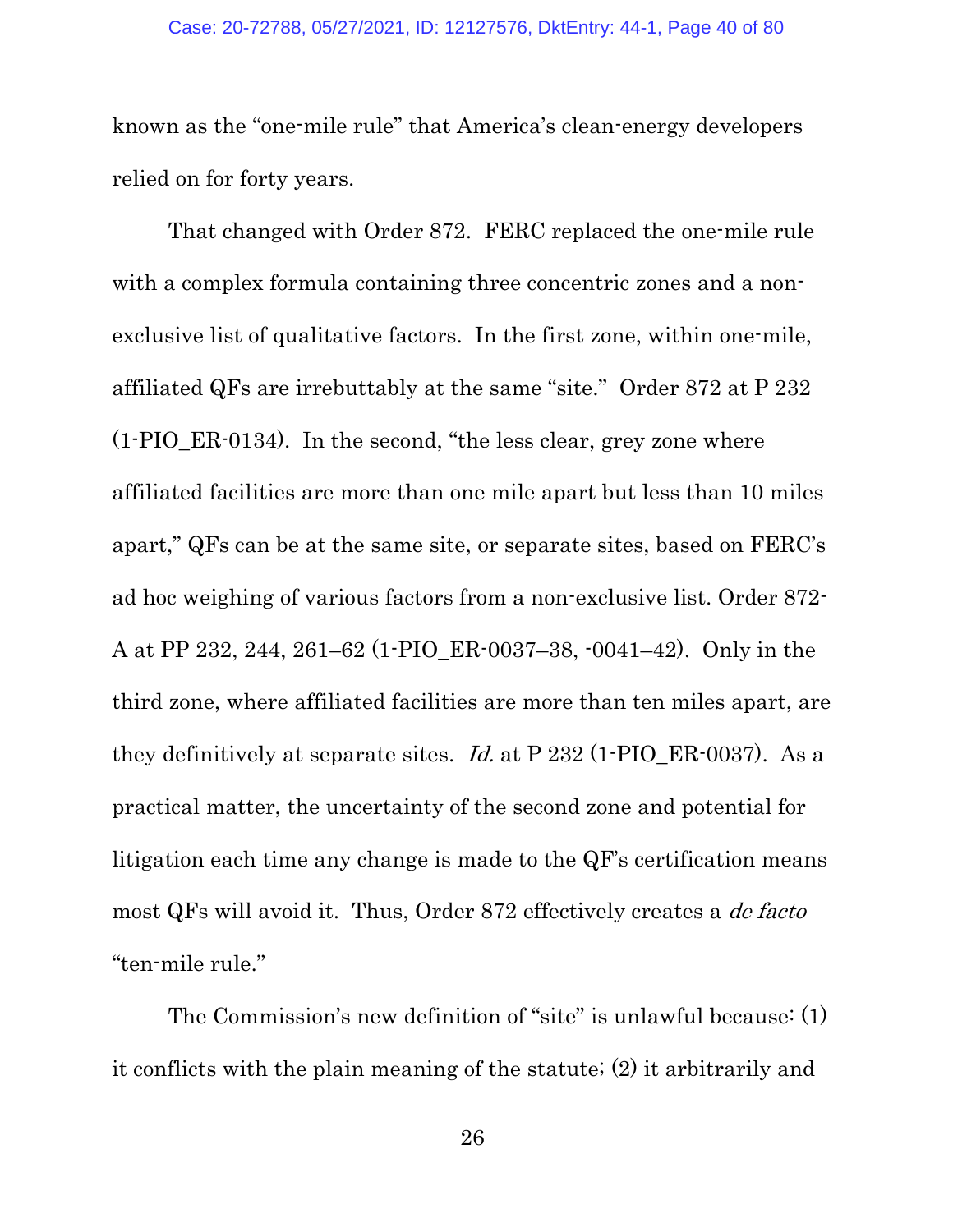capriciously attempts to impose additional limitations on QF development that Congress did not intend or authorize; (3) FERC arbitrarily and capriciously ignored serious reliance interests; and (4) it unlawfully applies retroactively to existing QFs.

# A. FERC's Definition of "Site" Conflicts with the Plain Meaning of the Statute.

Congress delegated authority to FERC to "determine" whether two QFs are "at the same site," 16 U.S.C. § 796(17)(A), not to redefine "site" beyond its plain meaning. Yet, Order 872 exceeds FERC's narrow scope of authority and creates a new limit on the number of QFs a single owner can acquire within a region that Congress never authorized.

The Court should refuse to accept FERC's new definition because the term "site" is clear and unambiguous. Bonneville Power Admin. v.  $FERC$ , 422 F.3d 908, 914 (9th Cir. 2005). "Site" is a geographic term, meaning a "place or location; esp., a piece of property set aside for a specific use." SITE, Black's Law Dictionary (11th ed. 2019); see also Animal Legal Def. Fund v. U.S. Dep't of Agric., 933 F.3d 1088, 1093 (9th Cir. 2019) (stating Court consults dictionary definitions for undefined term's ordinary meaning). The statute's grammatical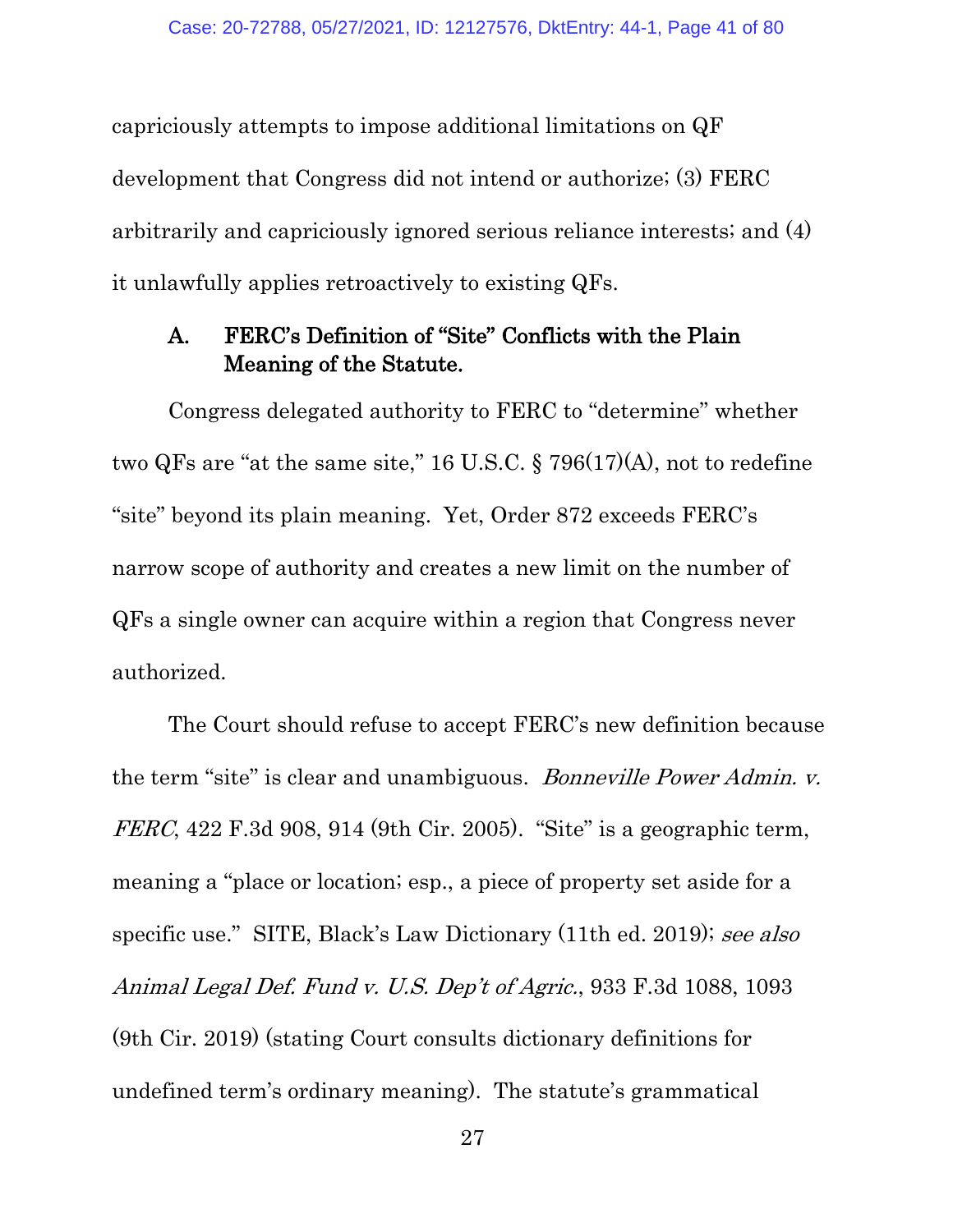structure further confirms the word site's plain, geographic meaning by making it the subject of the preposition "located at." 16 U.S.C. § 796(17)(A); see U.S. v. Ermoian, 752 F.3d 1165, 1169–71 (9th Cir. 2013) (plain meaning of statute can be determined by grammatical structure, including placement of prepositions); Satterfield v. Simon  $\&$ Schuster, Inc., 569 F.3d 946, 953 (9th Cir. 2009) (words of statute must be read in context).

Rather than determining whether multiple QFs are "at the same site" based on their physical, geographic co-location, FERC's threezone, multi-factor test attempts to redefine "site" by using "factors the Commission may consider on a case-by-case basis," including:

whether the facilities in question are owned or controlled by the same person(s) or affiliated persons(s), operated and maintained by the same or affiliated entity(ies), selling to the same electric utility, using common debt or equity financing, constructed by the same entity within 12 months, managing a power sales agreement executed within 12 months of a similar and affiliated small power production qualifying facility in the same location, placed into service within 12 months of an affiliated small power production QF project's commercial operation date as specified in the power sales agreement, or sharing engineering or procurement contracts.

Order 872-A at PP 262, 264, 277, 319 (1-PIO\_ER-0042, -0044, -0050).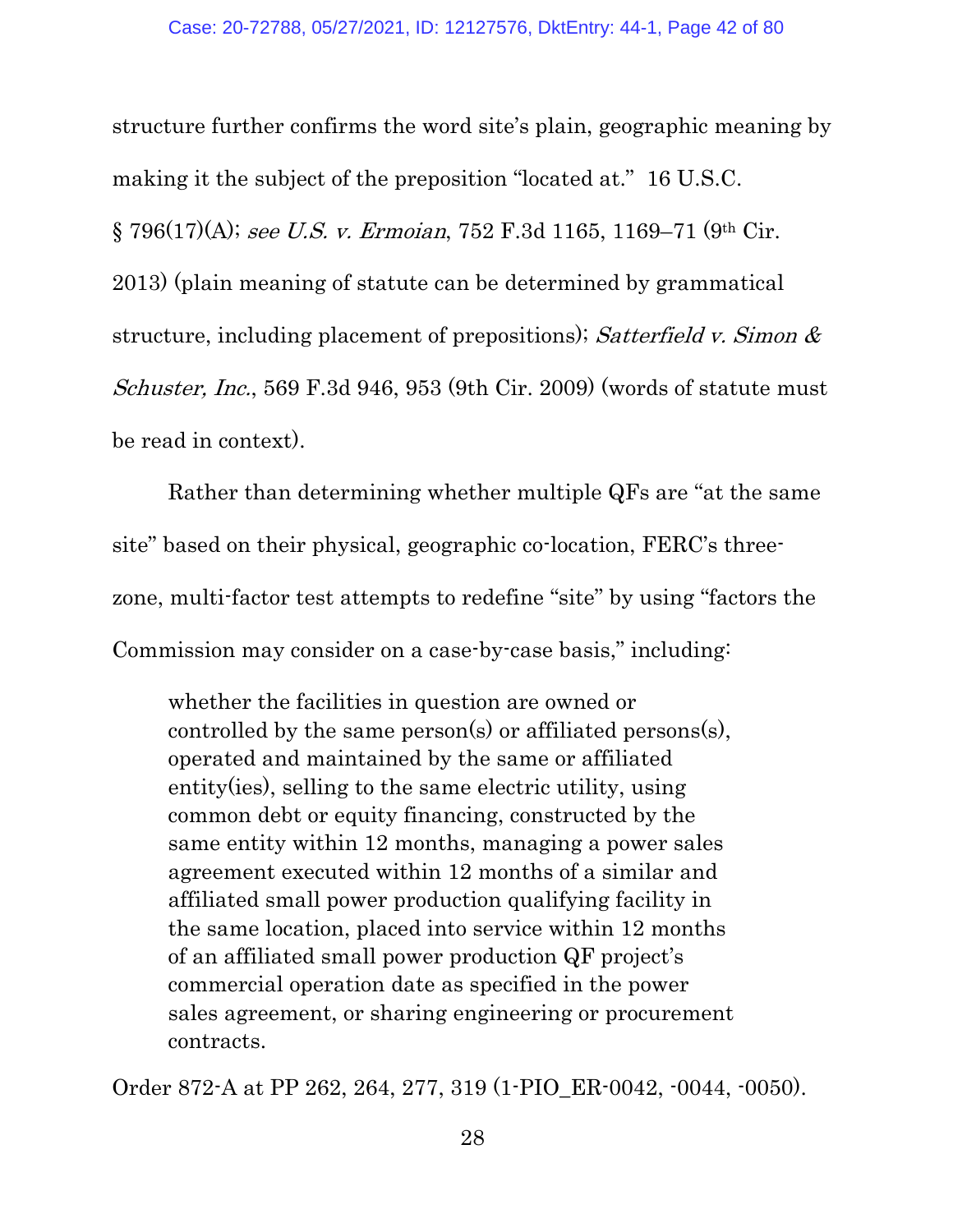Under FERC's new definition, facilities on separate parcels of property, separated by up to ten miles can be "at the same site," while some located much closer are not. Moreover, whether two pairs of physically indistinguishable facilities, located the same distance apart, are "at the same site" can turn entirely on factors unrelated to their physical locations, like common financing or whether they share an engineering or construction firm.

There is no basis for FERC's three-zone, non-exclusive factors unrelated to physical co-location, and applied in ad hoc determinations in the plain meaning of the word "site." The Court should vacate FERC's definition. 5 U.S.C. § 706(2)(A), (C).

# B. The "Ten-Mile Rule" is Arbitrary and Capricious Because it is Designed it to Disqualify More Facilities, Not to Define "Site."

The "ten-mile rule" is also unlawfully arbitrary and capricious because it is a Trojan Horse for a policy that Congress did not authorize or intend. FERC cannot rewrite the statute to accommodate its policy preferences. MCI Telecomms. Corp. v. Am. Tel. & Tel. Co., 512 U.S. 218, 229 (1994).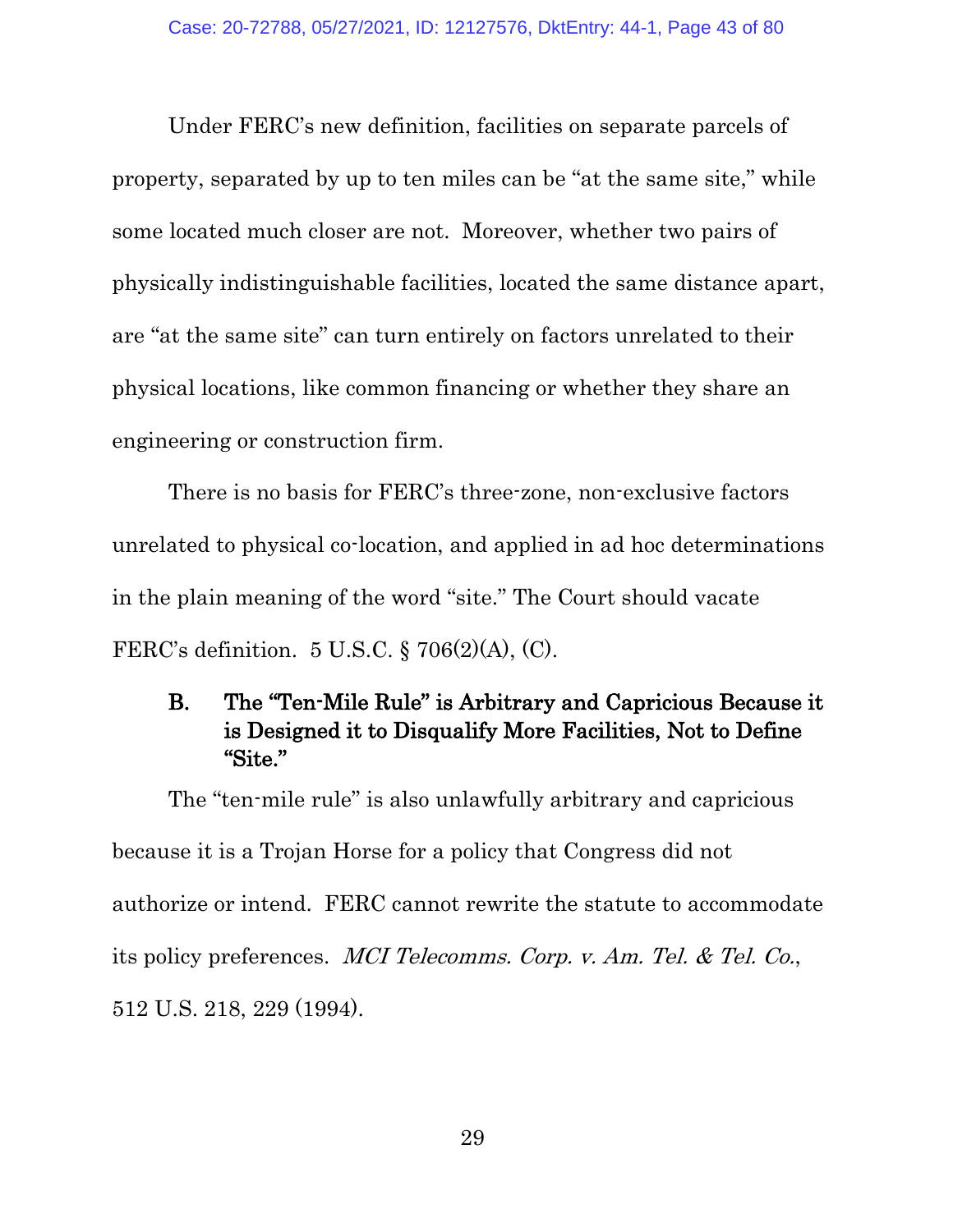The "ten-mile rule" is designed to disqualify QFs that FERC believed should be "aggregated" into larger "facilities" because of their relationships and concentration in a broad region. See Order 872A at PP 245, 318 (1-PIO\_ER-0038, -0050). FERC intended the rule to satisfy certain vocal PURPA critics who argued that PURPA development should be further constrained and that having too many QFs owned by related entities violates the critics' view of the "spirit of PURPA." See id. at PP 239, 245, 306 (1-PIO\_ER-0038–39, 0048). In fact, FERC's original proposal described the ten-mile rule as aggregating generation to apply PURPA's 80 MW limit to generators groupings that FERC believed should be considered "a single facility," rather than defining the term "site." NOPR at P 9 (5-PIO\_ER-1161). FERC only pivoted to justifying its rule change as defining the term "site" after acknowledging it has no other authority for the ten-mile rule. Order 872 at PP 476, 508 (1-PIO\_ER-0162–0166).

That FERC designed the "ten-mile rule" to impose limits on PURPA development beyond those authorized by Congress is further evidenced by the fact that FERC's proffered basis does not support its conclusions. FERC provides one reason for replacing the prior one-mile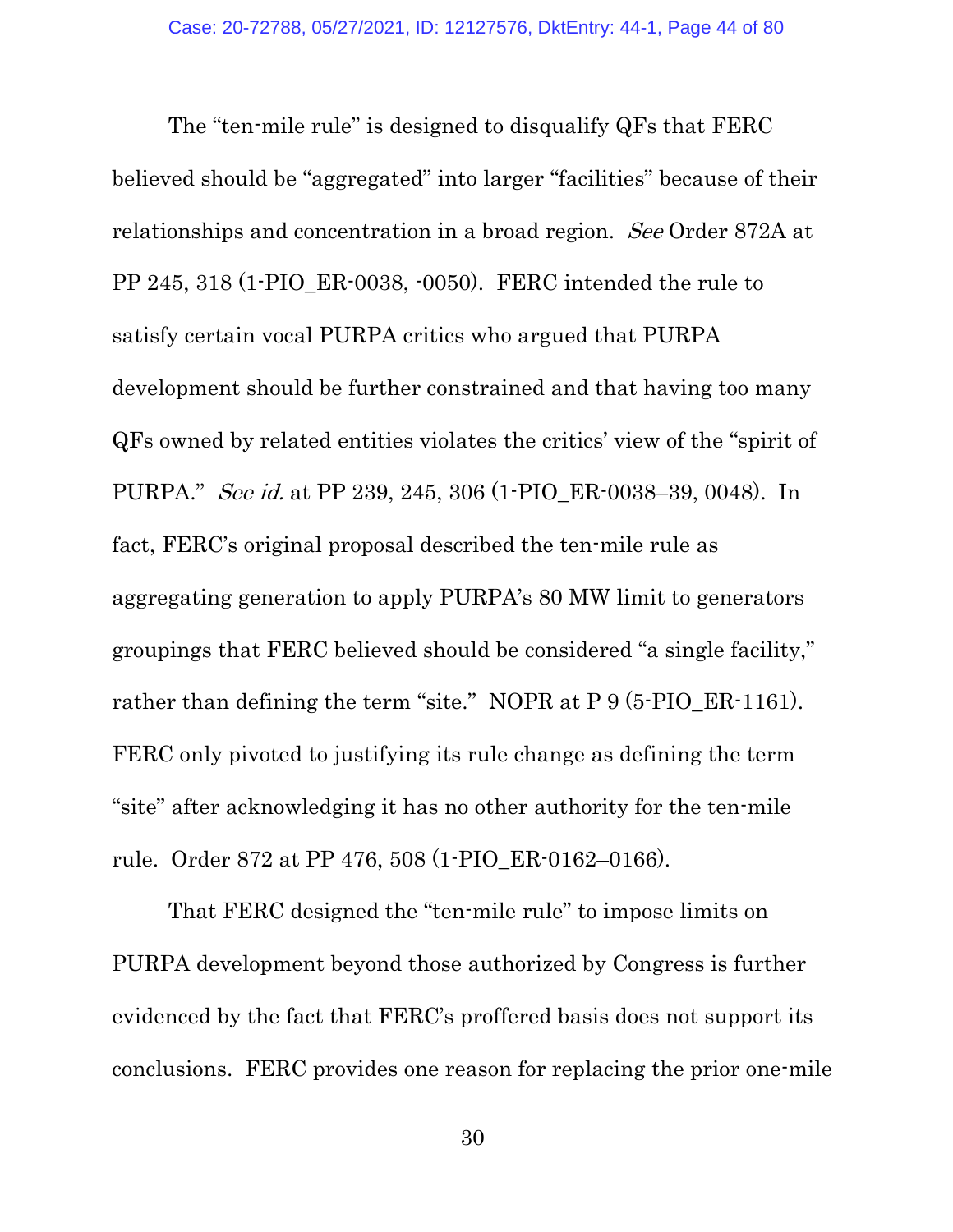rule with the ten-mile rule: a purported "sufficient possibility" that QFs at the same site were circumventing the statute's 80 MW limit under the one-mile rule. Id. at P 472 (1-PIO ER-0162). When challenged to provide an example, FERC cited examples that do not withstand minimal scrutiny. See Order 87[2](#page-44-0)-A at PP 239-43 (1-PIO ER-0038).<sup>2</sup> One example involved "183 MW of power from four developers that were broken up into 16 projects." *Id.* at P 240 (1-PIO\_ER-0038). However, there is no basis to assume that 16 projects totaling 183 MW—with no reference to their physical locations other than in the same utility's service territory—includes even a *single* instance where more than 80 MW is located "at the same site." Another example involved "six PURPA projects that require[d] Idaho Power to take 60 MW of power from six solar projects." *Id.* at P 240 (1-PIO\_ER-0038). Even assuming those six projects were on the same site (which there is also no evidence of), the projects together do not exceed 80 MW so

<span id="page-44-0"></span><sup>2</sup> It is also not clear that all of the facilities in FERC's examples were actually constructed and produced energy. The 80 MW cap does not apply to proposals, but only to facilities that "produce" energy, 16 U.S.C. § 796(17)(A)(i); CMS Midland, Inc., 50 FERC ¶ 61,098, 61,277– 61,278, 61,280 (1990).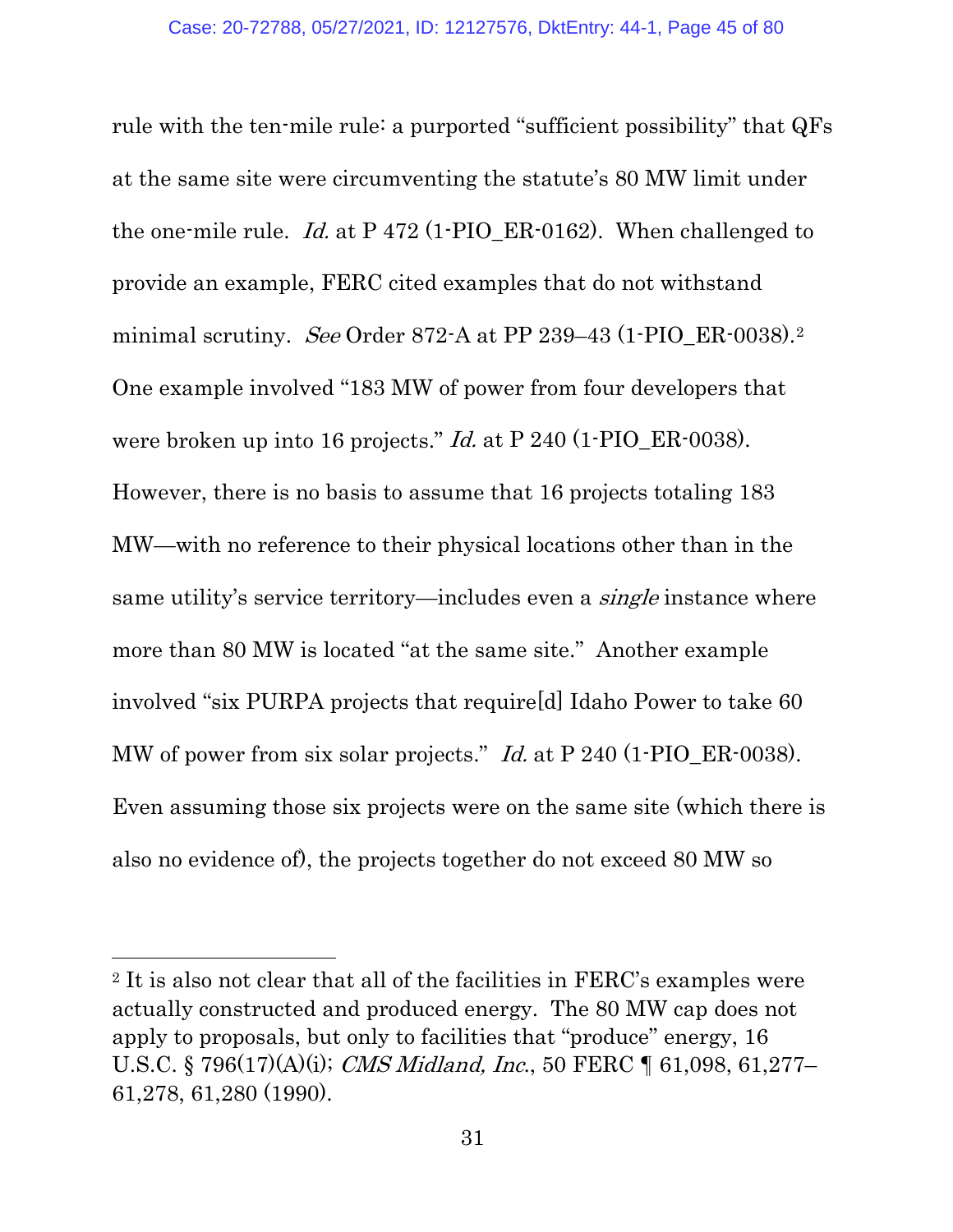cannot "circumvent" the 80 MW statutory cap. FERC grasped for straws that do not exist and cannot support its purported basis for changing the one-mile rule.

Fundamentally, the new "ten-mile rule" is unlawfully arbitrary and capricious because it aims to impose broader limits on PURPA development than Congress intended. The ten-mile rule seeks to cap the total number of related QFs within a region. See id. at PP 238-45, 318 (explaining the purpose to address "disaggregated" facilities) (1- PIO\_ER-0038–39, -0050). Congress's limitation is much narrower: the capacity that can qualify at a single site. Congress elected not to limit the number of related QFs in a region, as long as no more than 80 MW are at the same site. FERC's attempt to impose new limits that Congress did not intend constitutes arbitrary and capricious decisionmaking and requires the Court vacate Order 872. 5 U.S.C. § 706(2)(A); MCI Telecomms. Corp., 512 U.S. at 229; Motor Vehicle Mfrs. Ass'n of U.S., Inc. v. State Farm Mut. Auto. Ins. Co., 463 U.S. 29, 43 (1983) (agency cannot rely on factors Congress did not intend).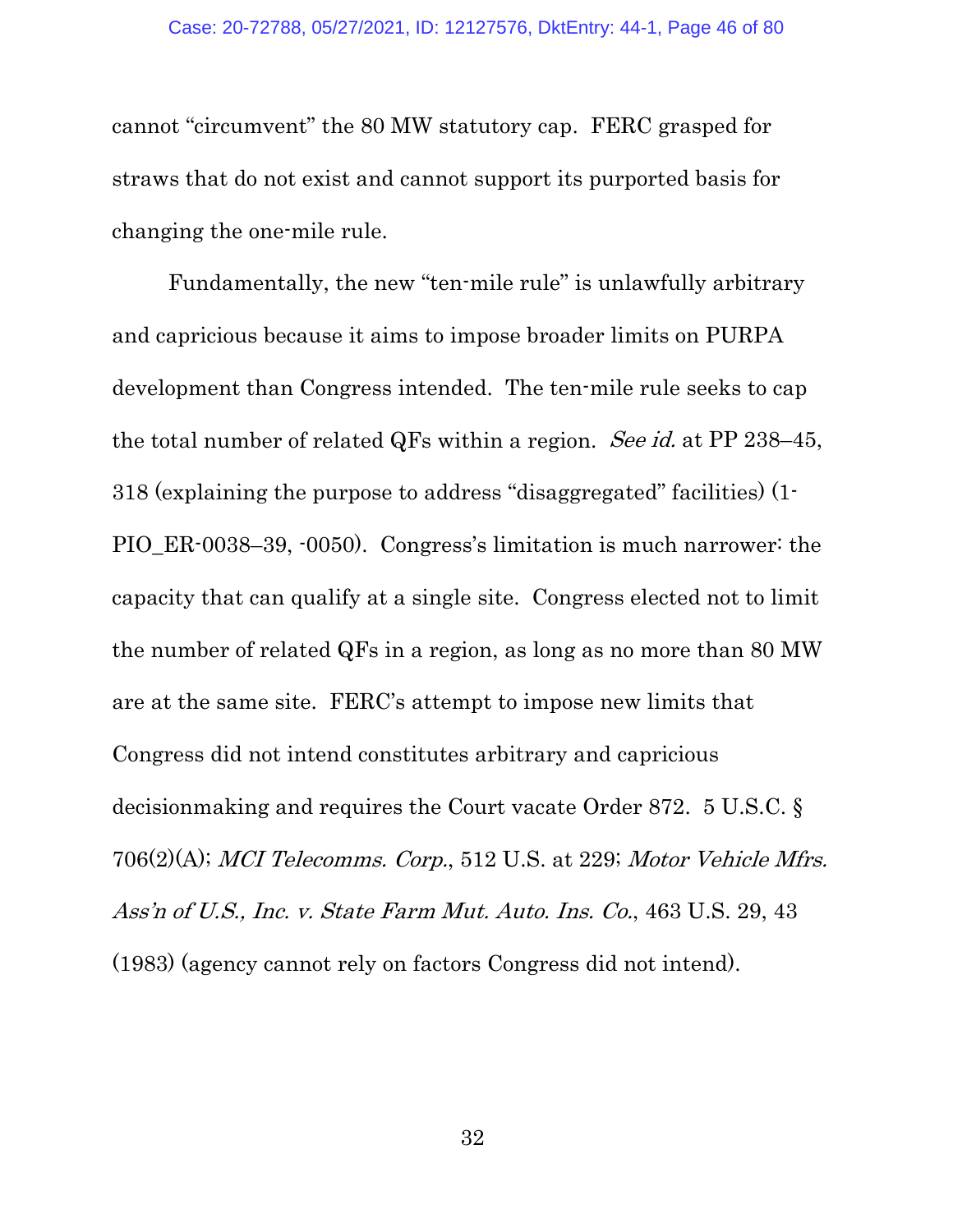## C. The Ten-Mile Rule is Arbitrary and Capricious Because FERC Dismissed Serious Reliance Interests.

FERC's decision to adopt the ten-mile rule is also unlawfully arbitrary and capricious because it failed to account for the serious reliance interests its prior rule engendered. When a prior policy has "engendered serious reliance interests" an agency must (1) "assess whether there were reliance interests, determine whether they were significant, and weigh any such interests against competing policy concerns," Dep't of Homeland Sec. v. Regents of the Univ. of Cal., 140 S. Ct. 1891, 1915 (2020) (citations omitted); and (2) give "better" reasons for a new rule than it had for adopting the prior rule and "provide a more detailed justification than what would suffice for a new policy created on a blank slate." FCC v. Fox Television Stations, Inc., 556 U.S. 502, 515 (2009). FERC did neither.

The "ten-mile rule" affects every person who owns facilities within ten miles of one another—even those who previously sited their generating facilities more than one-mile apart to comply with FERC's erstwhile rule. Every QF located within ten miles of another can expect burdensome (and potentially frivolous) protests of their qualifying status. Order 872 at PP 469 n.733, 550 n.874 (1-PIO\_ER-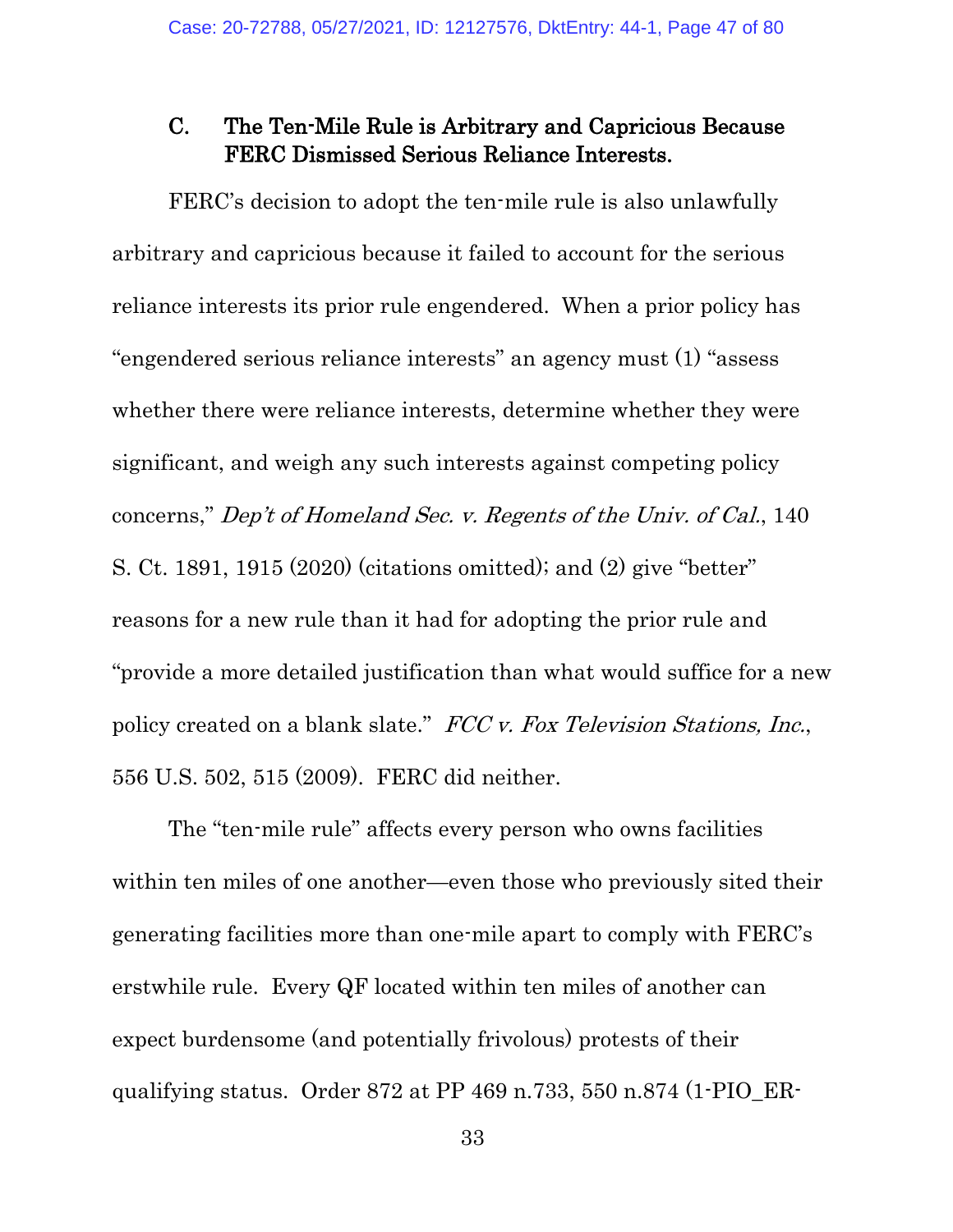0161, -0171–72). Worse, if the aggregate capacity of existing facilities within a ten-mile radius exceeds 80 MW, they can be disqualified retroactively. See id. at  $P$  534 (1-PIO\_ER-0169).

FERC acknowledged reliance on its prior one-mile rule, but insisted that its new ten-mile rule only applies when QFs undergo "substantive changes." Order 872-A at PP 316–18 (1-PIO\_ER-0049– 50); Order 872 at PP 530–35, 547–50 (1-PIO\_ER-0169–70, -0171–72). FERC refused to define the "substantive changes" that subject an existing QF to challenge. Order 872 at P 550 (1-PIO\_ER-0171–72); Order 872-A at PP 316–17, 326 (1-PIO\_ER-0049). FERC also improperly dismissed concerns of retroactive impacts on QFs that relied on FERC's prior rule by stating that "rules can and do change." Order 872-A at P 318 (1-PIO\_ER-0050). FERC's dismissal of retroactive impacts fails to satisfy the requirement that FERC balance new policies against reliance on its prior one-mile rule and provide a "better" or "more detailed" explanation for changing to a ten-mile rule. Dep't of Homeland Sec., 140 S. Ct. at 1915; Fox Television Stations Inc., 556 U.S. at 515. Accordingly, the Court should vacate FERC's decision. 5 U.S.C. § 706(2)(A).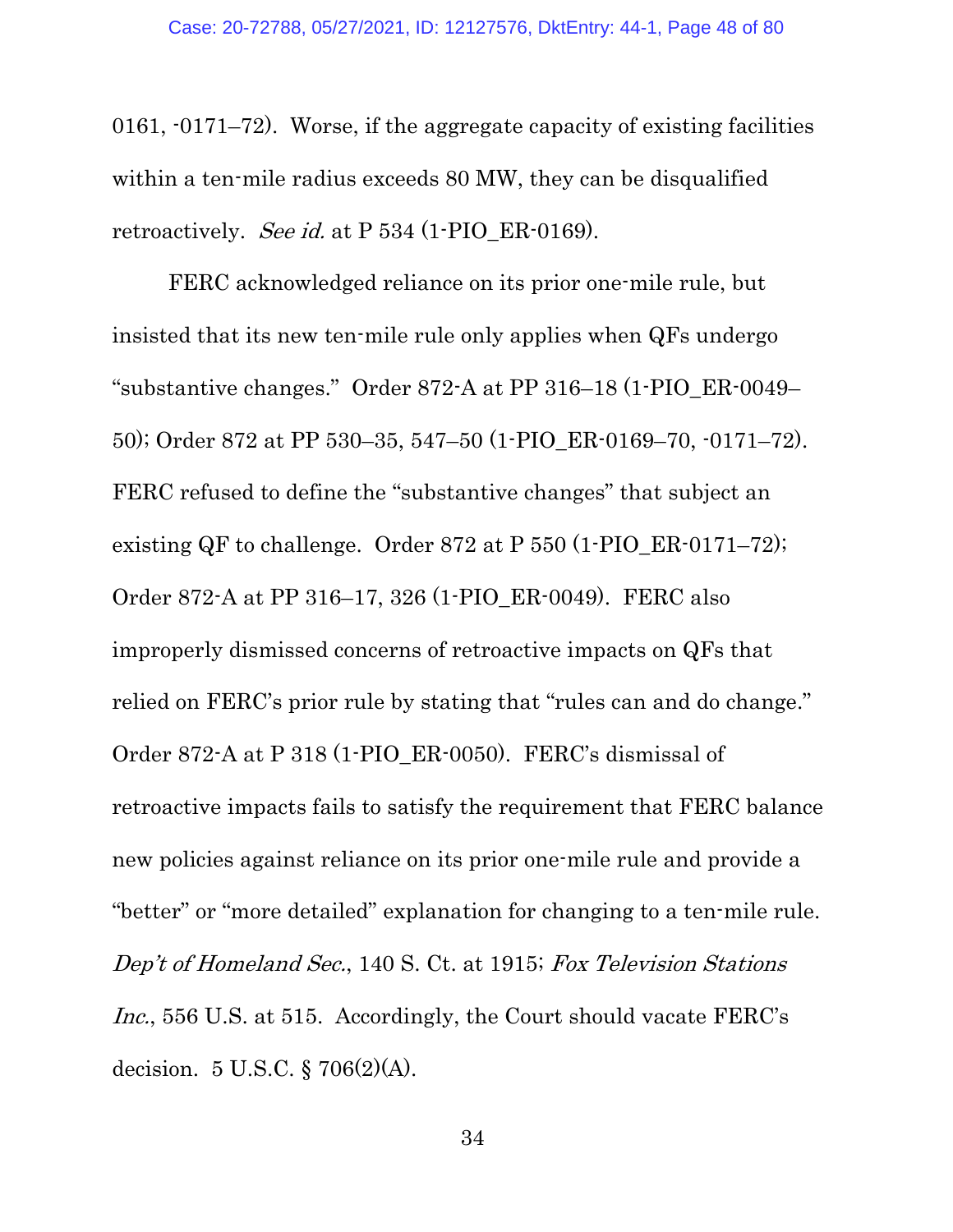## D. The "Ten-Mile Rule" Unlawfully Applies Retroactively.

The "ten-mile rule" also strips certification from existing QFs, which violates the prohibition on retroactive rulemaking absent explicit statutory authority. Bowen v. Georgetown Univ. Hosp., 488 U.S. 204, 208 (1988) (explaining that authority to issue retroactive rules must be explicit); see also 5 U.S.C. § 706(2)(C); Order 872-A at PP 300–01 (reviewing issue) (1-PIO\_ER-0047). PURPA does not convey express authority to issue retroactive rules, 16 U.S.C. § 824a-3(a), nor does the Administrative Procedure Act. Bowen, 488 U.S. at 208.[3](#page-48-0) Therefore, FERC cannot impose a retroactive PURPA rule.

The ten-mile rule is unlawfully retroactive because it "attaches new legal consequences to events completed before its enactment." Landgraf v. USI Film Prods., 511 U.S. 244, 270 (1994). For example, a QF owner seeking to sell an investment interest of as little as ten percent, but making no physical changes (much less changing its

<span id="page-48-0"></span><sup>3</sup> FERC abided the prohibition on retroactive PURPA rulemaking in the past when it applied new qualification criteria to only entirely new facilities, not to existing facilities seeking recertification. See Order 872-A at P 325 (discussing new qualification criteria for cogeneration QFs required by Congress in the Energy Policies Act of 2005 and the Commission's subsequent rules only for new facilities) (1-PIO\_ER-0050–51); 18 C.F.R. § 292.205(d).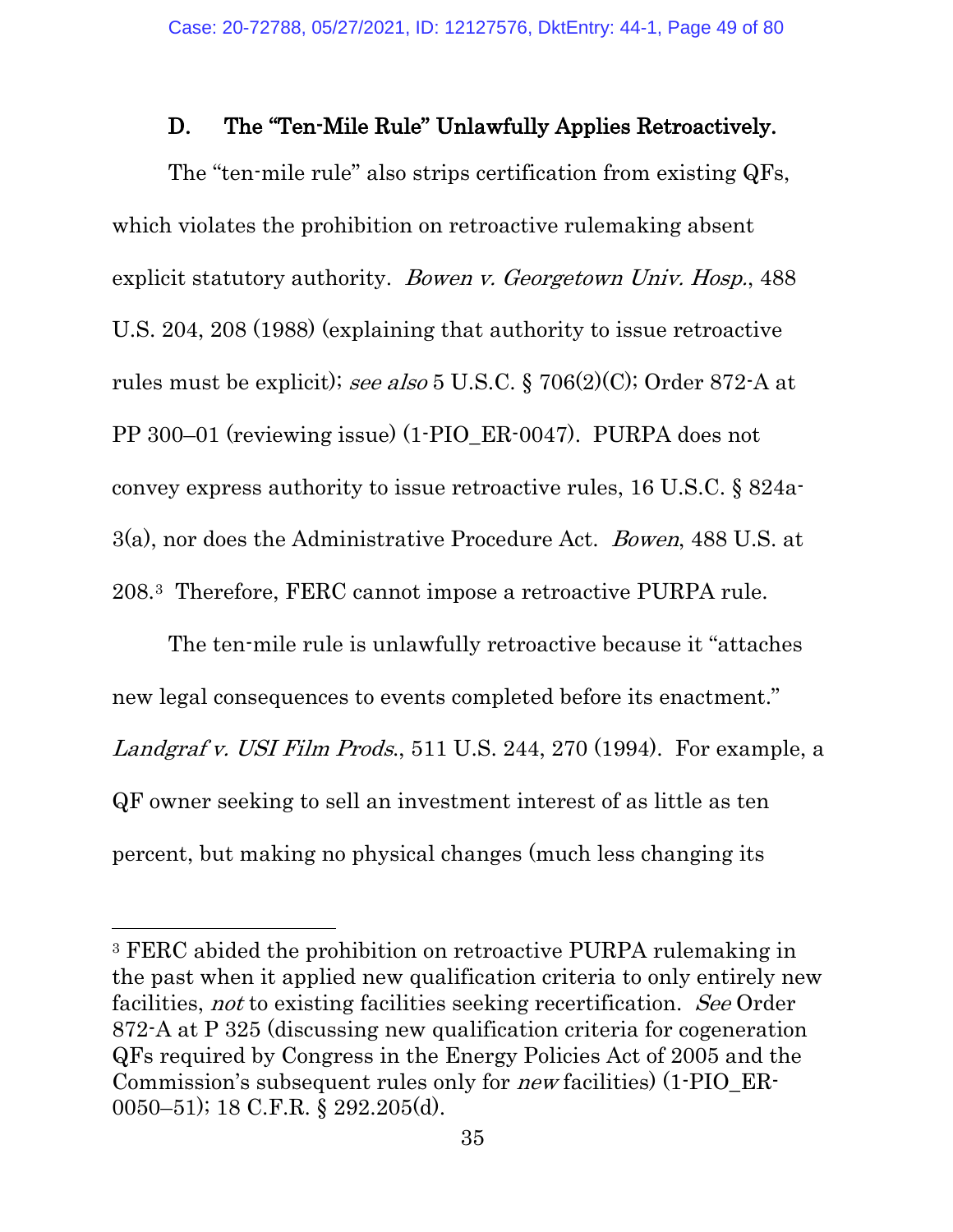location relative to any other facilities), is now subject to Order 872's new test that could disqualify it. Order 872 at P 550 (1-PIO\_ER-0171– 72).

Commenters pointed out these retroactive effects. Order 872-A at P 300 (1-PIO\_ER-0047); Order 872 at PP 530–534 (1-PIO\_ER-0169)[4;](#page-49-0) 4- PIO\_ER-0934 (comments of Northwest Coalition); 2-PIO\_ER-0421–22 (comments of PIO). However, FERC's only substantive response was to merely state that "[w]hen the existing QF makes a change to the material facts and circumstances of its certification, it very well may no longer be the same facility it was when originally certified. Due to the change in material facts, the new regulations should apply." Order 872-A at P 324 (1-PIO  $ER-0050$ ). Thus, according to FERC, "the rule is prospective, and applied only if and when new facts have prompted a recertification." Id.

FERC's response is incorrect. First, as explained above, the relevant query is not whether the QF is "the same facility" but whether

<span id="page-49-0"></span><sup>4</sup> FERC inexplicably claimed that "no commenter has explained how and why applying the new rules to new recertifications make them retroactive rules," while also describing public comments doing exactly that. Order 872-A at P 324 n. 603 (1-PIO\_ER-0050).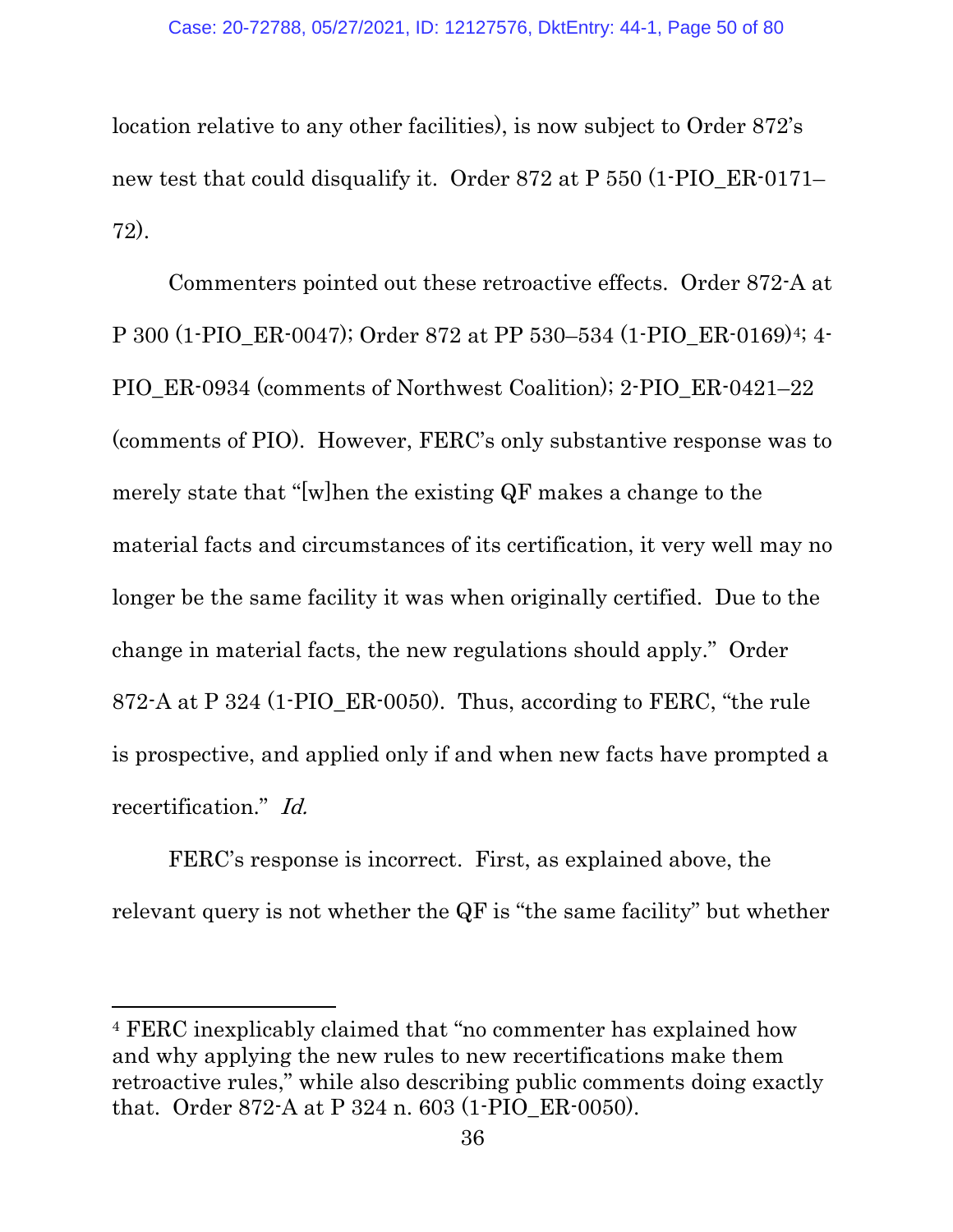it is at the same "site" as another facility. FERC's new rule does not apply only in instances of changed physical location, but to many relatively minor changes to the facility or its ownership. Second, even if "same facility," rather than "same site" was the applicable criterion, a minor change such as the sale of a minority ownership interests does not effectively make an existing and previously certified QF a new facility. Id. In fact, FERC itself agrees that an existing facility does not become a "new" facility simply because it applies for recertification. Order 671, 71 Fed. Reg. 7,852, 7,865 (Feb. 15, 2006).

For these reasons, FERC violated the prohibition on retroactive rulemaking, Bowen, 488 U.S. at 208, and its order should be vacated. 5 U.S.C. § 706(2)(A).

# III. FERC Erroneously Interprets PURPA as Requiring it to Rescind a Right to Contract Energy Prices Determined at the Time of Contract Formation.

 FERC reversed its own prior interpretation of PURPA and adopted a previously rejected roadblock to renewable energy development. FERC now insists it *must* deny QFs the right to longterm pricing established at contract formation in order to comply "with PURPA's statutory mandates," not because "the encouragement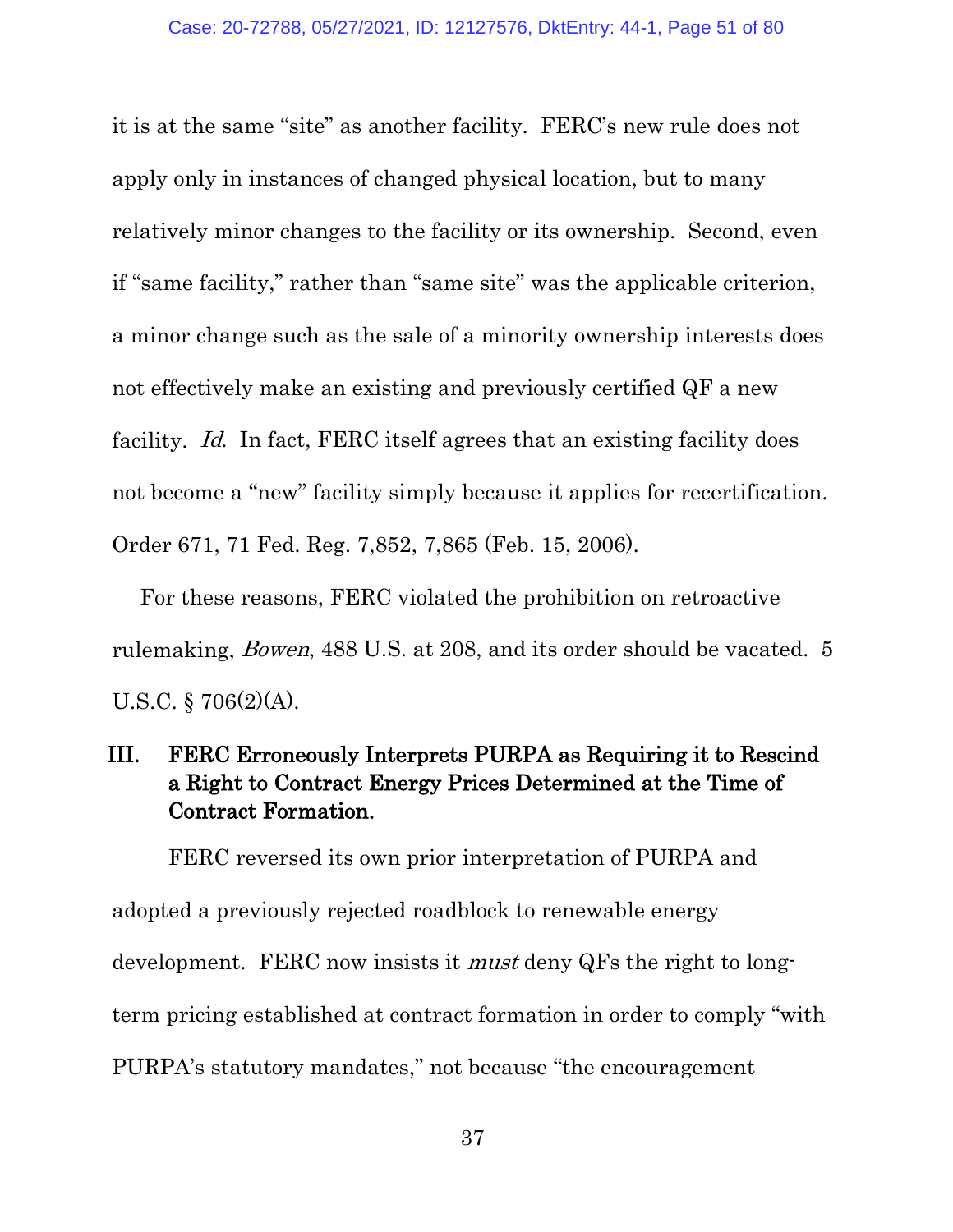directed by PURPA is no longer needed." However, there is no statutory text requiring it to repeal its original rule. Order 872 at PP 22, 25 (1-PIO\_ER-0108). In fact, FERC's current interpretation of the statute creates avoidable conflict with PURPA's overall goals, conflicts with FERC's own prior interpretation, and is internally inconsistent.

# A. PURPA's Text Does Not Mandate FERC's Interpretation Equating Short-Run Instantaneous Pricing with Avoided Utility Cost Calculations.

There is no statutory basis for FERC's premise that compliance with PURPA's avoided cost cap is measured exclusively through shortrun costs calculated at the time of delivery. Id. at PP 21–22, 25, 43, 70, 73, 76–77, 82, 233 and n.362, 253–256 n.403, 258, 283, 287, 722–723 (1- PIO\_ER-0108, -0111, -0115, -0116, -0134, -0137–38, -0141, -0193); Order 872-A at PP 76–78, 84, 172, 175 (1-PIO\_ER-0016–17, -0029, - 0030). Order 872 offers no textual analysis of PURPA's phrase "the incremental cost to the electric utility of alternative electric energy," 16 U.S.C. § 824a-3(b), to support that interpretation. As evidenced by FERC's own prior interpretation, the text simply does not compel FERC's current interpretation.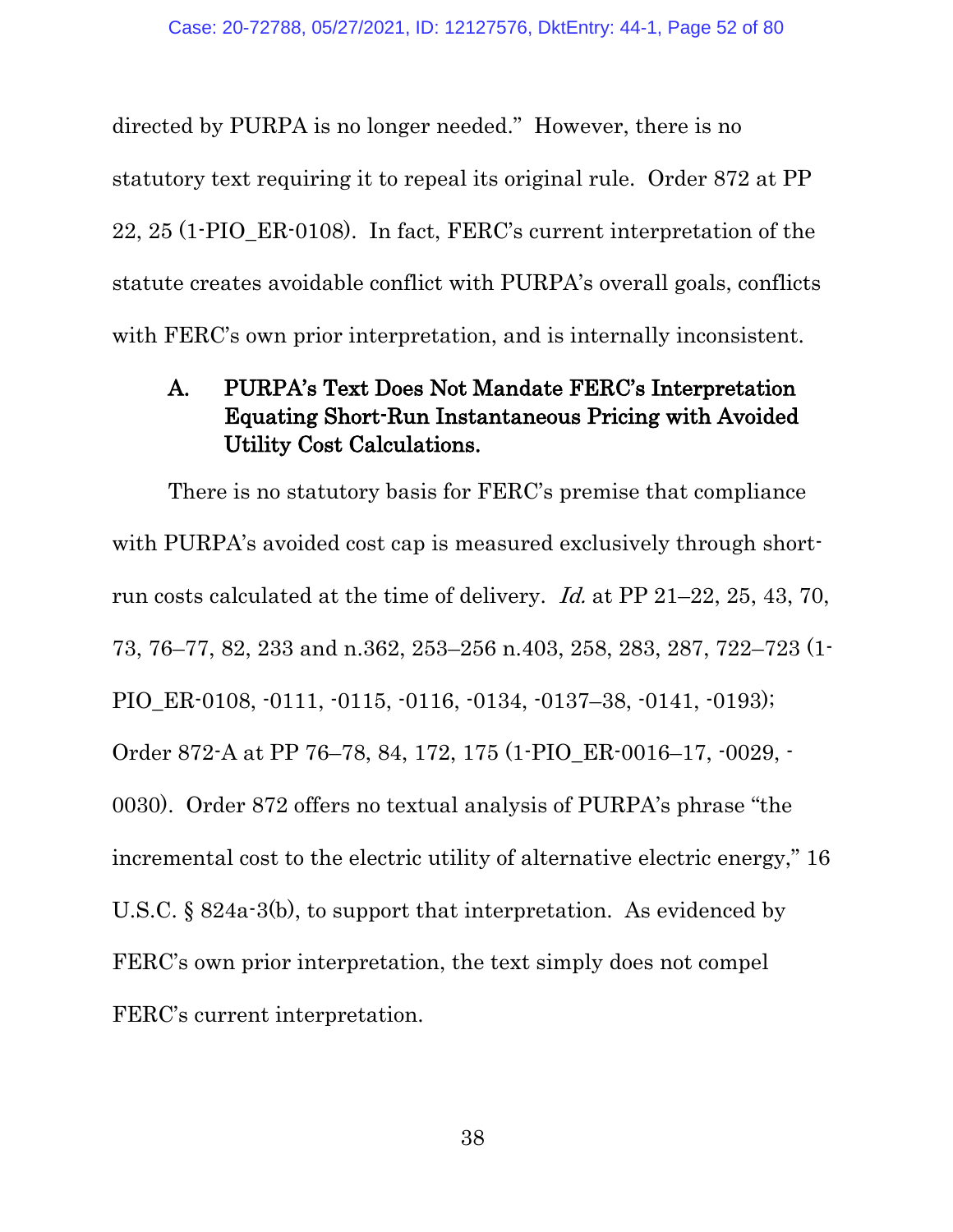Prior to Order 872, FERC consistently interpreted PURPA to "reconcile" PURPA's avoided cost price cap with the need to provide QFs with "certainty with regard to return on investments," based, "by necessity, on estimates of future avoided costs" in order to calculate return on investments "to attract capital from potential investors." 45 Fed. Reg. at 12,224; Windham Solar LLC & Allco Fin. Ltd., 157 FERC ¶ 61,134 at P 8 (2016).

Unlike its current interpretation equating alternative energy cost calculations with short-run costs calculated at the moment of delivery, FERC previously rejected that exact interpretation as neither compelled by the statute, nor consistent with the need for long-term revenue certainty. FERC's original rulemaking specifically addressed arguments that PURPA prohibits FERC from providing long-term fixed prices based on cost projections because projected prices may turn out—in hindsight—to be higher than if prices were calculated only at the moment energy is delivered. 45 Fed. Reg. at 12,224. FERC stated that it "does not believe that the reference in the statute to the incremental cost of alternative energy was intended to require a minute-by-minute evaluation of costs which would be checked against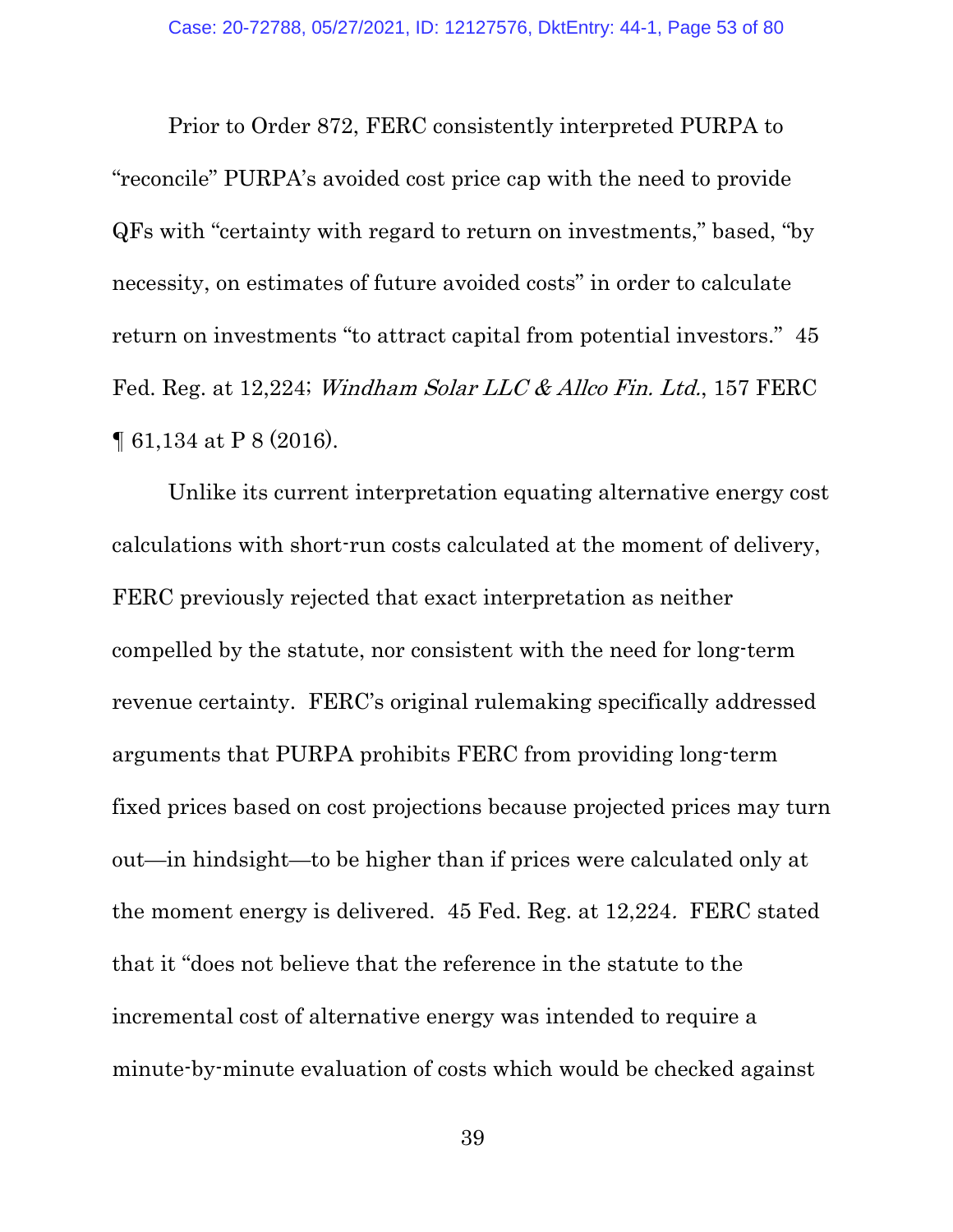rates established in long term contracts between qualifying facilities and electric utilities." Id.

Thus, as evidenced by FERC's longstanding prior interpretation, compliance with PURPA's avoided cost price cap is not measured exclusively through short-run calculations at the time of delivery. Order 872's incurred premise that it does as the basis to rescind its original rule must be reversed. Am. Lung Ass'n v. EPA, 985 F.3d 914, 944 (D.C. Cir. 2021) (regulation must be declared invalid if based on incorrect belief of statute's requirement even if agency could have adopted the policy in the exercise of its discretion); [Yepes–Prado v. U.S.](https://1.next.westlaw.com/Link/Document/FullText?findType=Y&serNum=1993194193&pubNum=0000506&originatingDoc=Id3e615dfa8e711e39ac8bab74931929c&refType=RP&fi=co_pp_sp_506_1366&originationContext=document&transitionType=DocumentItem&contextData=(sc.Keycite)#co_pp_sp_506_1366)  I.N.S., [10 F.3d 1363, 1366 \(9th Cir.](https://1.next.westlaw.com/Link/Document/FullText?findType=Y&serNum=1993194193&pubNum=0000506&originatingDoc=Id3e615dfa8e711e39ac8bab74931929c&refType=RP&fi=co_pp_sp_506_1366&originationContext=document&transitionType=DocumentItem&contextData=(sc.Keycite)#co_pp_sp_506_1366) 1993) (an error of law constitutes an abuse of discretion).

B. FERC's Current Interpretation Violates Rules of Statutory Construction by Creating Conflict, Rather Than Reconciling PURPA's Avoided Cost Cap with PURPA's Goals to Encourage QF Development and Avoid Discrimination.

FERC's current interpretation of PURPA's avoided cost cap also violates cardinal rules of statutory construction by creating avoidable conflict with the statute's overall structure and purpose. QFs' ability to know the price for their energy prior to contract formation was critical to fulfilling PURPA's mandates to "encourage" QFs and to provide non-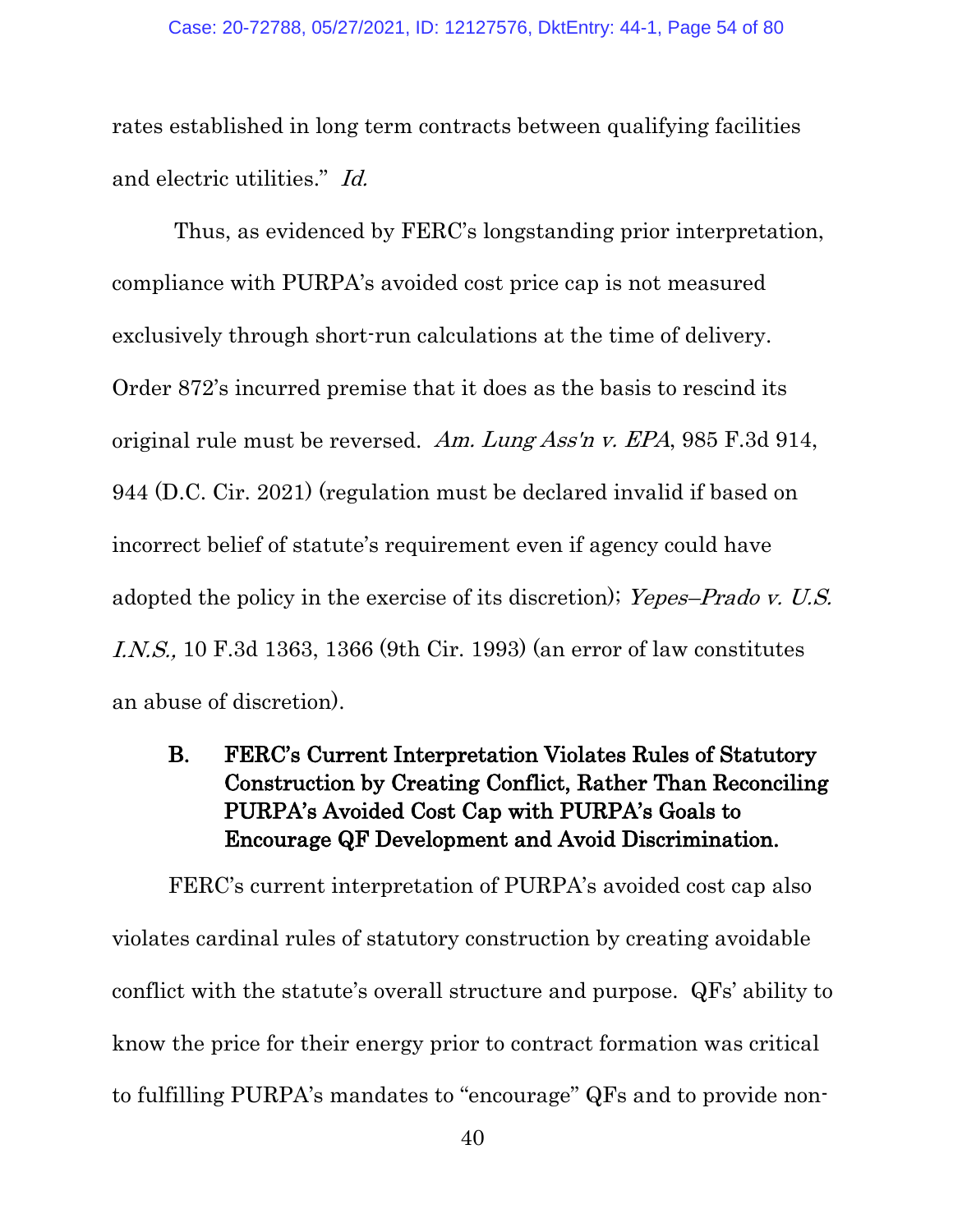discriminatory treatment by approximating the revenue stability states provide to monopoly utilities. 16 U.S.C.  $\S$  824a-3(a), (b)(2); Am. Paper Inst., Inc., 461 U.S. at 417 (PURPA's requirement to ensure QF prices are "in the public interest" means "to increase the utilization of" QFs); 45 Fed. Reg. at 12,224; Order 872 (Glick, Comm'r, dissenting at PP 9– 10 and n.19, 14) (1-PIO\_ER-0202, -0203); Windham Solar & Allco Fin. Ltd., 157 FERC  $\P$  61,134 at PP 5, 8. Thus, FERC's original rule reconciled the avoided cost cap on prices with the need for long-term price certainty to promote PURPA's goals of encouraging QFs and avoiding discriminatory treatment compared to utilities and non-QF generation by recognizing the ability to determine avoided costs based on long-term projections regardless of whether short-run calculations done in the future are higher or lower. 45 Fed. Reg. at 12,224; Windham Solar, 157 FERC ¶ 61,134 at P 8.

Rather than continuing to reconcile those statutory provisions, Order 872 reinterprets the avoided cost cap to preclude long-term projected cost calculations and, therefore, to "limit[ ] the … ability to encourage QFs" or "address … claims of discrimination." Order 872 at P 82 (1-PIO\_ER-0116); see also id. at PP 11–12 (avoided cost cap limits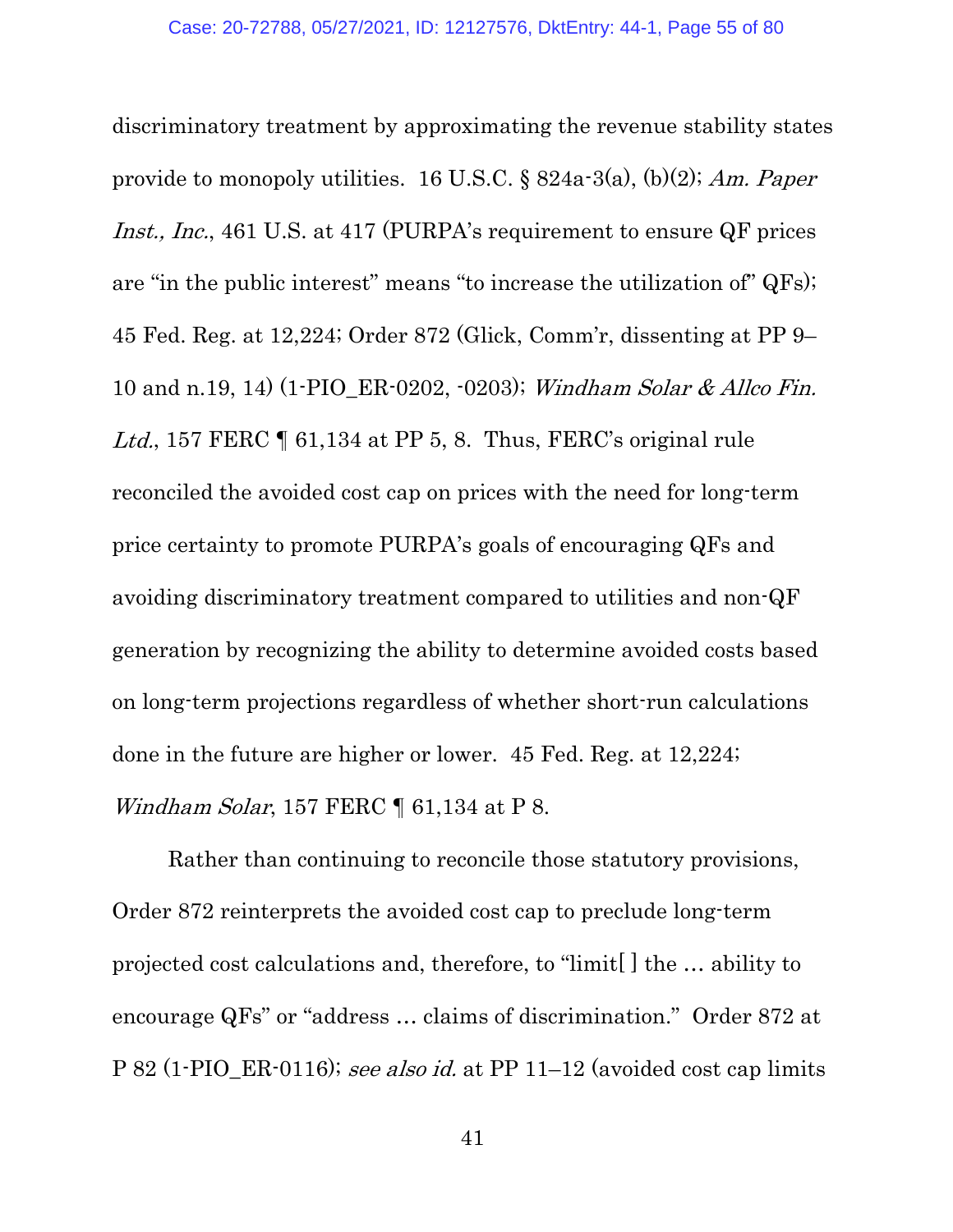FERC's ability to encourage QFs), 84, 121, 257–258 (claiming that FERC does not have discretion to minimize QF price risk to avoid discrimination because of the avoided cost cap), 296, 335, 344 (1- PIO\_ER-0106–07, -0116, -0121, -0138, -0142–43, -0146, -0147); Order 872-A at P 40 (rejecting request to retain fixed price contract option to encourage QFs because "PURPA also requires that the Commission prescribe no rule requiring that states set payments to QFs that exceed avoided costs…") (1-PIO\_ER-0011). That is, FERC's new interpretation requires it to choose between PURPA's avoided cost cap or PURPA's requirements to encourage QFs and avoid discrimination. It cannot do both.

FERC's new interpretation that puts PURPA's provisions at odds with each other violates cardinal rules of statutory construction. FERC is required to adopt an interpretation that construes the entire statute in context, rather than elevating isolated provisions, Tovar v. Sessions, 882 F.3d 895, 901 (9th Cir. 2018), are compatible "with the substance of Congress' regulatory scheme", Util. Air Regul. Grp. v. EPA, 573 U.S. 302, 321–22 (2014), and does not "prevents consideration of a factor that Congress stated was relevant," Davis v. EPA, 348 F.3d 772, 783–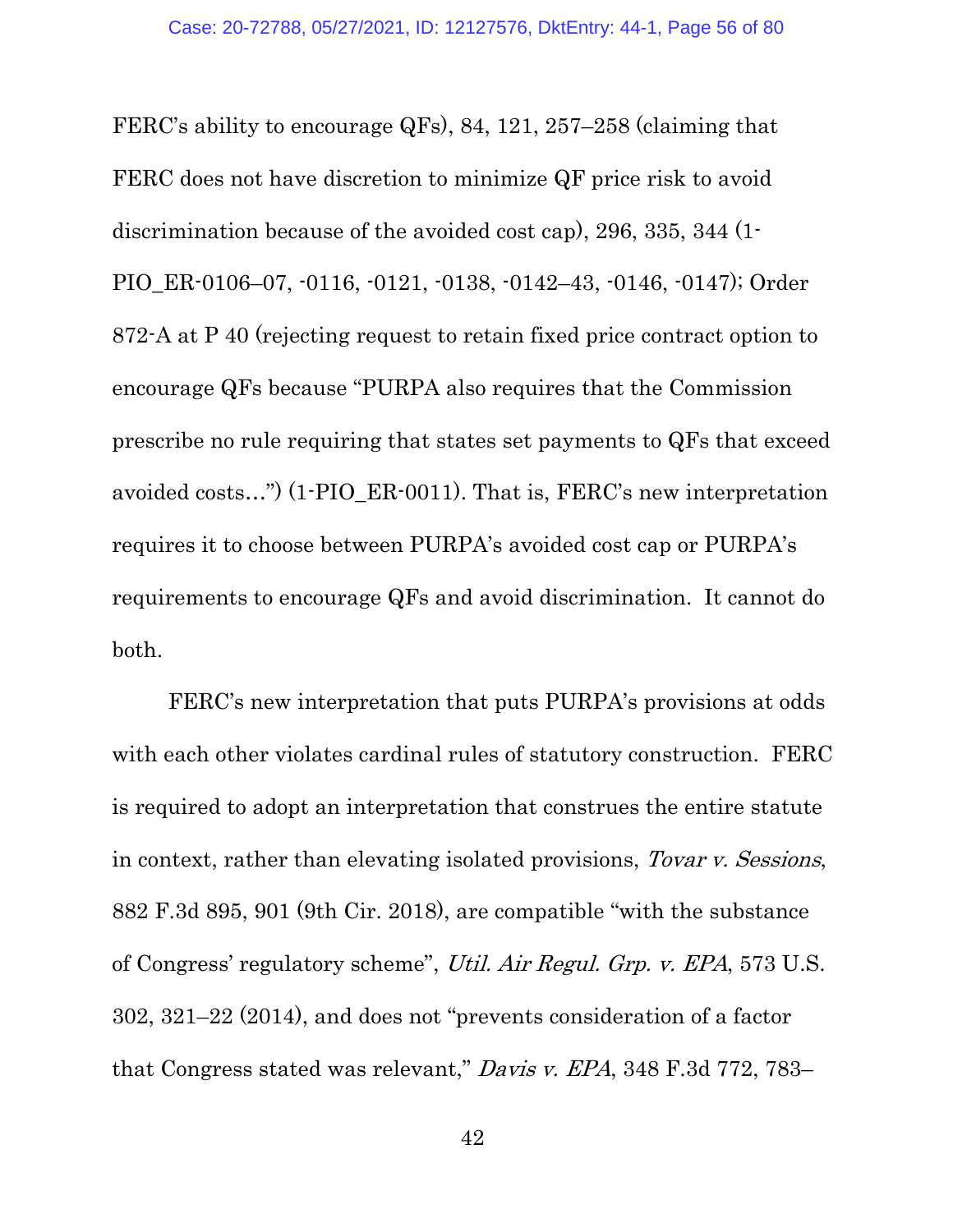84 (9th Cir. 2003), to "produce[ ] a substantive effect that is compatible with the rest of the law." *United Sav. Ass'n of Texas v. Timbers of* Inwood Forest Assocs., Ltd., 484 U.S. 365, 371 (1988). FERC's new interpretation does none of those things.

FERC was correct in 1980 to reconcile PURPA's avoided cost cap with PUPRA's other policies of encouraging non-utility renewable generation and avoiding discrimination through long-term revenue stability. Order 872's opposite interpretation is neither compelled by the statutory text nor consistent with PURPA's goals. The Court should reject and reverse Order 872's erroneous interpretation.

# C. FERC Failed to Acknowledge and Explain its Decision to Reverse its Interpretation of PURPA's Avoided Cost Cap.

As explained above, Order 872 reversed FERC's longstanding interpretation that PURPA's avoided cost cap was not measured exclusively by short-run costs, calculated at the moment of delivery. FERC now contends that short-run pricing at the moment energy is delivered is the single correct measure of avoided cost, and projected prices violate the statute anytime they exceed the short-run calculation. Order 872 at PP 16, 36, 55, 57, 99, 235, 254, 283–293 and nn.450, 454 (1-PIO\_ER-0107, -0110, -0113, -0118, -0135, -0137, -0141–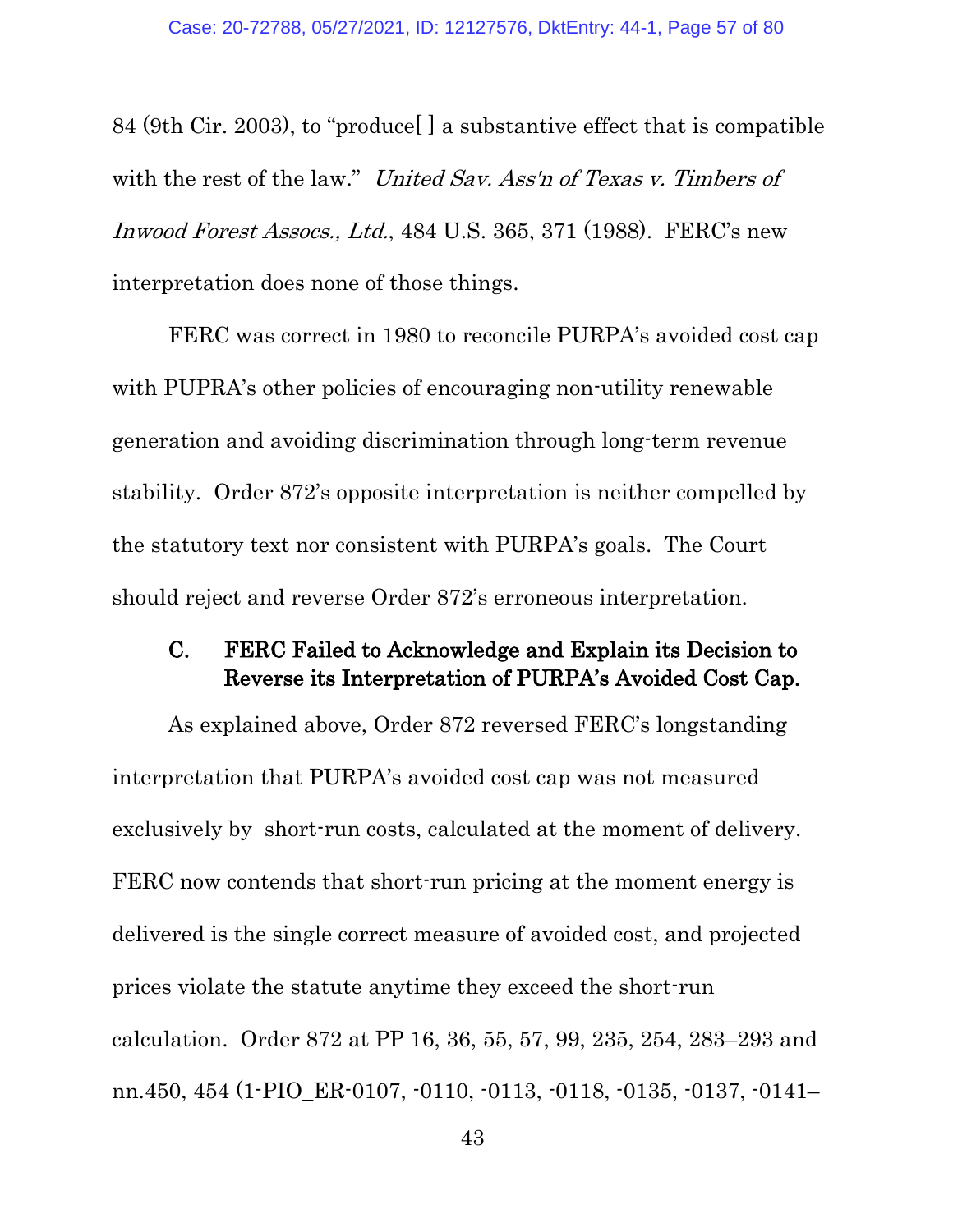42); id. at PP 710, 722–23 (claiming that no environmental analysis was required under NEPA because its rule rescinding QF's price certainty was mandated by PURPA) (1-PIO\_ER-0191, -0193); Order 872-A at P 49 (1-PIO\_ER-0012).

FERC does not acknowledge its reversal. Instead, Order 872 incorrectly interprets FERC's original 1980 rulemaking as accepting long-term pricing only based on a factual presumption that such prices would exactly "balance out" against short-run calculations. Order 872 at PP 16, 99, 286 (1-PIO\_ER-0107, -0118, -0141); Order 872-A at P 49 (1-PIO\_ER-0012); Order 872 at PP 21–22, 25, 43, 70, 73, 76–77, 82, 233 and n.362, 253–256 and n.403, 258, 283, 287, 722–723 (1-PIO\_ER-0108, -0111, -0115, -0116, -0134, -0137–38, -0141, -0193); Order 872-A at PP 76–78, 84, 172, 175 (1-PIO\_ER-0016–17, -0029, - 0030). That was not FERC's interpretation in 1980, or during the 40 years since. Instead, FERC said the statute *does not require* "minute-by-minute" evaluation of costs which would be checked against rates established in long term contracts...." 45 Fed. Reg. at 12,214; Windham Solar & Allco Fin. Ltd., 157 FERC  $\P$  61,134 at P 8. And, in fact, some of FERC's current rules still say that as well.  $18$  C.F.R.  $\S 292.304(b)(5)$  (2021)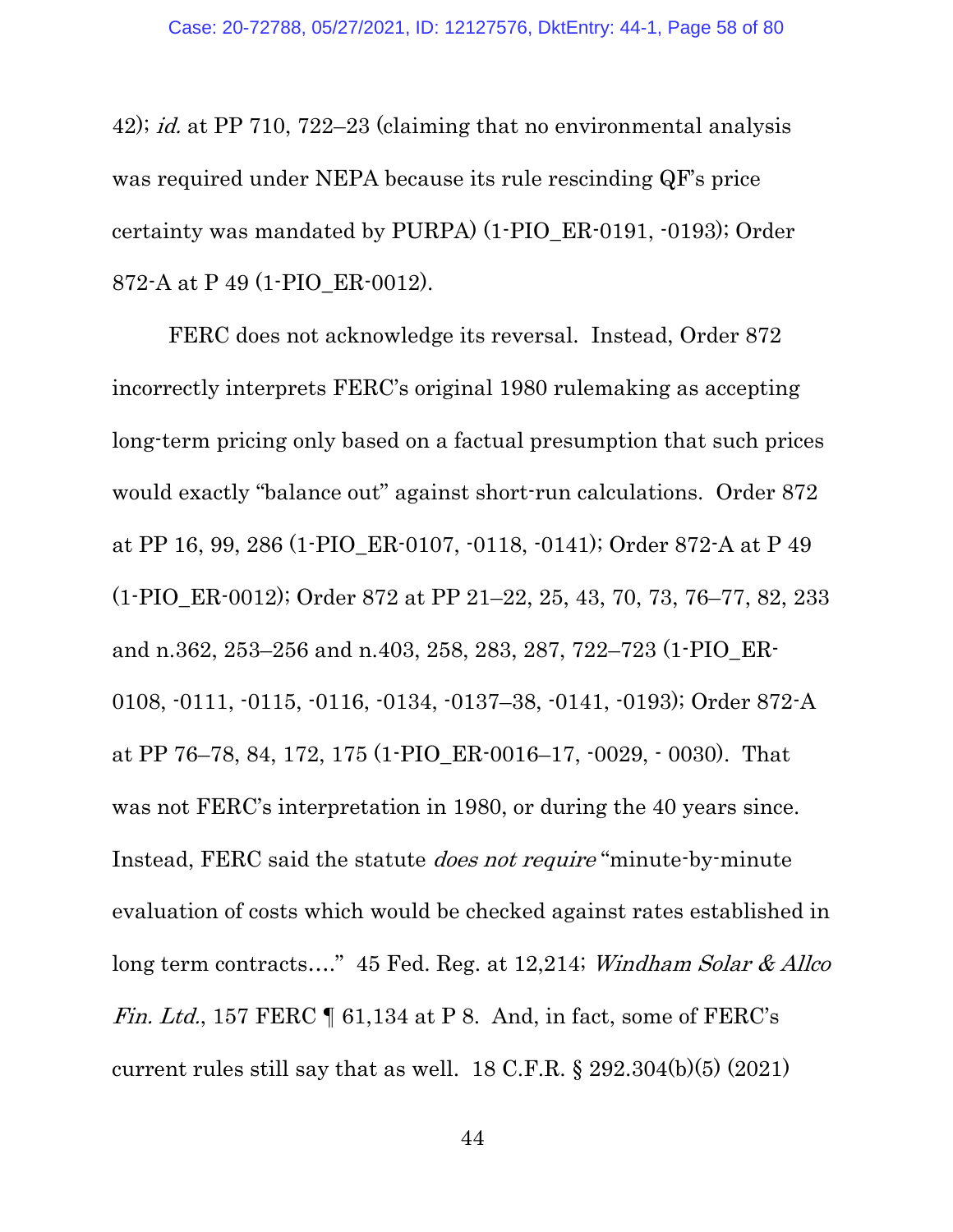(providing, even after FERC's repeal of the right to long-term preestablished pricing, that such prices "do not violate" PURPA even "if the rates… differ from avoided costs at the time of delivery").

Because Order 872 fails to correctly recognize FERC's prior interpretation of PURPA's avoided cost cap, it fails to "display awareness that it is changing position," much less explain its reasons for change as required for a lawful change in statutory interpretation. Cal. Pub. Utils. Comm'n, 879 F.3d at 977 (emphasis in original); see also Encino Motorcars, LLC v. Navarro, 136 S. Ct. 2117, 2126 (2016) (unexplained inconsistencies in policy render statutory interpretations arbitrary and capricious); Fox Television Stations, Inc., 556 U.S. at 515–16; Organized Vill. of Kake v. U.S. Dep't of Agric., 795 F.3d 956, 966 (9th Cir. 2015). That lack of awareness (and outright denial) requires reversal. Cal. Pub. Utils. Comm'n, 879 F.3d at 977.

# D. Order 872's Interpretation is Internally Inconsistent and Illogical.

Order 872 also undermines it's fundamental legal premise for repealing QFs' long-term pricing right by acknowledging that PURPA's avoided cost cap might not mandate short-run pricing. That internal inconsistency also makes FERC's interpretation unlawful. Nat'l Parks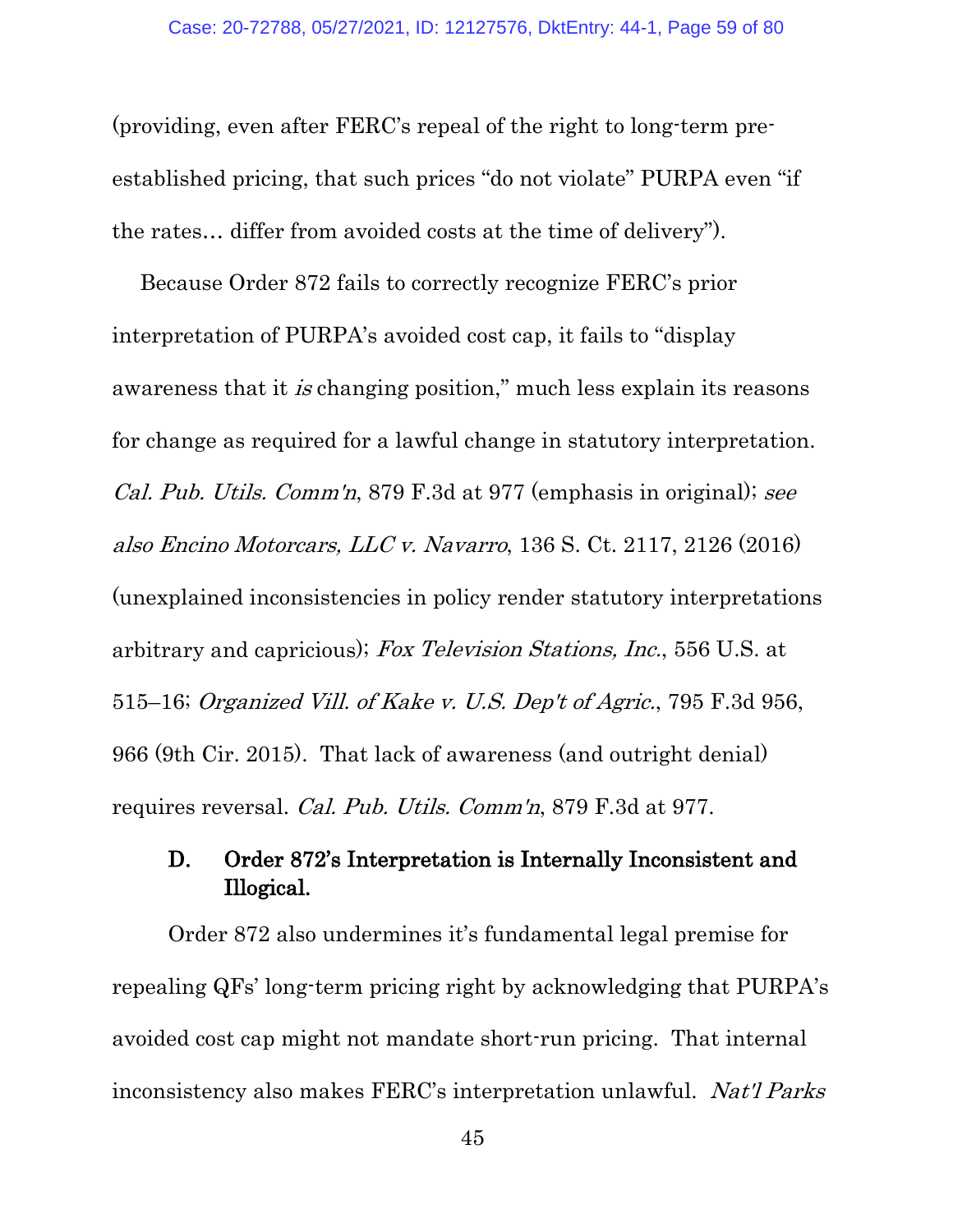Conservation Ass'n v. EPA, 788 F.3d 1134, 1141 (9th Cir. 2015) ("an internally inconsistent analysis is arbitrary and capricious") (*citing* Gen. Chem. Corp. v. United States, 817 F.2d 844, 857 (D.C. Cir. 1987)).

Order 872 simultaneously contends that PURPA's avoided cost cap requires FERC to repeal the long-term pricing right for QFs because such prices may exceed short-run instantaneous price calculations, while also providing individual states with "flexibility" to use long-term pricing that can "differ from avoided costs at the time of delivery." Order 872 at PP 227–231 and n.356, 746 (1-PIO\_ER-0133– 0134, -0196); Order 872-A at P 109 (1-PIO\_ER-0021); 18 C.F.R. § 292.304(b)(5) (2021) (as amended, still provides that predetermined avoided costs remain lawful even if different from avoided costs at the time of delivery). FERC may not grant "flexibility" to exceed the statute's avoided-cost cap. Conn. Light & Power Co., 70 FERC  $\P$ 61,012, 61,027–28 (Jan. 11, 1995) (states must set prices consistent with FERC's rules, which may not provide for a rate in excess of avoided costs). Therefore, it cannot be correct that PURPA compelled FERC to rescind QFs' right long-term pricing because such prices differ from short-run calculations, while also allowing states to utilize long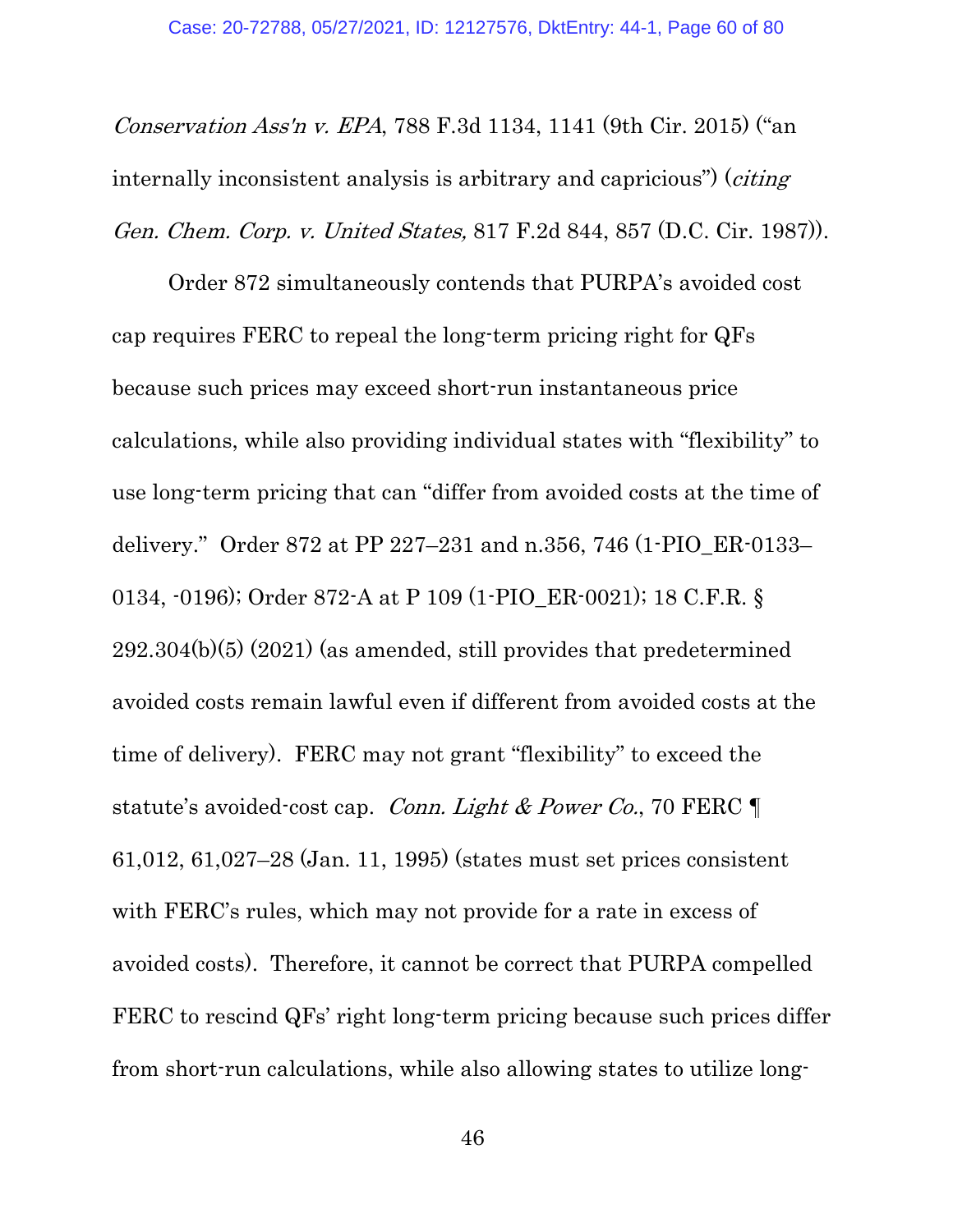term pricing even though different from short-run calculations.

FERC's inconsistency about whether long-term price calculations that differ from short-run calculations violate PURPA's avoided cost cap is further evidence that FERC's lacks a coherent and lawful rationale for Order 872. The Court should accordingly vacate Order 872.

#### IV. Order 872 Unlawfully Discriminates Against QFs.

By revoking QF's right to long-term energy price stability, FERC revoked QFs' ability to realize similar investment risk that states guarantee for utility-owned generation. That violates PURPA's nondiscrimination provision, which requires that FERC's rule ensure comparable treatment for QFs and utilities. 16 U.S.C.  $\S 824a-3(b)(2)$ (requiring that "rates  $\dots$  shall not discriminate against  $[QFs]$ "); Pioneer Wind Park I, LLC, 145 FERC ¶ 61,215 at P 37 and n.72 (2013); Order 872 (Glick, Comm'r, dissenting at P 14 n.32) (1-PIO\_ER-0203).

States effectively guarantee vertically integrated utilities the same benefits that non-utilities receive through fixed-price contracts by guaranteeing that utilities recoup all of their costs plus a return on investment. Order 872 at P 40 and Glick, Comm'r, dissenting at P 14 (1-PIO\_ER-0111, -0203); Order 872-A (Glick, Comm'r, dissenting at P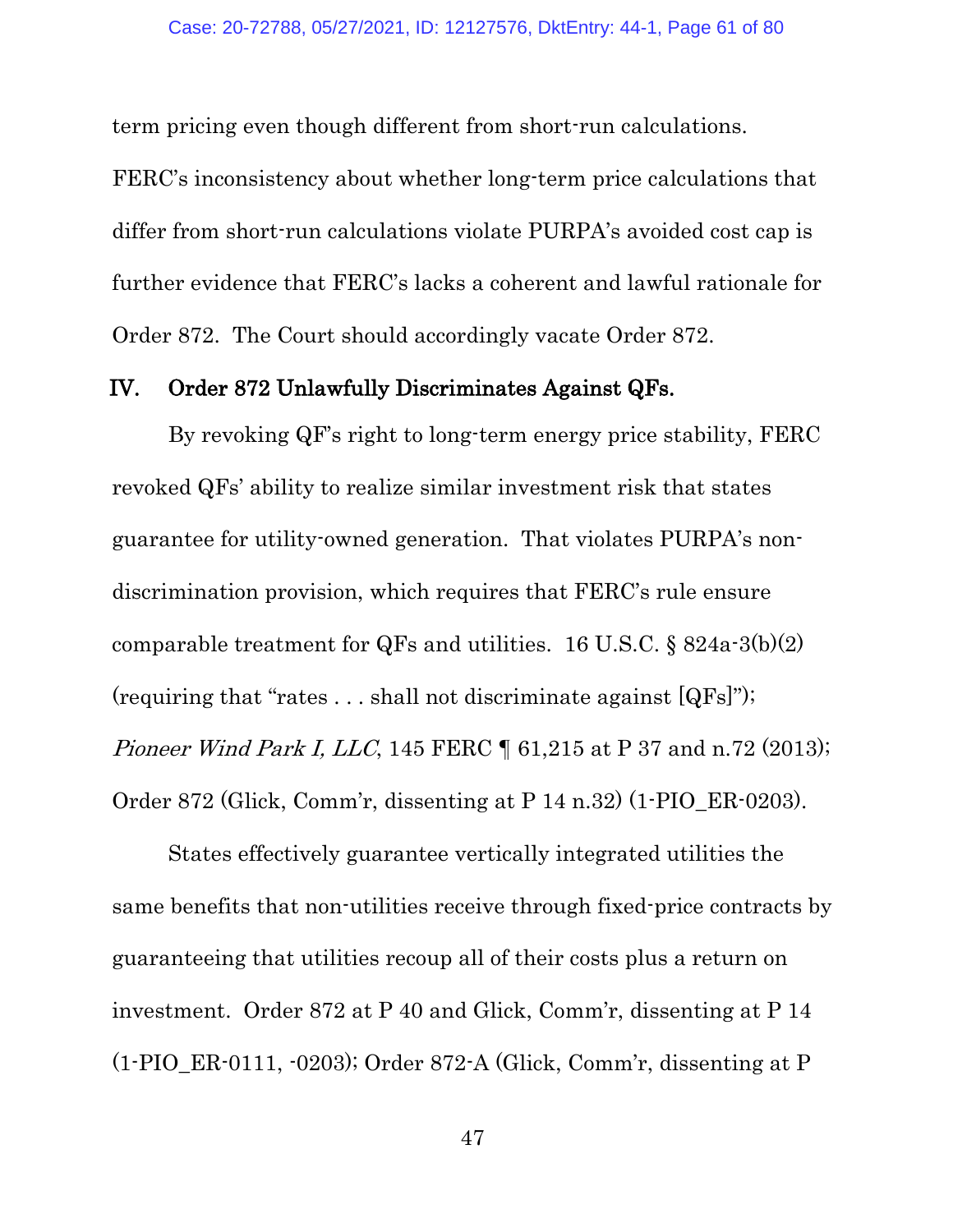15) (1-PIO\_ER-0100); 5-PIO\_ER-1191 (comments by the Honorable Travis Kavulla President, National Association of Regulatory Utility Commissioners, and Vice Chairman, Montana Public Service Commission); 2-PIO\_ER-0409–10, -0417–18 (req. for reh'g of Northwest Coalition). Utility cost recoupment is not limited by prevailing shortterm market prices. See, e.g., In re Application of Nw. Energy for Hydro Assets Purchase, Order 7323k, 2014 WL 4925276, at \*41–\*42 (Mont. Pub. Serv. Comm'n, Sept. 26, 2014) (Kavulla, Comm'r, dissenting) (state allows utilities to socialize their price risk and divest the utility of almost all responsibility to cover differences between projected future costs when investments are made and later market prices); see also In re Application of Nw. Energy for Hydro Assets Purchase, Order 7323l, 2016 WL 278738 (Mont. Pub. Serv. Comm'n, Jan. 20, 2016) (authorizing an increase in authorized revenue to account for lower market prices than assumed by the utility when it purchased the generating resource rather than capping at market prices); 5-PIO\_ER-1013) (comments of the Electric Power Supply Association); 5-PIO\_ER-1042 (comments of the Electricity Consumers Resource Council, American Chemistry Council and American Forest &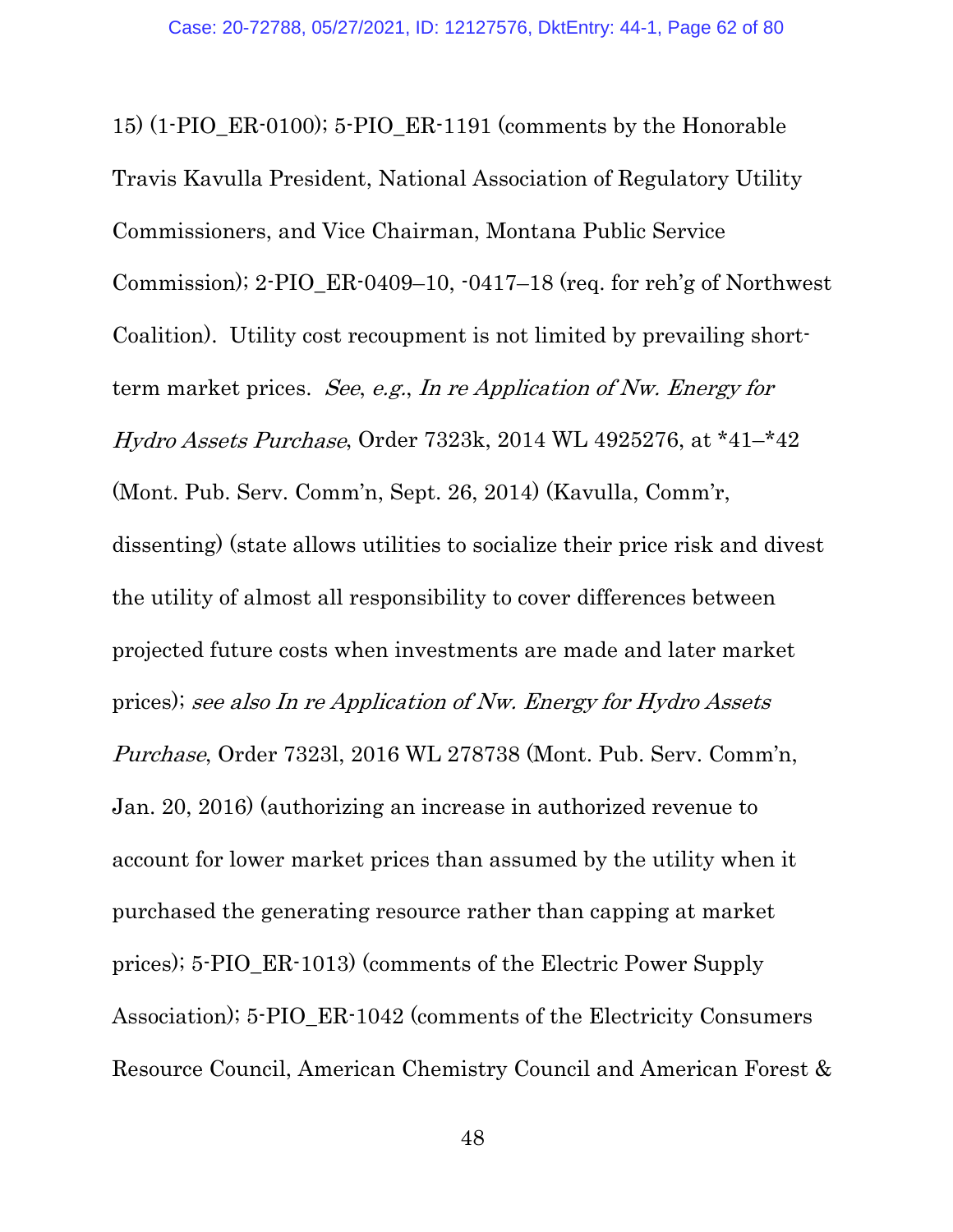Paper Association); 5-PIO\_ER-1070 (comments of the South Carolina Solar Business Alliance); 5-PIO\_ER-109 (comments of sPower Development Company).

FERC's original rule provided QFs a path to comparable investment risk as states provide to utilities through guaranteed cost recovery and return on investment. 45 Fed. Reg. at 12,224; Vote Solar v. Mont. Dep't of Pub. Serv. Regul., 473 P.3d 963 at P 70 (Mont. 2020) (long term contract certainty for QFs provides similar treatment to guaranteed rate recovery for utility-owned generation); In the Matter of the Petition of Crazy Mountain Wind for the Comm'n to Set Certain Terms & Conditions of Cont. Between Nw. Energy & Crazy Mountain Wind, LLC., Order 7505b, at P 74, 2017 WL 67612 (Mont. Pub. Serv. Comm'n, Jan. 5, 2017); Order 872-A (Glick, Comm'r, dissenting at PP 10, 14) (1-PIO\_ER-0099–0100); 5-PIO\_ER-1158 (comments of FTC Commissioner Rebecca Kelly Slaughter); 5-PIO\_ER-1191 (comments of National Association of Regulatory Commissioners). Order 872 removed that comparable treatment for QFs and, therefore, violated PURPA's nondiscrimination provision. 16 U.S.C. § 824a-3(b)(2).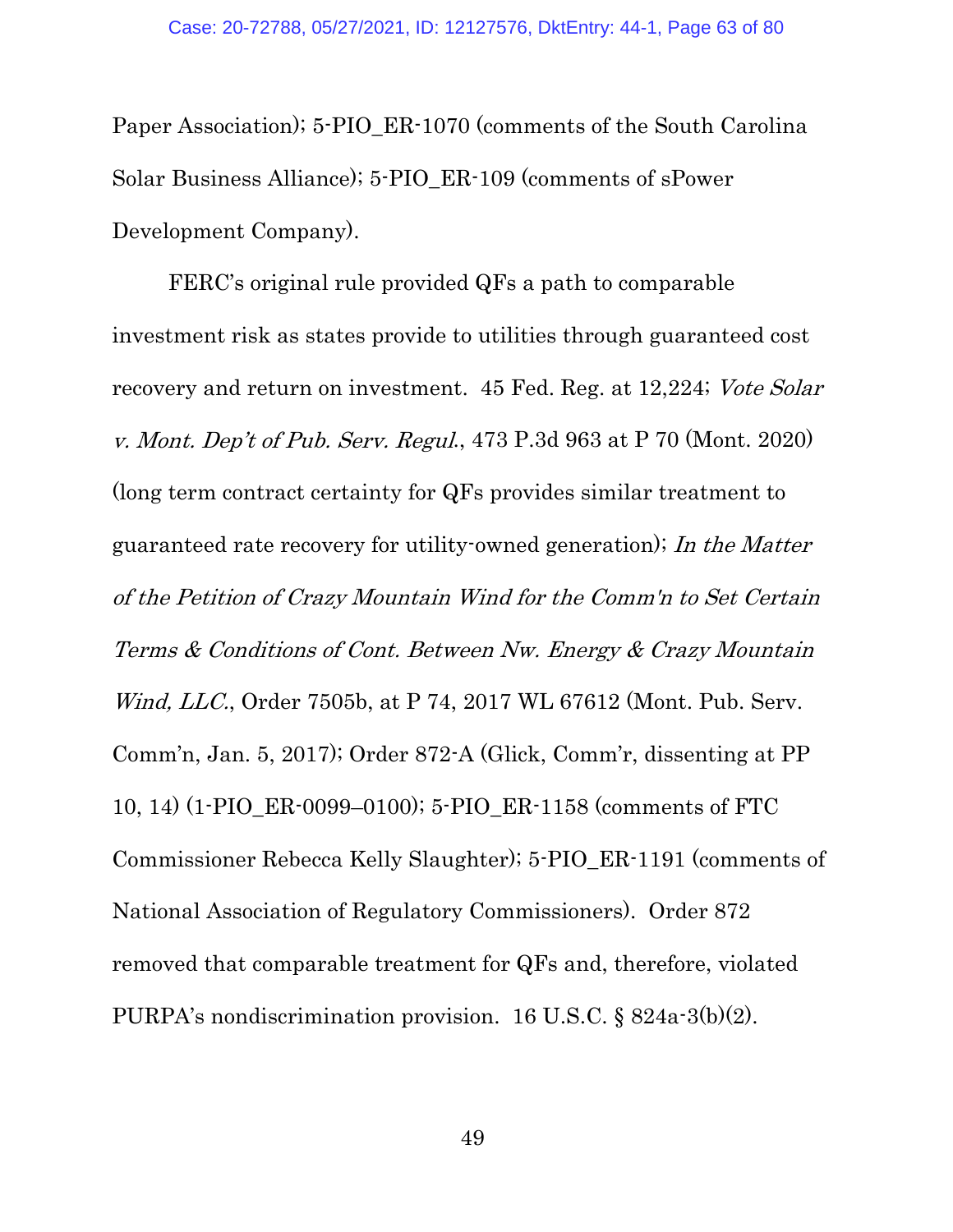Order 872 discriminates by authorizing states and non-regulated utilities to only provide QFs with energy prices that fluctuate and are not determined until the moment of delivery, which imposes all of the price risk from fluctuating market prices on QFs, while states continue to guarantee utility-owned and contracted generation effectively riskfree guaranteed returns not capped at the short-run market price. Order 872 at PP 257–258 (announcing FERC's intent to shift risk of price changes over the course of an energy supply contract to "QFs and their investors and lenders") (1-PIO\_ER-0138); In the Matter of Nw. Energy's Application for Interim and Final Approval of Revised Tariff No. QF-1, Qualifying Facility Power Purchase, Order 7500d, at P 83, 2017 WL 5714688 (Mont. Pub. Serv. Comm'n, Nov. 24, 2017) (utilities shift price risk onto customers when preapproved generating assets are added to revenue requirement over a long period of time regardless of prevailing market prices).

FERC makes various misplaced arguments that Order 872 does not discriminate. For example, FERC contends that because it still uses the phrase "full avoided cost" to describe the price QFs receive, even after rescinding the right to long-term pricing, the new rules fall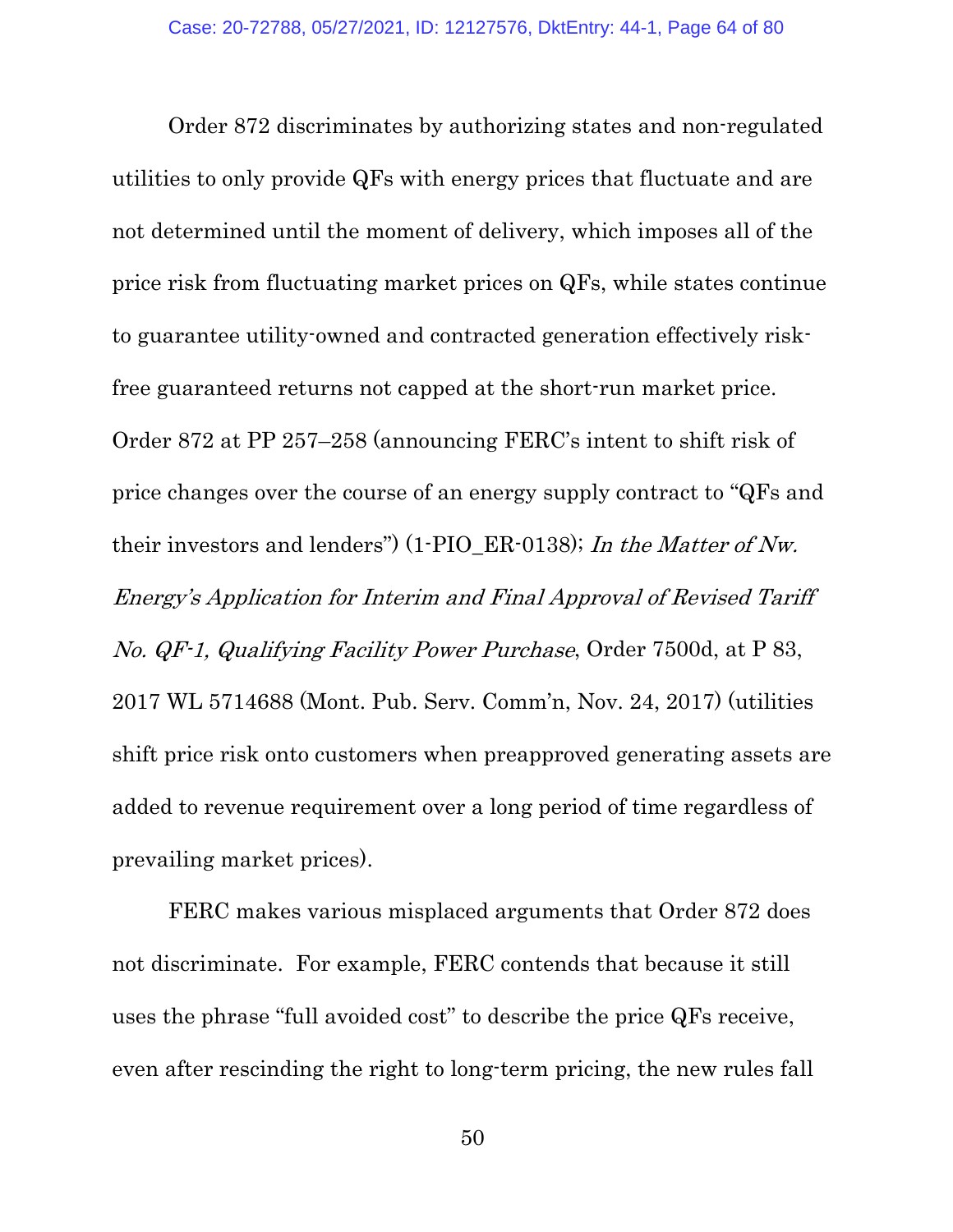within the Supreme Court's 1983 determination that "full-avoided-cost" ensures non-discriminatory treatment. Order 872 at P 83 (citing Am. Paper Inst. v. Am. Elec. Power Serv. Corp., 461 U.S. 402, 413 (1983)) (1-PIO\_ER-0116). That reasoning elevates terminology over substance. Order 872 fundamentally changed the pricing scheme that the Supreme Court reviewed in 1983 so that QFs no longer receive symmetrical price risk as utilities. The Supreme Court upheld FERC's original rules because they avoided discrimination, not because of the label FERC used. Am. Paper Inst., Inc., 461 U.S. at 413, 417. Order 872 changed how QFs are treated relative to utilities, but kept the terminology "full-avoided-costs." There is no basis in the Supreme Court's American Paper Institute decision to support FERC's reasoning that terminology, rather than price risk parity, ensures nondiscrimination.

FERC also erroneously contends that it need not treat QFs and utilities similarly because they are not "similarly situated." Order 872- A at P 142 (1-PIO\_ER-0026). That argument ignores the fact that while "similarly situated" is a factor for whether discrimination is "undue" under a separate provision of the Federal Power Act, it is not a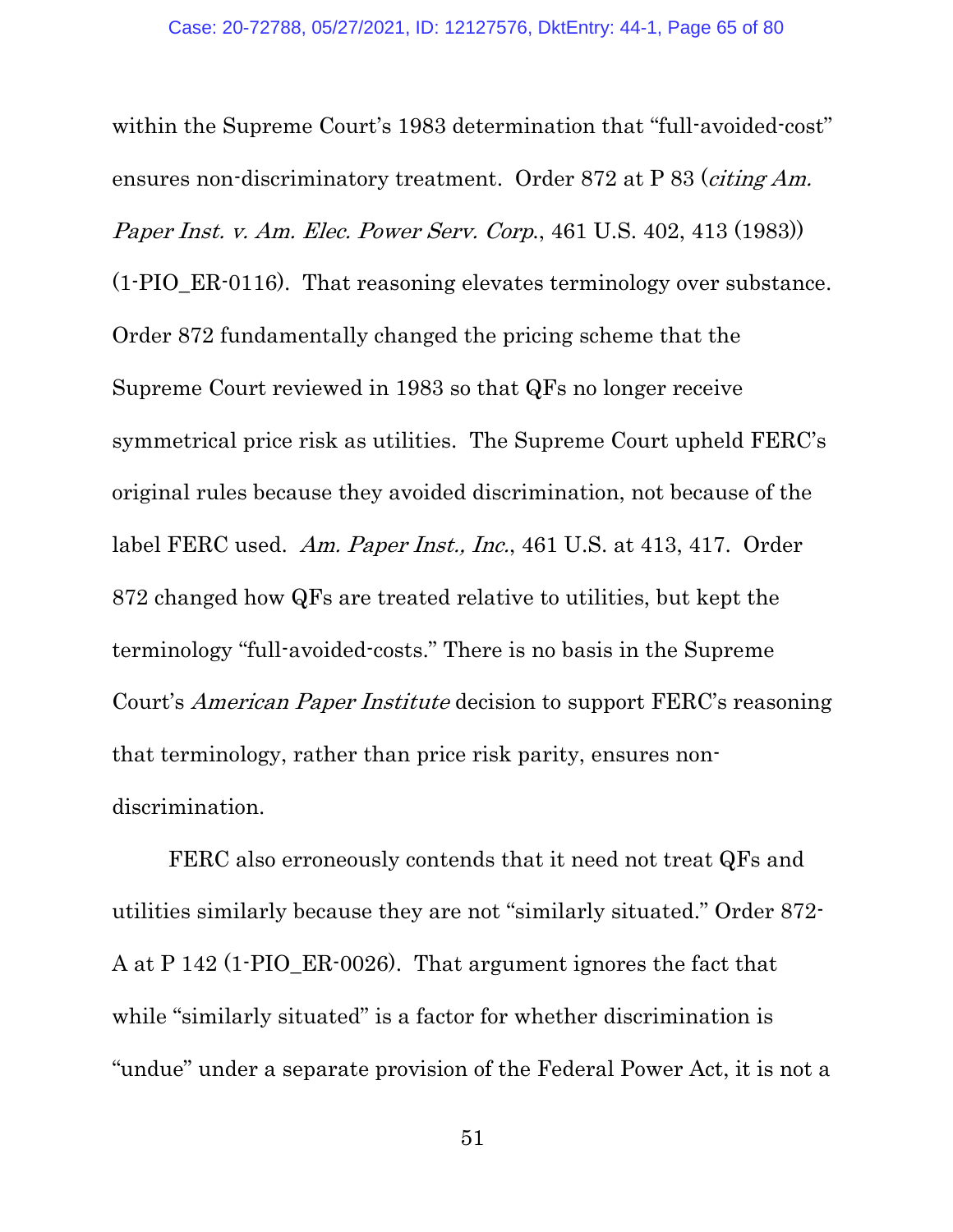factor under PURPA's more stringent prohibition against any discrimination. Compare 16 U.S.C. § 824d(b) (Federal Power Act prohibition on "undue prejudice or disadvantage") and Transmission Agency of N. Cal. v. FERC, 628 F.3d 538, 549 (D.C. Cir. 2010) (under the Federal Power Act, "[t]he court will not find a Commission determination to be *unduly discriminatory* if the entity claiming discrimination is not similarly situated to others." (emphasis added)) to 16 U.S.C. § 824a-3(b)(2) (PURPA's requirement that rates "shall not discriminate"). As Order 872 acknowledges elsewhere, PURPA's antidiscrimination provision "is more restrictive than the FPA's prohibition against 'unduly discriminatory' rates." Order 872 at P 82 (1-PIO\_ER-0116). FERC's reliance on an inapplicable "similarly situated" analysis is baseless.

Moreover, the fact that QFs and utilities are not "similarly situated" is a reason to require similar treatment, not to excuse different treatment. Congress intended PURPA's non-discrimination provision to counteract the inherent structural advantages of utilities. Indus. Cogenerators v. FERC, 47 F.3d 1231, 1232 (D.C. Cir. 1995) ("Section 210 of the PURPA was enacted, in part, to address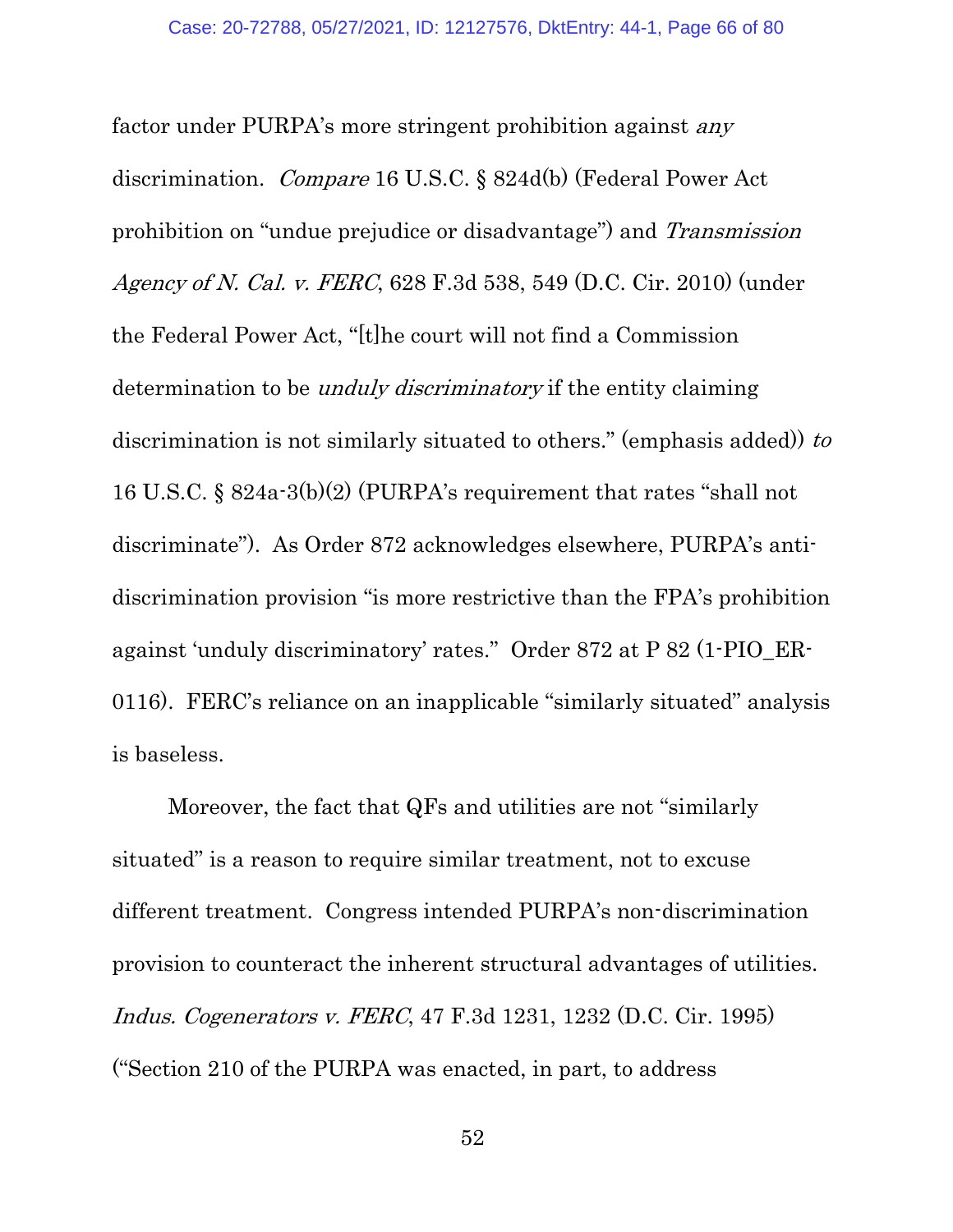discrimination by electric utilities in the availability and price of power that they sell to and buy from cogeneration facilities for resale"). Order 872's argument that QFs can be afforded less favorable treatment because they lack those inherent structural advantages—i.e., they are not "similarly situated"—turns Congress's intent on its head.

Order 872 also mistakenly suggests that utilities are exposed to the same price risk that Order 872 now imposes on QFs because utility rates change as utility costs change. Order 872 at PP 40, 122, 288 (1- PIO\_ER-0111, -0121, -0141); Order 872-A at PP 113 n.212, 116 (1- PIO\_ER-0021–22). That false equivalency ignores the key difference between utility-incurred costs and market price. As explained above, states set utility rates to ensure utilities recoup all of their costs (plus a return); utility rates are not capped at the short-run market price. See, e.g., Order 872 (Glick, Comm'r, dissenting at PP 14–15) (1-PIO\_ER-0203). Thus utilities' rates fluctuate in order to protect utilities' guaranteed returns from long-term price risk as their input costs change, rather than expose utilities to price risk based on short-run market price fluctuations as Order 872 does to QFs. Thus, FERC's attempt to superficially equate changes to utility rates with fluctuating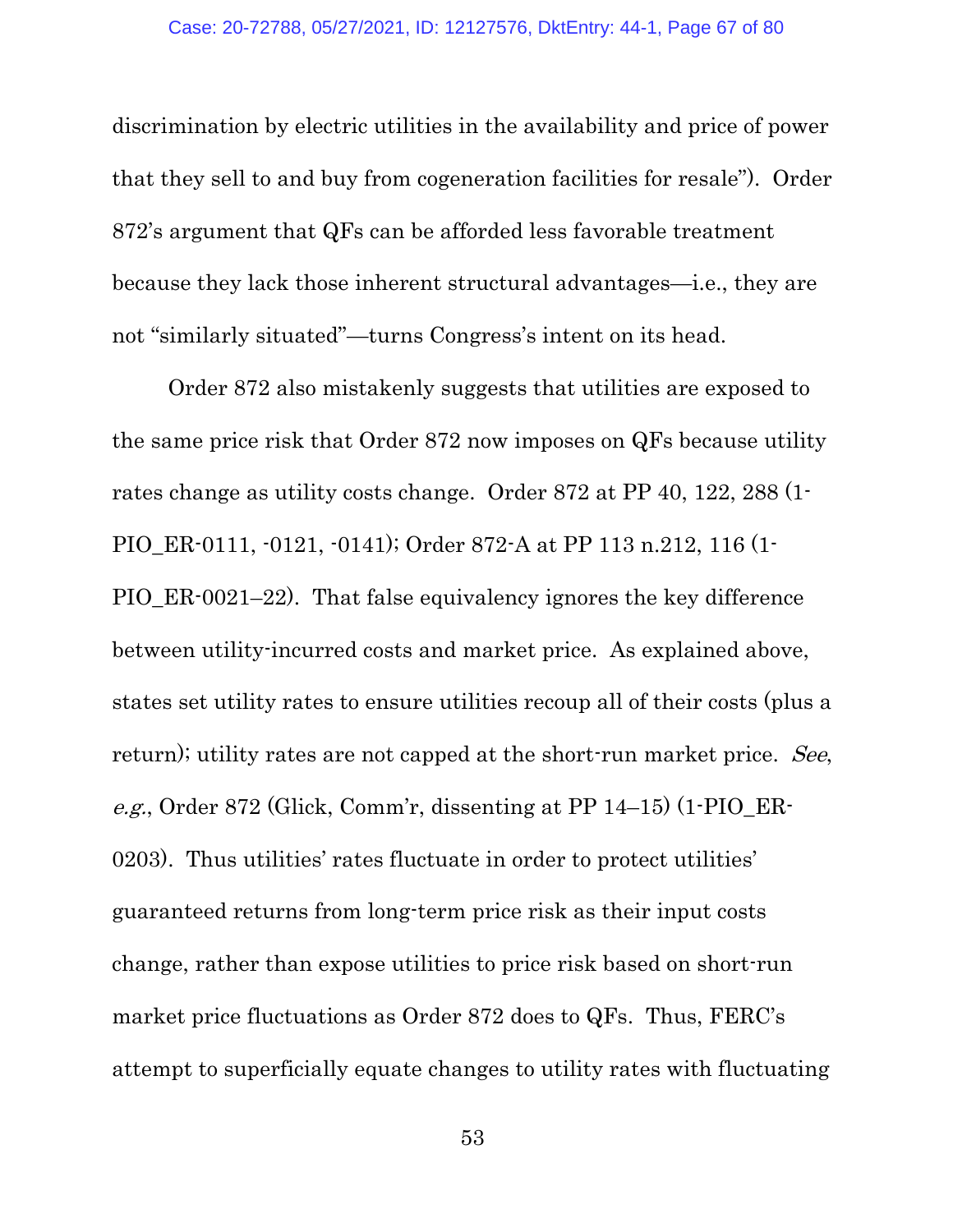QF pricing ignores the critical fact that they fluctuate for different reasons and produce opposite effects. In the words of the dissenting Commissioner, FERC's attempt to equate utility rate adjustments for fuel cost changes with exposing QFs' entire revenue to short-run market conditions "is hogwash." *Id.* at P 15 (1-PIO\_ER-0203).

Order 872 also contends that FERC cannot "subject[ ] QFs to the same rate structures and procedures as utilities," Order 872-A at P 136 (1-PIO\_ER-0025), and therefore cannot use cost-of-service ratemaking to "guarantee[ ] recovery of a QF's own costs" in the same way that state regulation does for utilities. Order 872 at PP 85–88 (1-PIO\_ER-0116–17). That strawman argument conflates a specific regulatory mechanism—cost-of-service-ratemaking—with Order 872's decision to impose asymmetrical long-term price risk for QFs compared to state regulated utilities. Without the right to a fixed-price contract that Order 872 rescinded, QFs have no path to similar protection from longterm price risk that states provide to monopoly utilities. That is discrimination.

Ultimately, none of Order 872's various arguments negate the simple fact that revoking the fixed-price contract right for QFs results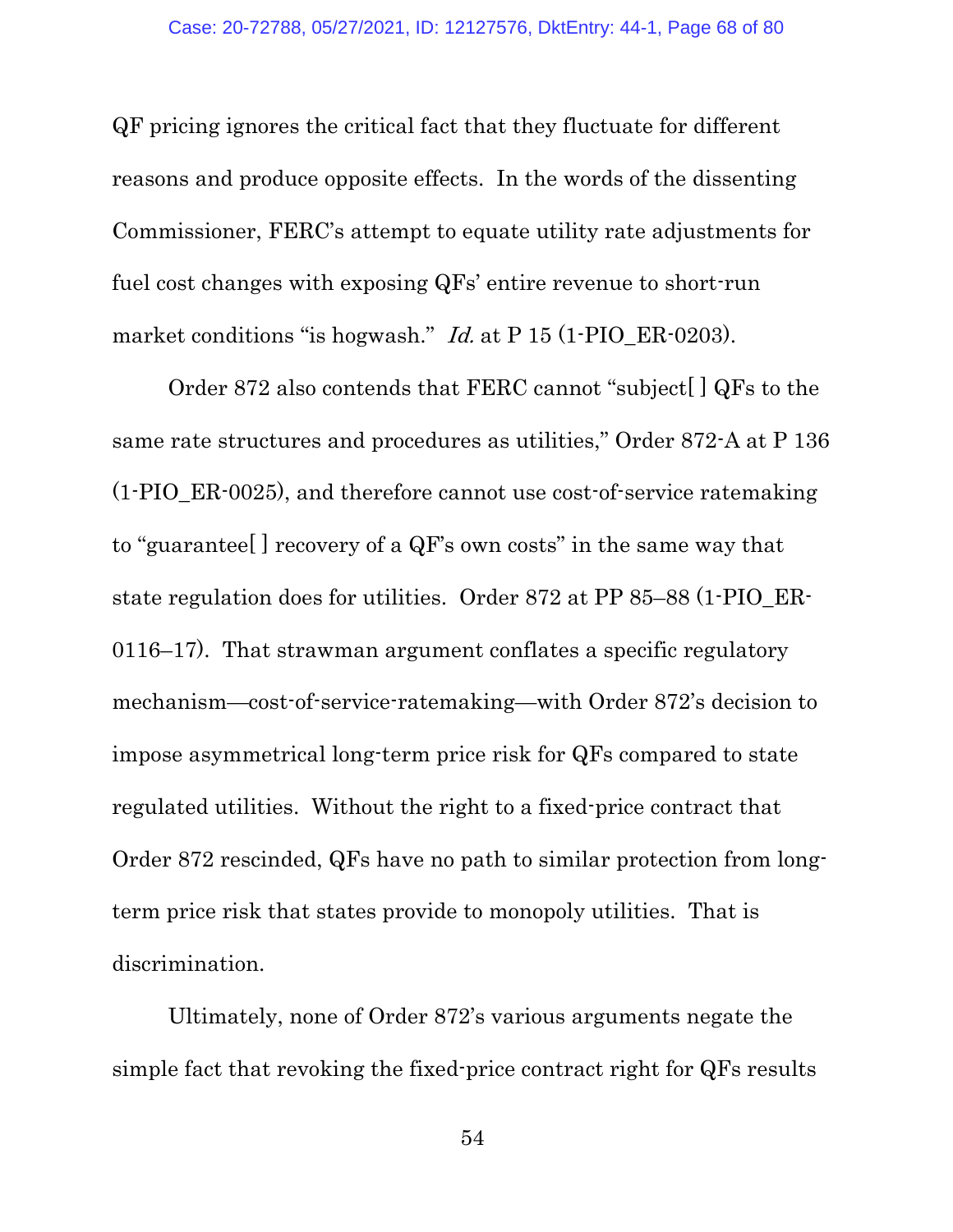in discriminatory treatment of QFs compared to monopoly utilityowned generation because QFs are forced to shoulder all risk from variable, instantaneously calculated, short-run pricing, while utilities' guaranteed returns are shielded from that risk. That discrimination is unlawful. 16 U.S.C.  $\S 824a-3(b)(2)$ . Order 872's rescission of the right to long-term pricing should be vacated.

### V. Order 872's Locational Marginal Price Presumption Is Unlawful.

Order 872 unlawfully allows a state or non-regulated utility to assume a particular short-run market price—the LMP, in certain organized markets—reflects the but-for cost of energy for every utility within that region until proven otherwise. Order 872 at PP 151–159  $(1-PIOER-0124-25); 18 C.F.R. § 292.304(b)(6) (2021).5 That shifts the$  $(1-PIOER-0124-25); 18 C.F.R. § 292.304(b)(6) (2021).5 That shifts the$  $(1-PIOER-0124-25); 18 C.F.R. § 292.304(b)(6) (2021).5 That shifts the$ 

<span id="page-68-0"></span><sup>5</sup> The LMP is a value set in certain organized day-ahead and real-time auction-based markets used to dispatch resources by an independent system operator. NOPR at PP 43–44 (5-PIO\_ER-1166–67). The independent system operator is one of the entities identified in 18 C.F.R.  $\S 292.309(e)$ , (f) and (g), which operate transmission systems and operate bid-based systems to economically dispatch generation resources electing to be dispatched by the system operator rather than by the owner or utility. The marginal price derived for purposes of dispatching generation does not necessarily reflect the cost of power to a utility. See, e.g., Exelon Wind 1, LLC, 140 FERC  $\P$  61,152 at P 52 (2012) (price a QF would receive if it sold energy through an independent system operator market is not necessarily "what the costs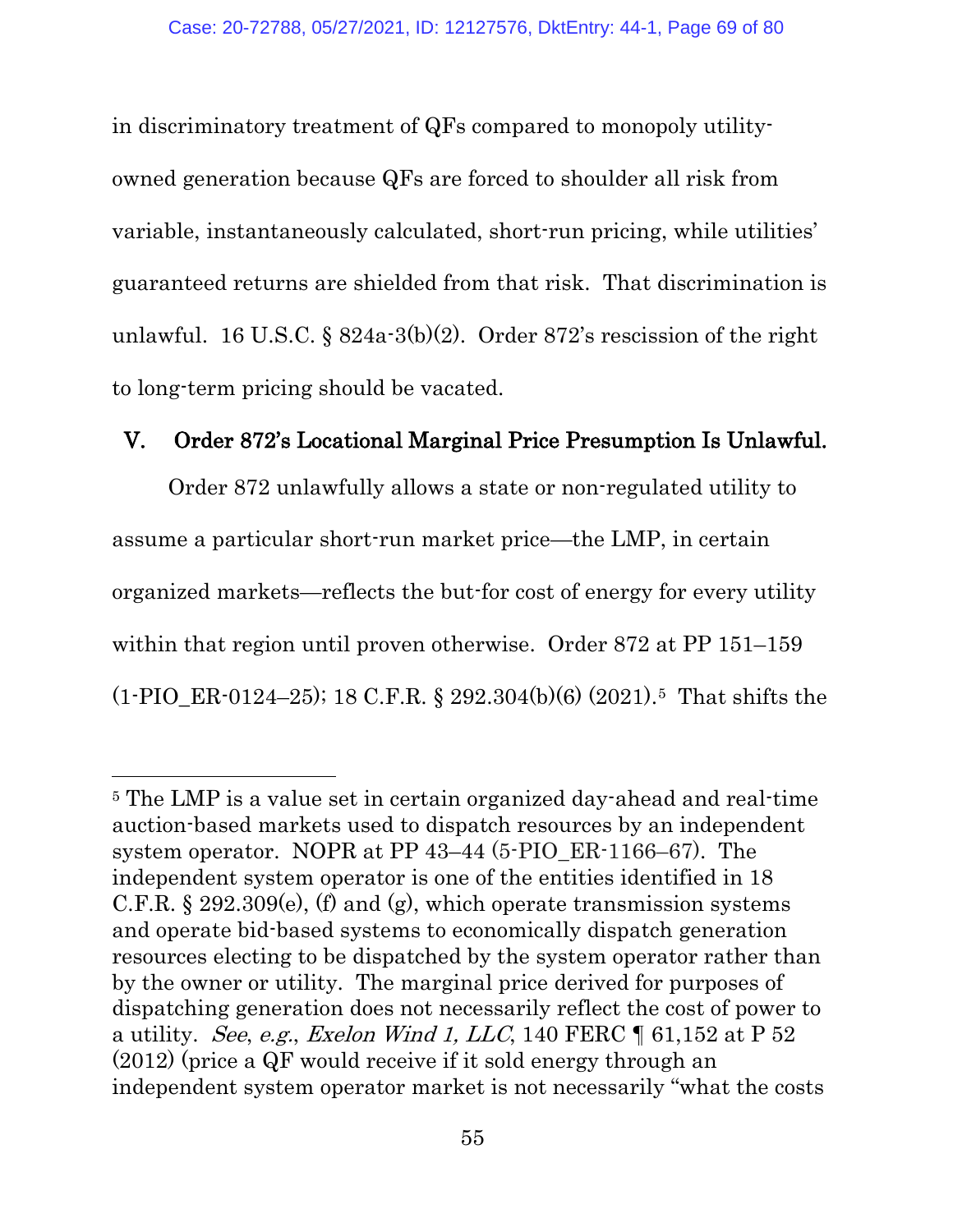burden of persuasion, which FERC admits it cannot do. States are no longer required to determine a utility's cost of energy. Instead, challengers must prove that the LMP is not the utility's cost of energy. Moreover, the rule change assumes a connection between the LMP and utility costs that the record does not substantiate, especially for utilities that self-generate or procure energy outside of that market.

States and unregulated utilities must ensure that the price for QF generation is set at the utility's full-avoided-cost. 16 U.S.C. § 824a-3(f); Re S. Cal. Edison Co., 70 FERC ¶ 61,215, 61,676–77 (1995) (state's obligation includes ensuring that the per-unit charge for QF generation complies with FERC's rules). Order 872 flips that burden and allows states to presume that the short-run LMP in specific market constitutes every utility's cost of alternative energy unless "an aggrieved entity (such as a QF)" rebuts that presumption by proving otherwise. Order 872 at P 152 (1-PIO\_ER-0124–25).

FERC cannot create a presumption unless it "(1) shift[s] the burden of production and not the burden of persuasion  $\dots$  and (2) [is]

to the utility would have been for self-supplied, or purchased, energy 'but for' the presence of the QF…").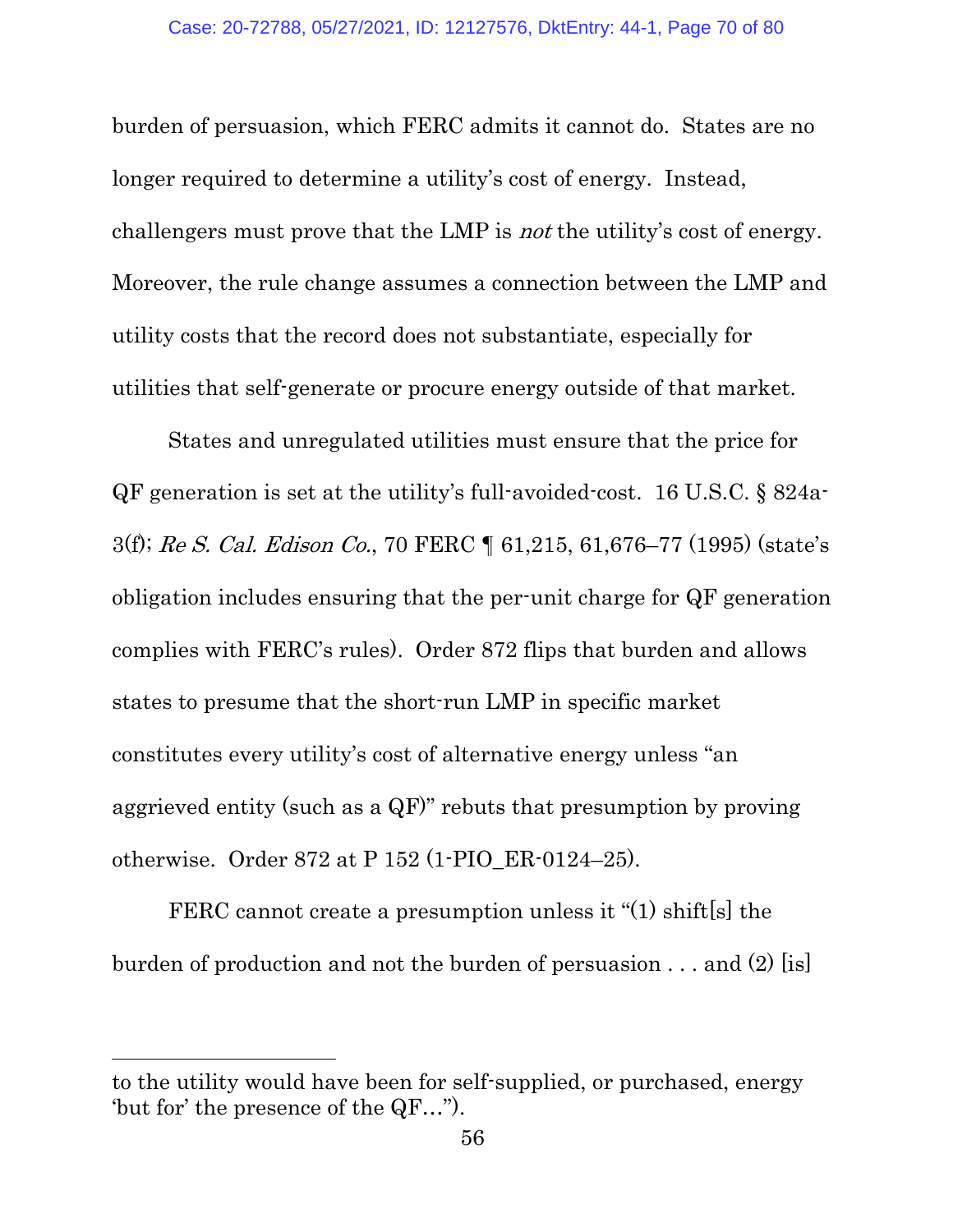rational." Cablevision Sys. Corp. v. FCC, 649 F.3d 695, 716 (D.C. Cir. 2011) (internal citations omitted). Order 872 fails both requirements.

## A. The LMP Presumption Unlawfully Shifts the Burden of Persuasion.

The LMP presumption shifts the burden of persuasion because a challenging party must persuade a regulator or court that the LMP is not the purchasing utility's but-for cost of energy. Failure to do so means the LMP remains the presumptive avoided cost rate. That constitutes a burden of persuasion, not merely burden of production.

The burden of persuasion is "the obligation to persuade the trier of fact of the truth of [the] proposition" with sufficient evidence and to bear the risk of insufficient or inconclusive evidence. Director, Office of Workers' Comp. Programs, Dep't of Labor v. Greenwich Collieries, 512 U.S. 267, 268 (1994) (defining burden of persuasion); [Overman v.](https://1.next.westlaw.com/Link/Document/FullText?findType=Y&serNum=1953119046&pubNum=0000350&originatingDoc=Ic01a8180a99311e98eaef725d418138a&refType=RP&fi=co_pp_sp_350_523&originationContext=document&transitionType=DocumentItem&contextData=(sc.Keycite)#co_pp_sp_350_523)  Loesser[, 205 F.2d 521, 523 \(9th Cir. 1953\)](https://1.next.westlaw.com/Link/Document/FullText?findType=Y&serNum=1953119046&pubNum=0000350&originatingDoc=Ic01a8180a99311e98eaef725d418138a&refType=RP&fi=co_pp_sp_350_523&originationContext=document&transitionType=DocumentItem&contextData=(sc.Keycite)#co_pp_sp_350_523) (party who bears the burden of persuasion is the party who runs "the risk of non-persuasion."). In contrast, a shift in burden of production only shifts an obligation to introduce a minimal quantum of evidence to put an issue into controversy, which then imposes on the original party the obligation to prove the contested facts and to bear the risk of insufficient or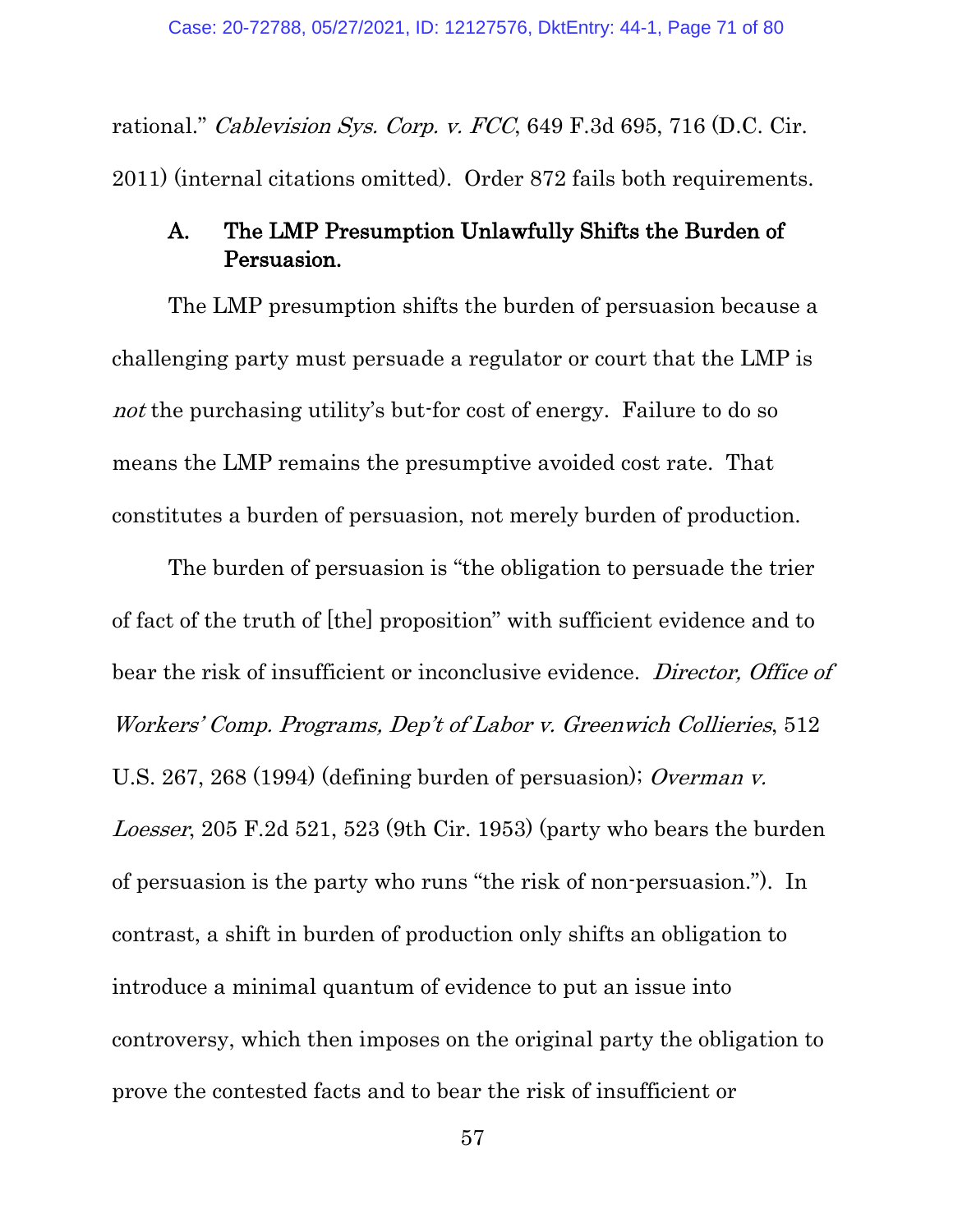inconclusive evidence. In re Garvida, 347 B.R. 697, 706 (B.A.P. 9th Cir. 2006) (contrasting a shift in burden of proof, which "is often outcome determinative" while the burden of going forward (production) is primarily a procedural matter pertaining to the order of presenting evidence); *In re Bryan*, 261 B.R. 240, 245 (B.A.P. 9th Cir. 2001).

Despite FERC's insistence that it only shifted the burden of production, Order 872 shifts the burden of persuasion by requiring a challenger to be the proponent of an LMP alternative, petition a court for judicial review, or bring an original enforcement action in United States District Court under 16 U.S.C. § 824a-3(h)(2)(B). Order 872 at P 152 (1-PIO\_ER-0124–25). The challenger has the burden of persuasion—not merely the burden of production–in each of those proceedings. See, e.g., Appl. of S. California Edison Co. (U338e) for Approval of Energy Efficiency Rolling Portfolio Bus. Plan & Related Matters, 2018 WL 555610 \*1 (Cal. P.U.C., Jan. 11, 2018); Toward Utility Rate Normalization v. P.U.C., 22 Cal.3d 529, 537–538 (1978); Schaffer ex rel. Schaffer v. Weast, 546 U.S. 49, 56 (2005) (the "ordinary default rule that plaintiffs bear the risk of failing to prove their claims"); Nev. Rev. Stat. § 233B.135(2).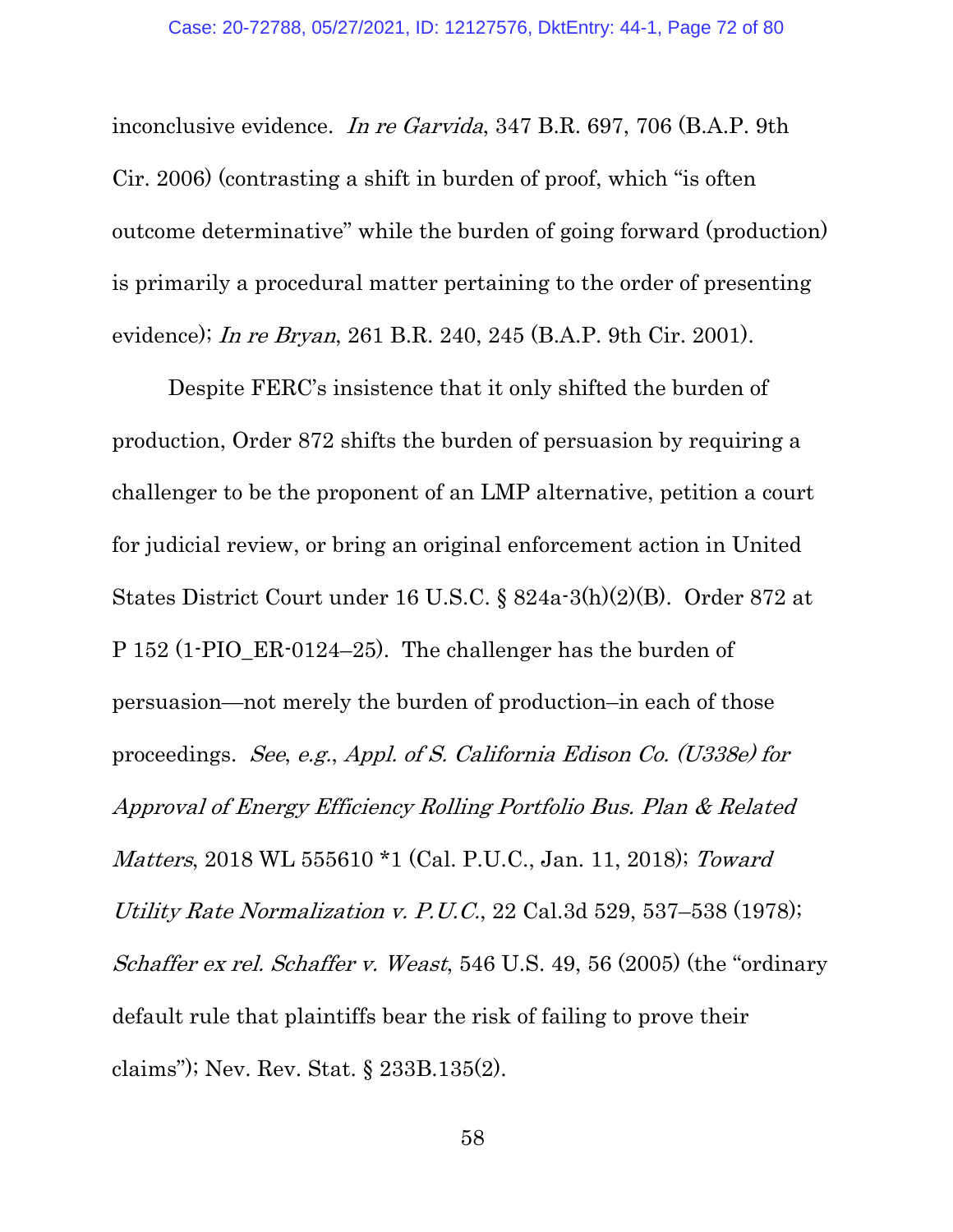Thus, Order 872 shifts the burden of persuasion to "entities seeking to rebut the presumption, rather than on the states who wish to rely on LMP for setting avoided cost rates" and assumes the LMP reflects a utility's cost "[s]o long as this presumption is not rebutted" by an aggrieved party. Order 872 at PP 59, 159 (1-PIO\_ER-0113–14, - 0125). As FERC admits, shifting the burden of persuasion exceeds FERC's authority. Accordingly, the Court should vacate.

#### B. The LMP Presumption is Not Rational.

The LMP presumption also fails the requirement that presumptions be rational, including that the presumed fact be the only possible outcome in all but "extraordinary circumstances." Holland Livestock Ranch v. United States, 714 F.2d 90, 92 (9th Cir. 1983); [United Scenic Artists v. NLRB](https://1.next.westlaw.com/Link/Document/FullText?findType=Y&serNum=1985126622&pubNum=0000350&originatingDoc=I6d4e6440633511e79657885de1b1150a&refType=RP&originationContext=document&transitionType=DocumentItem&contextData=(sc.Keycite)) , [762 F.2d 1027, 1035 \(D.C. Cir. 1985\).](https://1.next.westlaw.com/Link/Document/FullText?findType=Y&serNum=1985126622&pubNum=0000350&originatingDoc=I6d4e6440633511e79657885de1b1150a&refType=RP&fi=co_pp_sp_350_1035&originationContext=document&transitionType=DocumentItem&contextData=(sc.Keycite)#co_pp_sp_350_1035)

FERC does not demonstrate that the LMP reflects the incremental cost of energy for all utilities, especially for utilities that do not rely exclusively on short-run market purchases for their energy needs. The LMP reflects a value calculated from bids within a specific auction conducted for purposes of scheduling generation resources utilizing the independent system operator to make dispatch decisions.

59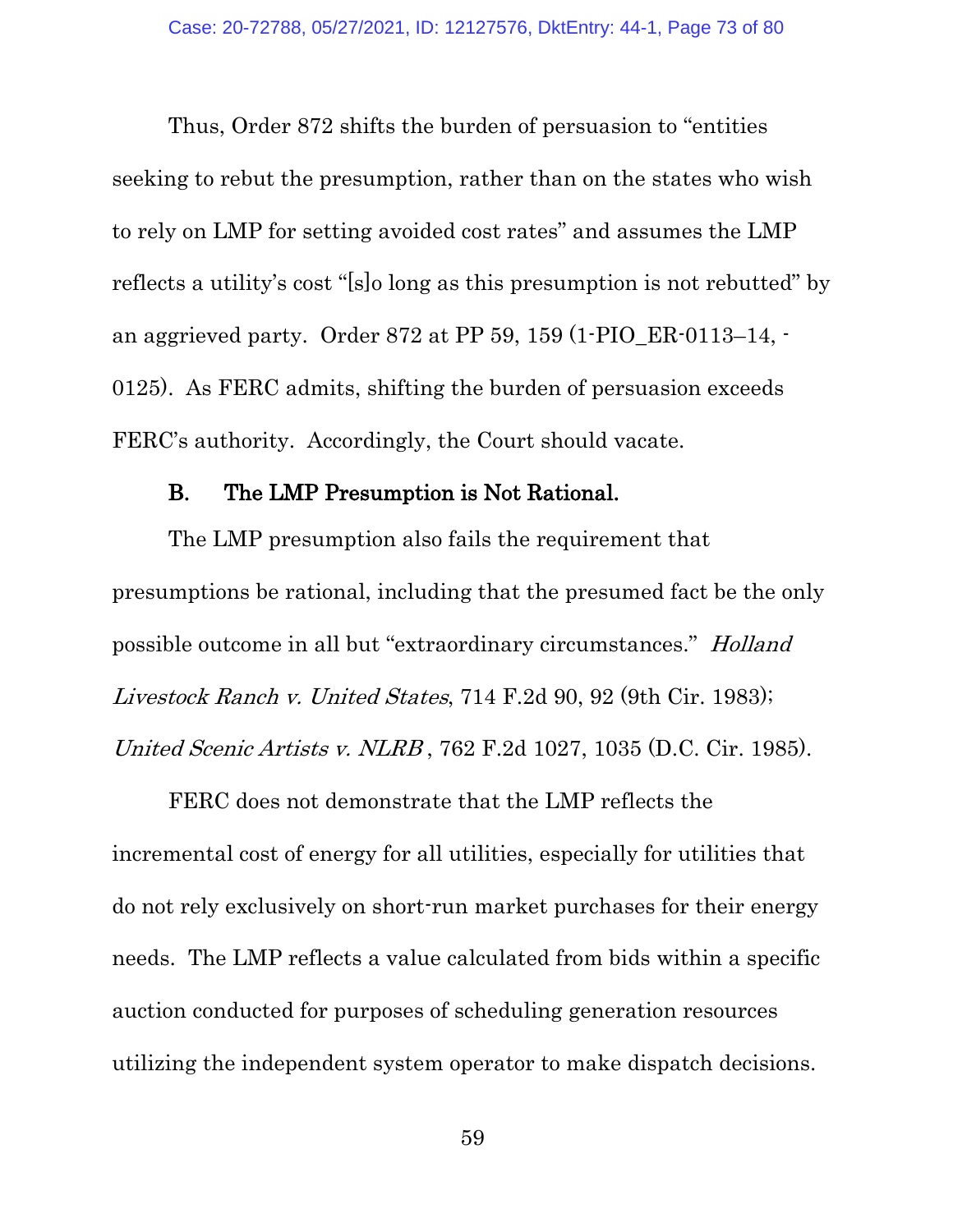See Federal Energy Regulatory Commission, Energy Primer, at 59 (Nov. 2015), [https://www.ferc.gov/sites/default/files/2020-05/energy](https://www.ferc.gov/sites/default/files/2020-05/energy-primer.pdf)[primer.pdf.](https://www.ferc.gov/sites/default/files/2020-05/energy-primer.pdf) The LMP is calculated for purposes of scheduling generation. It only reflects a cost of energy to a particular utility if the utility's own generation is bid at its full cost of production and the utility's marginal (most expensive) energy is purchased through the market.

In reality, however, many utilities utilize the independent system operator to make scheduling decisions but incur costs of energy through investments and transactions outside the short-term market by self-generating or through long-term supply contracts. Order 872-A at P 18 (1-PIO\_ER-0008); 2-PIO\_ER-0227–279 (req. for reh'g of PIO); 3- PIO\_ER-0484–91 (comments of PIO). For those utilities, the LMP does not reflect the utility's cost of energy.

FERC admits that "an LMP selected by a state... might not always reflect a purchasing utility's actual avoided energy costs" so reliance on the LMP as avoided cost may be "challenge[d]." Order 872 at P 152 (1-PIO\_ER-0123–24); Order 872-A at P 64 (1-PIO\_ER-0014). In fact, FERC correctly abandoned its original proposal to create a "per

60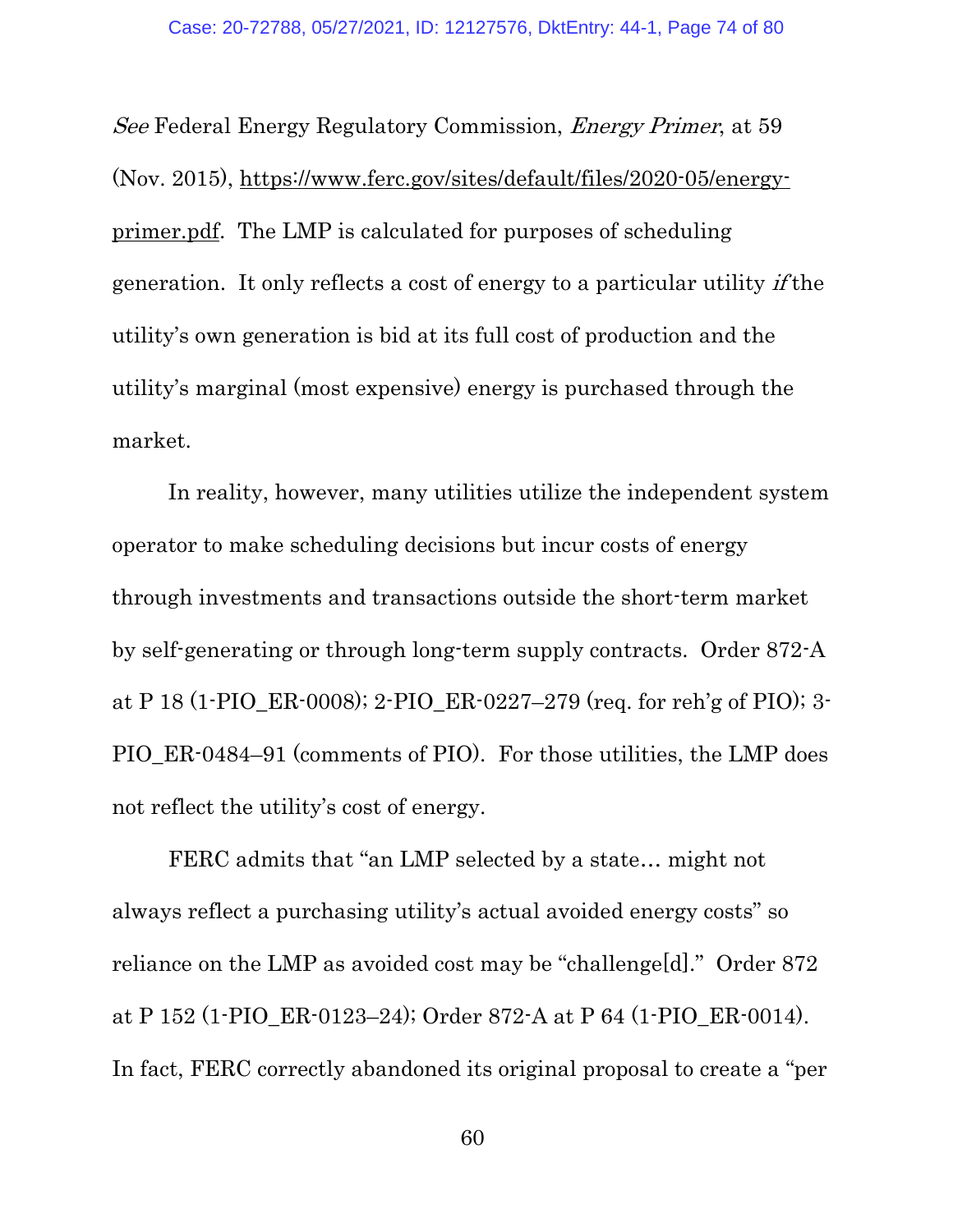se rule" that the LMP reflects avoided costs in all instances because of evidence that the LMP does not always reflect the purchasing utility's but-for cost of energy. Order 872 at P 3 (1-PIO\_ER-0106). However, it erred by nevertheless creating a rebuttable presumption without evidence that the LMP reflects the but-for energy cost of every utility (including those who self-generate or purchase outside the short-run market) in all but "extraordinary circumstances." Sec'y of Labor v. Keystone Coal Mining, Corp., 151 F.3d 1096, 1101 (D.C. Cir. 1998); Holland Livestock Ranch, 714 F.2d at 92.

Therefore, even if FERC's burden shift were limited to production rather than persuasion, it is still unlawful because it lacks the requisite rational basis.

#### **Conclusion**

Petitioners respectfully request that this Court grant the petition for review, vacate FERC's rulemaking orders, reinstating FERC's prior rules.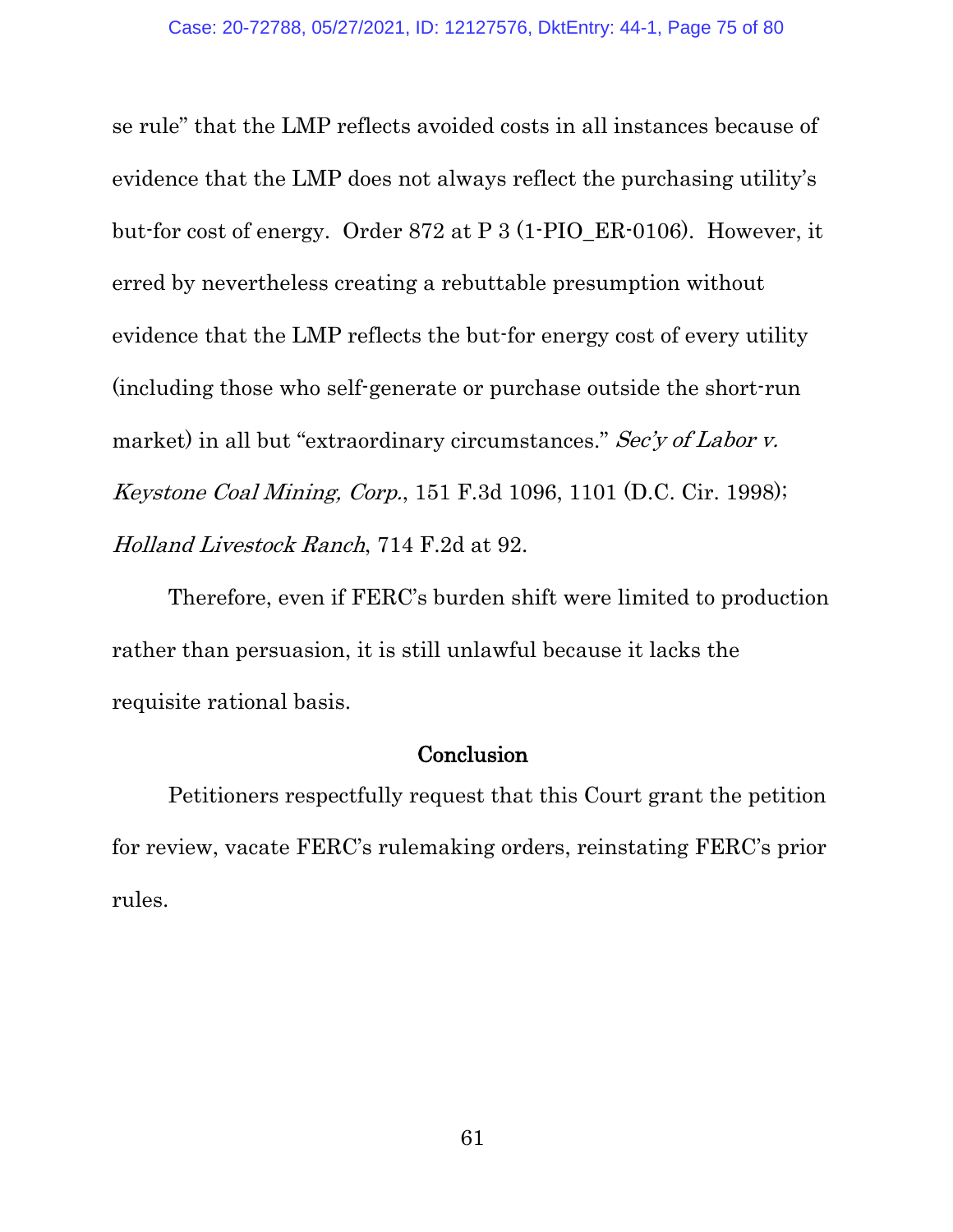Dated: May 27, 2021.

Respectfully submitted,

David C. Bender **Earthjustice** 1001 G Street, NW, Suite 1000 Washington, DC 20001 Tel: (202) 667-4500 dbender@earthjustice.org

Counsel for Montana Environmental Information Center, Sierra Club, Center for Biological Diversity, and Vote Solar

Lauren J. Bowen Nicholas Jimenez Jillian Kysor Southern Environmental Law Center 601 West Rosemary St., Ste. 220 Chapel Hill, NC 27516 919-967-1450 lbowen@selcnc.org njimenez@selcnc.org jkysor@selcga.org

Counsel for Appalachian Voices, Energy Alabama, Georgia Interfaith Power & Light, North Carolina Sustainable Energy Association, Upstate Forever

Gregory M. Adams Richardson Adams, PLLC 515 N. 27th Street Boise, Idaho 83702 Voice: 208.938.2236 Facsimile: 208.938.7904

Counsel for Community Renewable Energy Association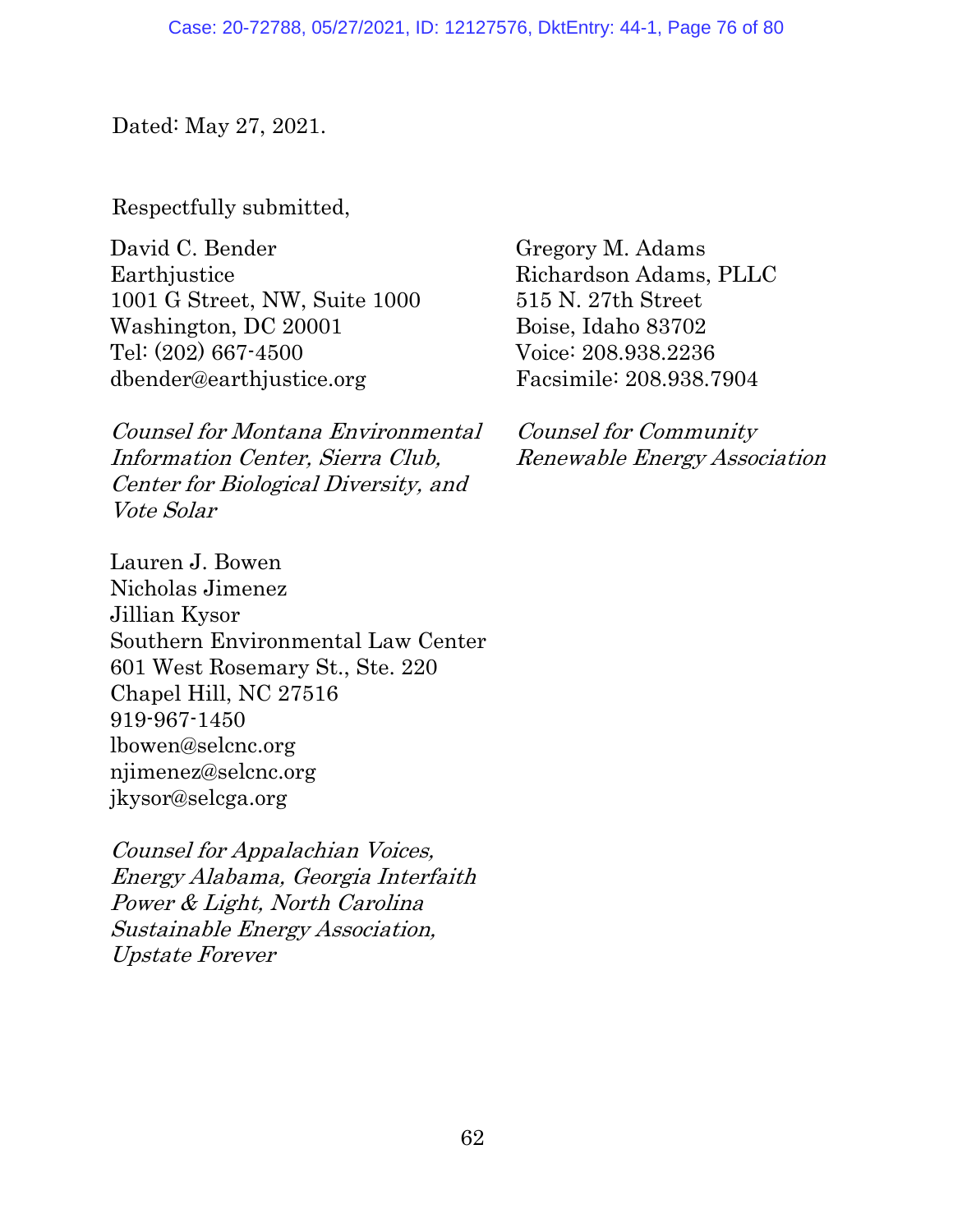Case: 20-72788, 05/27/2021, ID: 12127576, DktEntry: 44-1, Page 77 of 80

# STATEMENT OF RELATED CASES

There are no related cases other than those consolidated in this

matter.

Dated: May 27, 2021.

/s/ David Bender David Bender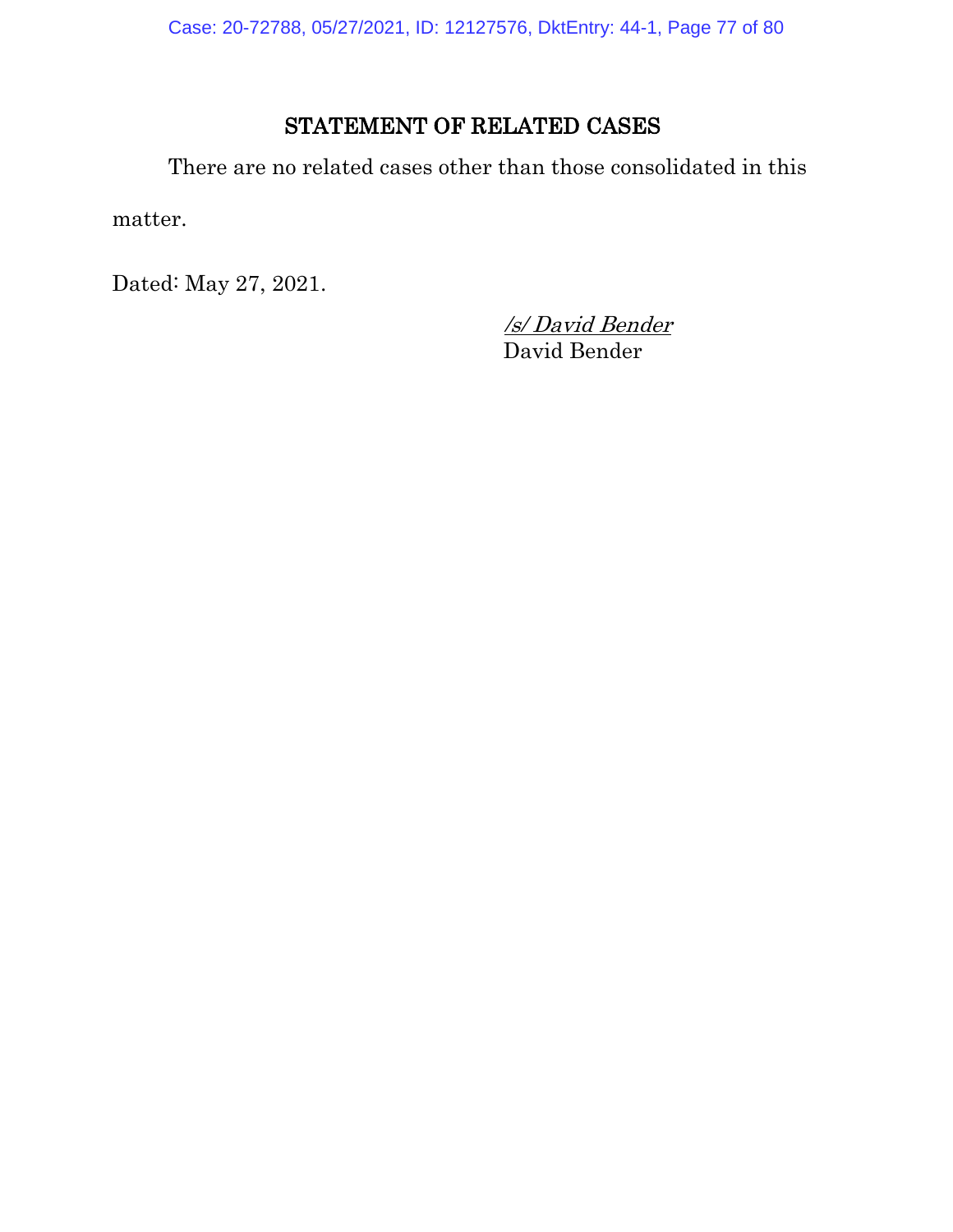### UNITED STATES COURT OF APPEALS FOR THE NINTH CIRCUIT

## Form 8. Certificate of Compliance for Briefs

9th Cir. Case Number(s): 20-73375 et al.

I am the attorney or self-represented party.

This brief contains \_11,508\_ words, excluding the items exempted

by Fed. R. App. P. 32(f). The brief's type size and typeface comply with

Fed. R. App. P.  $32(a)(5)$  and  $(6)$ .

I certify that this brief (select only one):

- [ ] complies with the word limit of Cir. R. 32-1.
- [ ] is a cross-appeal brief and complies with the word limit of Cir. R. 28.1-1.
- [ ] is an amicus brief and complies with the word limit of Fed. R. App. P. 29(a)(5), Cir. R. 29-2(c)(2), or Cir. R. 29-2(c)(3).
- [ ] is for a death penalty case and complies with the word limit of Cir. R. 32-4.
- $\lceil$  g complies with the longer length limit permitted by Cir. R. 32.2(b) because *(select only one)*:

[] it is a joint brief submitted by separately represented parties; [ ] a party or parties are filing a single brief in response to multiple briefs; or

[ ] a party or parties are filing a single brief in response to a longer joint brief.

[X] complies with the length limit designated by court order dated March 25, 2021.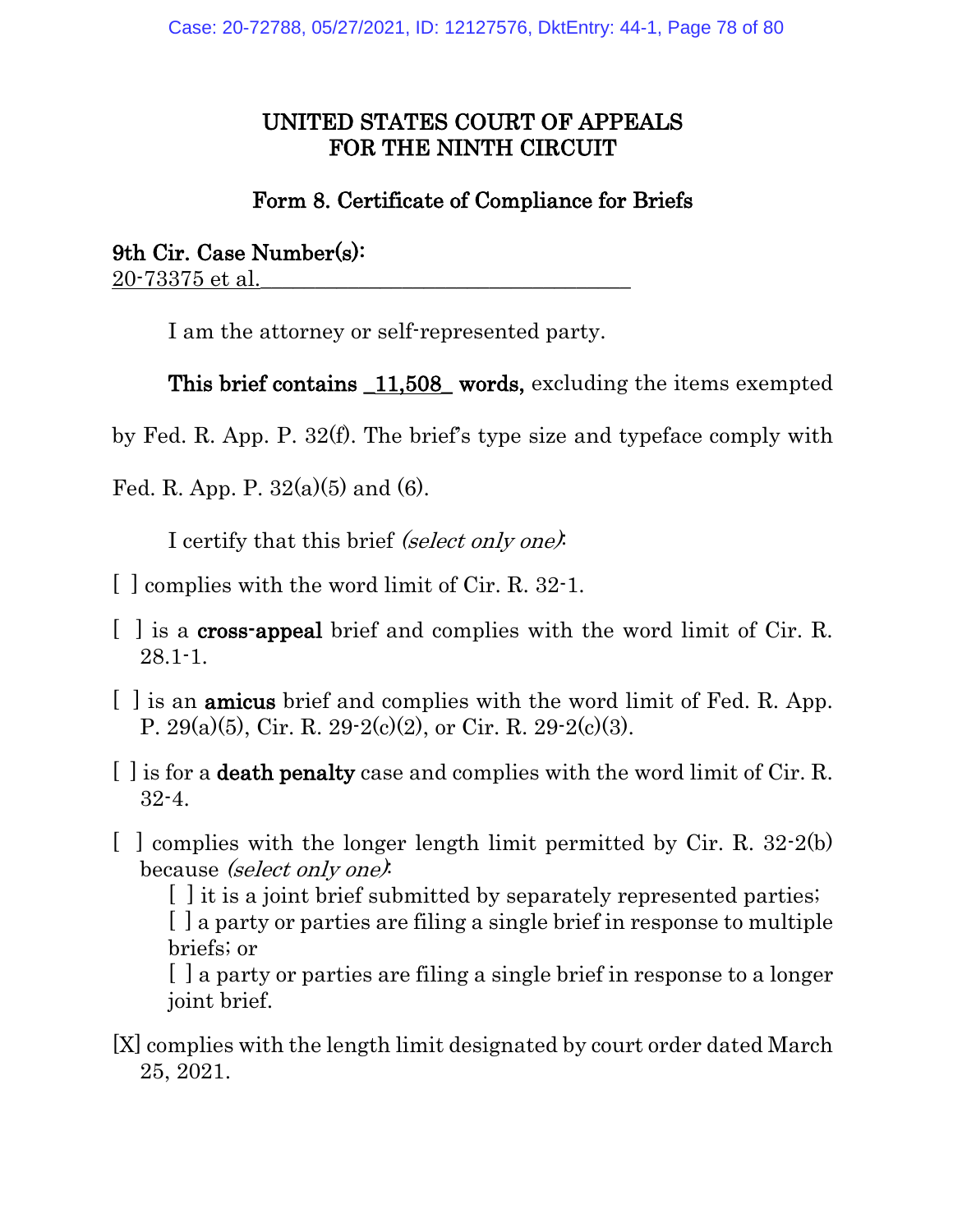[ ] is accompanied by a motion to file a longer brief pursuant to Cir. R. 32-2(a).

Signature S/ David Bender Date <u>May 27, 2021</u>